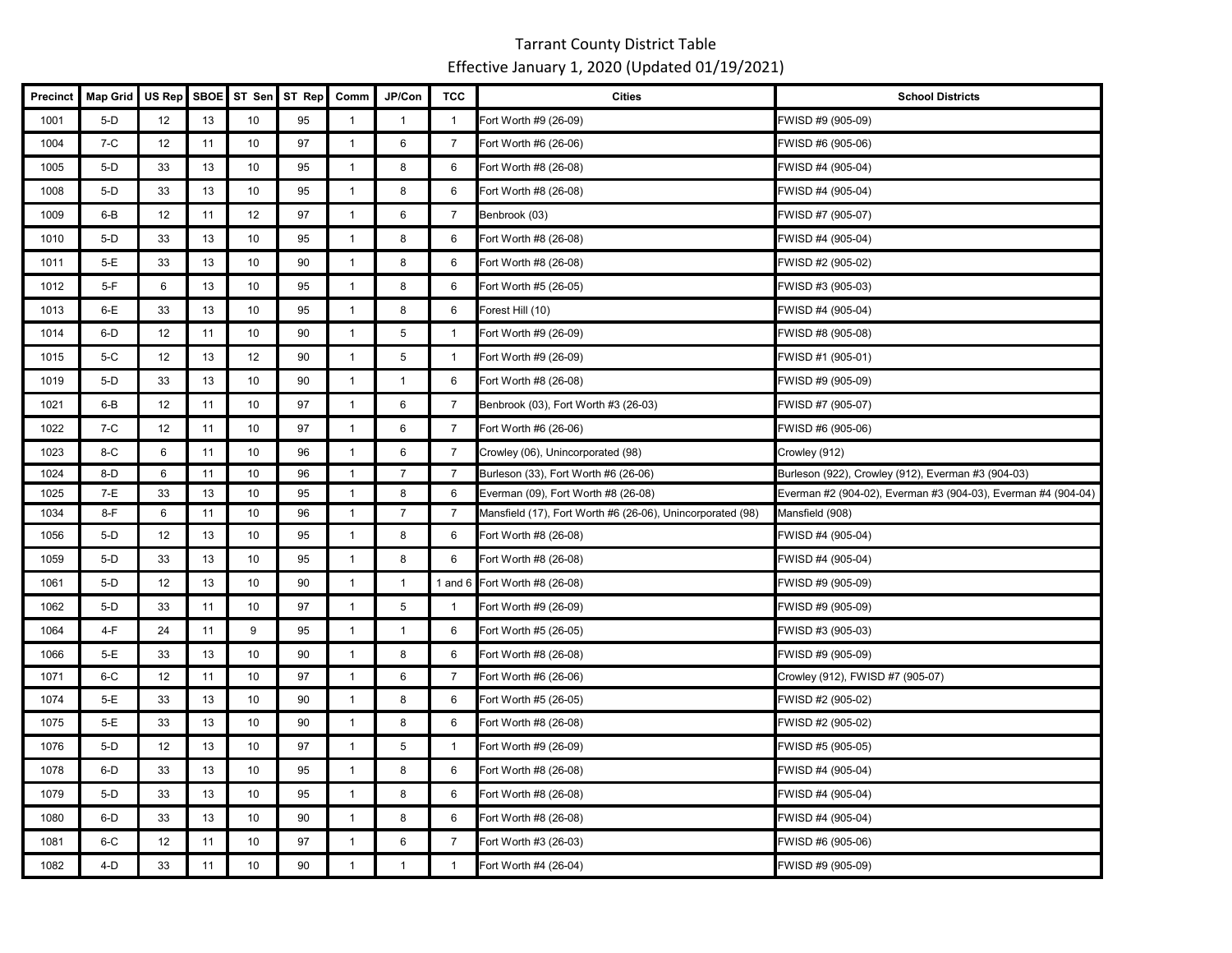| 1083 | 6-E   | 33 | 13 | 10 | 90 | $\overline{1}$ | 8            | 6              | Fort Worth #8 (26-08)                                     | FWISD #2 (905-02)                                           |
|------|-------|----|----|----|----|----------------|--------------|----------------|-----------------------------------------------------------|-------------------------------------------------------------|
| 1084 | 7-E   | 33 | 13 | 10 | 95 | $\mathbf{1}$   | 8            | 6              | Fort Worth #8 (26-08), Unincorporated (98)                | Everman #3 (904-03)                                         |
| 1085 | 6-D   | 33 | 11 | 10 | 90 | $\mathbf{1}$   | 5            | $\mathbf{1}$   | Fort Worth #9 (26-09)                                     | FWISD #8 (905-08)                                           |
| 1088 | 5-E   | 33 | 13 | 10 | 90 | $\mathbf{1}$   | 8            | 6              | Fort Worth #8 (26-08)                                     | FWISD #2 (905-02)                                           |
| 1089 | 6-D   | 33 | 13 | 10 | 95 | $\mathbf{1}$   | 8            | 6              | Fort Worth #8 (26-08)                                     | FWISD #4 (905-04)                                           |
| 1090 | $5-D$ | 33 | 13 | 10 | 95 | $\mathbf{1}$   | 8            | 6              | Fort Worth #8 (26-08)                                     | FWISD #4 (905-04)                                           |
| 1094 | 5-C   | 12 | 13 | 12 | 99 | $\mathbf{1}$   | 5            | $\overline{7}$ | Fort Worth #9 (26-09)                                     | FWISD #5 (905-05)                                           |
| 1095 | 5-C   | 12 | 11 | 10 | 97 | $\mathbf{1}$   | 6            |                | 1 and 7 Fort Worth #9 (26-09)                             | FWISD #5 (905-05)                                           |
| 1098 | 5-E   | 33 | 13 | 10 | 90 | $\mathbf{1}$   | 8            | 6              | Fort Worth #5 (26-05)                                     | FWISD #2 (905-02)                                           |
| 1099 | 5-E   | 33 | 13 | 10 | 95 | $\mathbf{1}$   | 8            | 6              | Fort Worth #5 (26-05)                                     | FWISD #3 (905-03)                                           |
| 1103 | 8-C   | 12 | 11 | 10 | 96 | $\mathbf{1}$   | 6            | $\overline{7}$ | Crowley (06), Fort Worth #6 (26-06), Unincorporated (98)  | Crowley (912)                                               |
| 1104 | 6-D   | 33 | 13 | 10 | 95 | $\mathbf{1}$   | 8            | 6              | Fort Worth #8 (26-08)                                     | FWISD #4 (905-04)                                           |
| 1105 | 7-C   | 12 | 11 | 10 | 97 | $\mathbf{1}$   | 6            | 6              | Fort Worth #6 (26-06)                                     | FWISD #6 (905-06)                                           |
| 1106 | 6-E   | 33 | 13 | 10 | 95 | $\mathbf{1}$   | 8            | 6              | Fort Worth #5 (26-05)                                     | FWISD #4 (905-04)                                           |
| 1108 | $5-D$ | 12 | 11 | 10 | 97 | $\mathbf{1}$   | 6            | $\mathbf{1}$   | Fort Worth #9 (26-09)                                     | FWISD #8 (905-08)                                           |
| 1109 | 4-D   | 33 | 11 | 10 | 90 | $\mathbf{1}$   | $\mathbf{1}$ | $\mathbf{1}$   | Fort Worth #9 (26-09)                                     | FWISD #9 (905-09)                                           |
| 1111 | 7-A   | 12 | 11 | 10 | 97 | $\mathbf{1}$   | 6            | 7              | Fort Worth #3 (26-03), Benbrook (03), Unincorporated (98) | Aledo (921), Crowley (912), FWISD #7 (905-07), Godley (923) |
| 1117 | 6-C   | 12 | 11 | 10 | 97 | $\mathbf{1}$   | 6            | $\overline{7}$ | Fort Worth #3 (26-03)                                     | FWISD #6 (905-06)                                           |
| 1119 | 7-C   | 12 | 11 | 10 | 97 | $\mathbf{1}$   | 6            | 6              | Fort Worth #6 (26-06)                                     | FWISD #6 (905-06)                                           |
| 1120 | 5-C   | 12 | 13 | 12 | 90 | $\mathbf{1}$   | 5            | 7              | Fort Worth #3 (26-03)                                     | FWISD #5 (905-05)                                           |
| 1126 | $5-F$ | 6  | 13 | 10 | 95 | $\mathbf{1}$   | 8            | 6              | Fort Worth #5 (26-05)                                     | FWISD #3 (905-03)                                           |
| 1127 | 5-E   | 33 | 13 | 10 | 95 | $\mathbf{1}$   | 8            | 6              | Fort Worth #5 (26-05)                                     | FWISD #3 (905-03)                                           |
| 1132 | 6-E   | 33 | 13 | 10 | 90 | $\mathbf{1}$   | 8            | 6              | Fort Worth #5 (26-05)                                     | FWISD #2 (905-02)                                           |
| 1133 | $6-C$ | 12 | 11 | 10 | 97 | $\mathbf{1}$   | 5            | $\mathbf{1}$   | Fort Worth #9 (26-09)                                     | FWISD #8 (905-08)                                           |
| 1142 | 6-C   | 12 | 11 | 10 | 97 | $\mathbf{1}$   | 6            | 7              | Fort Worth #6 (26-06)                                     | FWISD #6 (905-06)                                           |
| 1146 | $5-E$ | 6  | 13 | 10 | 95 | $\mathbf{1}$   | 8            | 6              | Fort Worth #4 (26-04)                                     | FWISD #2 (905-02)                                           |
| 1149 | $6-E$ | 33 | 13 | 10 | 95 | $\mathbf{1}$   | 8            | 6              | Fort Worth #5 (26-05)                                     | FWISD #4 (905-04)                                           |
| 1150 | 7-D   | 12 | 13 | 10 | 95 | $\mathbf{1}$   | 8            | $\mathbf{1}$   | Fort Worth #8 (26-08)                                     | Everman #1 (904-01), FWISD #4 (905-04)                      |
| 1151 | 5-E   | 33 | 13 | 9  | 95 | $\mathbf{1}$   | $\mathbf{1}$ | 6              | Fort Worth #4 (26-04)                                     | FWISD #2 (905-02)                                           |
| 1153 | $7-E$ | 33 | 13 | 10 | 95 | $\mathbf{1}$   | 8            | 6              | Forest Hill (10)                                          | Everman #5 (904-05), FWISD #4 (905-04)                      |
| 1154 | 6-D   | 33 | 13 | 10 | 95 | $\mathbf{1}$   | 8            | 6              | Fort Worth #8 (26-08)                                     | FWISD #4 (905-04)                                           |
| 1165 | 6-C   | 12 | 11 | 10 | 90 | $\mathbf{1}$   | 5            | $\mathbf{1}$   | Fort Worth #9 (26-09)                                     | FWISD #8 (905-08)                                           |
| 1167 | $6-C$ | 12 | 11 | 10 | 97 | $\mathbf{1}$   | 6            | $\mathbf{1}$   | Fort Worth #6 (26-06)                                     | FWISD #8 (905-08)                                           |
| 1170 | $5-E$ | 6  | 13 | 10 | 95 | $\mathbf{1}$   | 8            | 6              | Fort Worth #8 (26-08)                                     | FWISD #2 (905-02)                                           |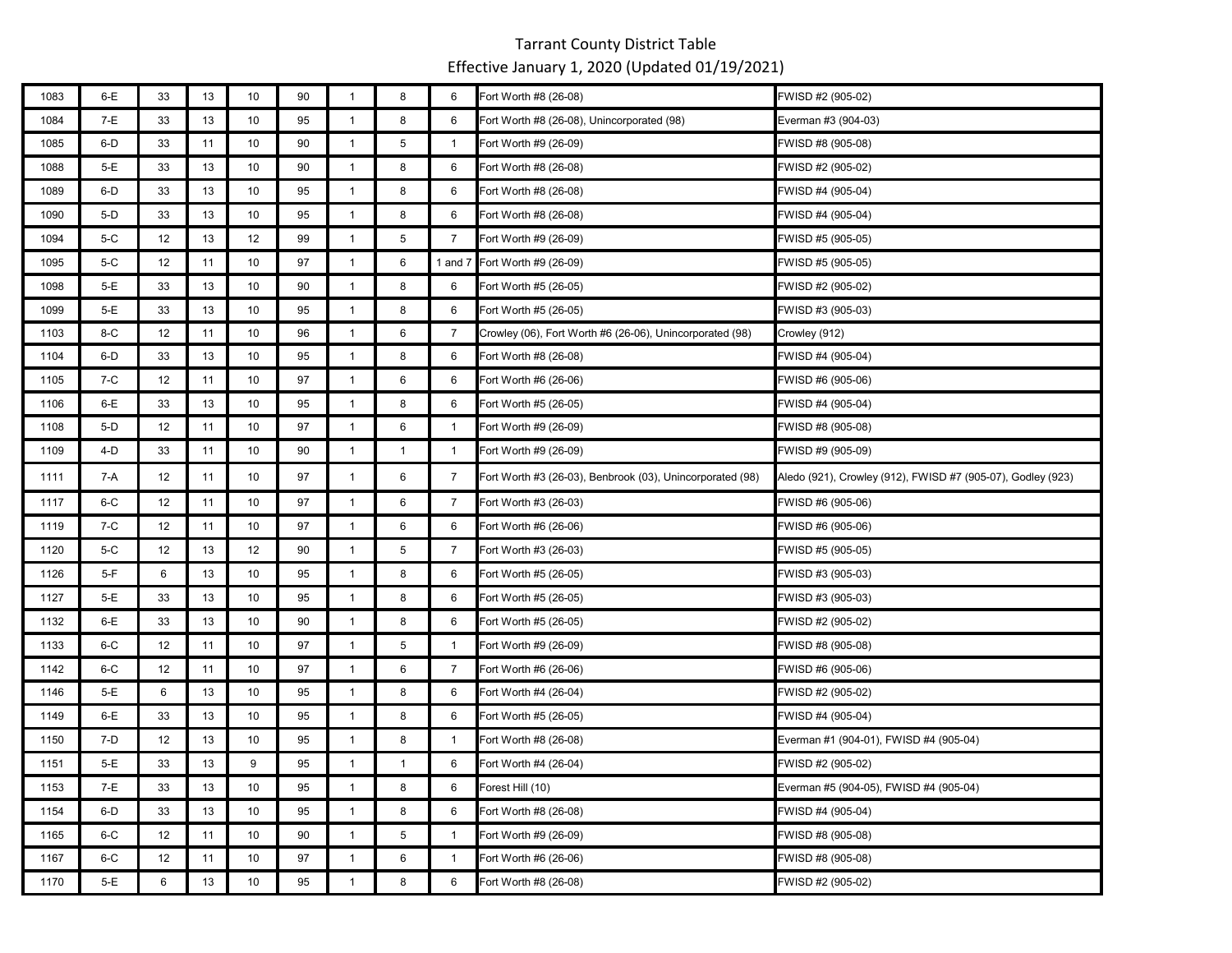| 1175 | $4-G$   | 24 | 11 | 10 | 93 | $\overline{1}$ | $\overline{2}$ | 6              | Euless (25), Fort Worth #5 (26-05)                           | H-E-B (916)                                                                     |
|------|---------|----|----|----|----|----------------|----------------|----------------|--------------------------------------------------------------|---------------------------------------------------------------------------------|
| 1184 | 6-E     | 6  | 11 | 10 | 95 | $\mathbf{1}$   | 8              | 6              | Fort Worth #5 (26-05)                                        | FWISD #3 (905-03)                                                               |
| 1186 | 7-B     | 12 | 11 | 10 | 97 | $\mathbf{1}$   | 6              | $\overline{7}$ | Fort Worth #6 (26-06), Unincorporated (98)                   | Crowley (912)                                                                   |
| 1188 | $5-F$   | 33 | 13 | 10 | 95 | $\mathbf{1}$   | 8              | 6              | Fort Worth #5 (26-05)                                        | FWISD #3 (905-03)                                                               |
| 1189 | $7-D$   | 12 | 11 | 10 | 95 | $\mathbf{1}$   | 6              | $\mathbf{1}$   | Edgecliff Village (08), Fort Worth #8 (26-08)                | Crowley (912), FWISD #6 (905-06)                                                |
| 1197 | 4-F     | 24 | 11 | 9  | 93 | $\mathbf{1}$   | $\mathbf{1}$   | 6              | Fort Worth #5 (26-05)                                        | Birdville (902), H-E-B (916)                                                    |
| 1198 | 5-E     | 33 | 13 | 9  | 90 | $\overline{1}$ | $\mathbf{1}$   | 6              | Fort Worth #4 (26-04)                                        | FWISD #9 (905-09)                                                               |
| 1199 | 4-E     | 12 | 13 | 9  | 93 | $\mathbf{1}$   | $\mathbf{1}$   | 6              | Fort Worth #4 (26-04), Haltom City (27), Richland Hills (20) | Birdville (902), FWISD #2 (905-02)                                              |
| 1206 | $6 - B$ | 12 | 11 | 10 | 97 | $\mathbf{1}$   | 6              | $\overline{7}$ | Benbrook (03)                                                | FWISD #7 (905-07)                                                               |
| 1207 | $7-C$   | 12 | 11 | 10 | 97 | $\mathbf{1}$   | 6              | $\overline{7}$ | Fort Worth #6 (26-06), Unincorporated (98)                   | Crowley (912), FWISD #6 (905-06)                                                |
| 1208 | $7 - B$ | 12 | 11 | 10 | 97 | $\overline{1}$ | 6              | 7              | Benbrook (03), Fort Worth #3 (26-03)                         | FWISD #7 (905-07)                                                               |
| 1211 | $6-E$   | 33 | 13 | 10 | 95 | $\mathbf{1}$   | 8              | 6              | Arlington #4 (24-04), Fort Worth #5 (26-05)                  | FWISD #3 (905-03)                                                               |
| 1227 | $5-F$   | 33 | 13 | 9  | 95 | $\mathbf{1}$   | $\mathbf{1}$   | 6              | Fort Worth #5 (26-05)                                        | FWISD #3 (905-03)                                                               |
| 1236 | 5-E     | 6  | 13 | 9  | 95 | $\mathbf{1}$   | 8              | 6              | Fort Worth #8 (26-08)                                        | FWISD #9 (905-09)                                                               |
| 1237 | $6-D$   | 33 | 11 | 10 | 90 | $\mathbf{1}$   | $\overline{5}$ | $\mathbf{1}$   | Fort Worth #9 (26-09)                                        | FWISD #8 (905-08)                                                               |
| 1238 | $7-C$   | 6  | 11 | 10 | 97 | $\mathbf{1}$   | 6              | 6              | Fort Worth #6 (26-06)                                        | FWISD #6 (905-06)                                                               |
| 1241 | $6-C$   | 12 | 11 | 10 | 97 | $\mathbf{1}$   | 6              | $\overline{7}$ | Fort Worth #6 (26-06)                                        | FWISD #6 (905-06)                                                               |
| 1244 | 7-E     | 6  | 13 | 10 | 95 | $\mathbf{1}$   | 8              | 6              | Forest Hill (10), Fort Worth #8 (26-08), Unincorporated (98) | Everman #3 (904-03), Everman #4 (904-04), FWISD #4 (905-04),<br>Kennedale (914) |
| 1251 | 7-D     | 6  | 11 | 10 | 96 | $\mathbf{1}$   | 6              | 6              | Fort Worth #8 (26-08)                                        | Crowley (912)                                                                   |
| 1255 | $7-C$   | 6  | 11 | 10 | 96 | $\mathbf{1}$   | 6              | 6              | Fort Worth #6 (26-06)                                        | Crowley (912), FWISD #6 (905-06)                                                |
| 1257 | 7-D     | 12 | 11 | 10 | 95 | $\mathbf{1}$   | 6              | $\mathbf{1}$   | Fort Worth #6 (26-06)                                        | FWISD #6 (905-06)                                                               |
| 1264 | $7-C$   | 12 | 11 | 10 | 97 | $\mathbf{1}$   | 6              | $\overline{7}$ | Fort Worth #6 (26-06)                                        | Crowley (912), FWISD #6 (905-06)                                                |
| 1265 | 7-C     | 12 | 11 | 10 | 97 | $\mathbf{1}$   | 6              | 6              | Fort Worth #6 (26-06)                                        | FWISD #6 (905-06)                                                               |
| 1270 | $5-F$   | 6  | 13 | 10 | 95 | $\mathbf{1}$   | 8              | 6              | Fort Worth #5 (26-05)                                        | FWISD #3 (905-03)                                                               |
| 1271 | $8-D$   | 25 | 11 | 10 | 96 | $\overline{1}$ | $\,6\,$        | $\overline{7}$ | Burleson (33)                                                | Burleson (922)                                                                  |
| 1273 | $6-C$   | 33 | 11 | 10 | 90 | $\mathbf{1}$   | 5              | $\mathbf{1}$   | Fort Worth #9 (26-09)                                        | FWISD #8 (905-08)                                                               |
| 1277 | $5-E$   | 33 | 13 | 9  | 95 | $\mathbf{1}$   | $\mathbf{1}$   | 6              | Fort Worth #4 (26-04)                                        | FWISD #2 (905-02)                                                               |
| 1278 | $5-F$   | 33 | 13 | 10 | 95 | $\mathbf{1}$   | 8              | 6              | Fort Worth #5 (26-05)                                        | FWISD #3 (905-03)                                                               |
| 1279 | $5-F$   | 6  | 13 | 10 | 95 | $\mathbf{1}$   | 8              | 6              | Fort Worth #4 (26-04)                                        | FWISD #3 (905-03)                                                               |
| 1291 | $7-D$   | 33 | 13 | 10 | 95 | $\mathbf{1}$   | 8              | 6              | Fort Worth #8 (26-08)                                        | Everman #4 (904-04), Everman #5 (904-05), FWISD #4 (905-04)                     |
| 1292 | $7-C$   | 12 | 11 | 10 | 97 | $\mathbf{1}$   | 6              | 6              | Fort Worth #6 (26-06)                                        | FWISD #6 (905-06)                                                               |
| 1293 | $6-E$   | 33 | 13 | 10 | 95 | $\mathbf{1}$   | 8              | 6              | Forest Hill (10)                                             | FWISD #4 (905-04)                                                               |
| 1294 | 8-D     | 6  | 11 | 10 | 96 | $\mathbf{1}$   | 6              | 7              | Crowley (06)                                                 | Burleson (922), Crowley (912)                                                   |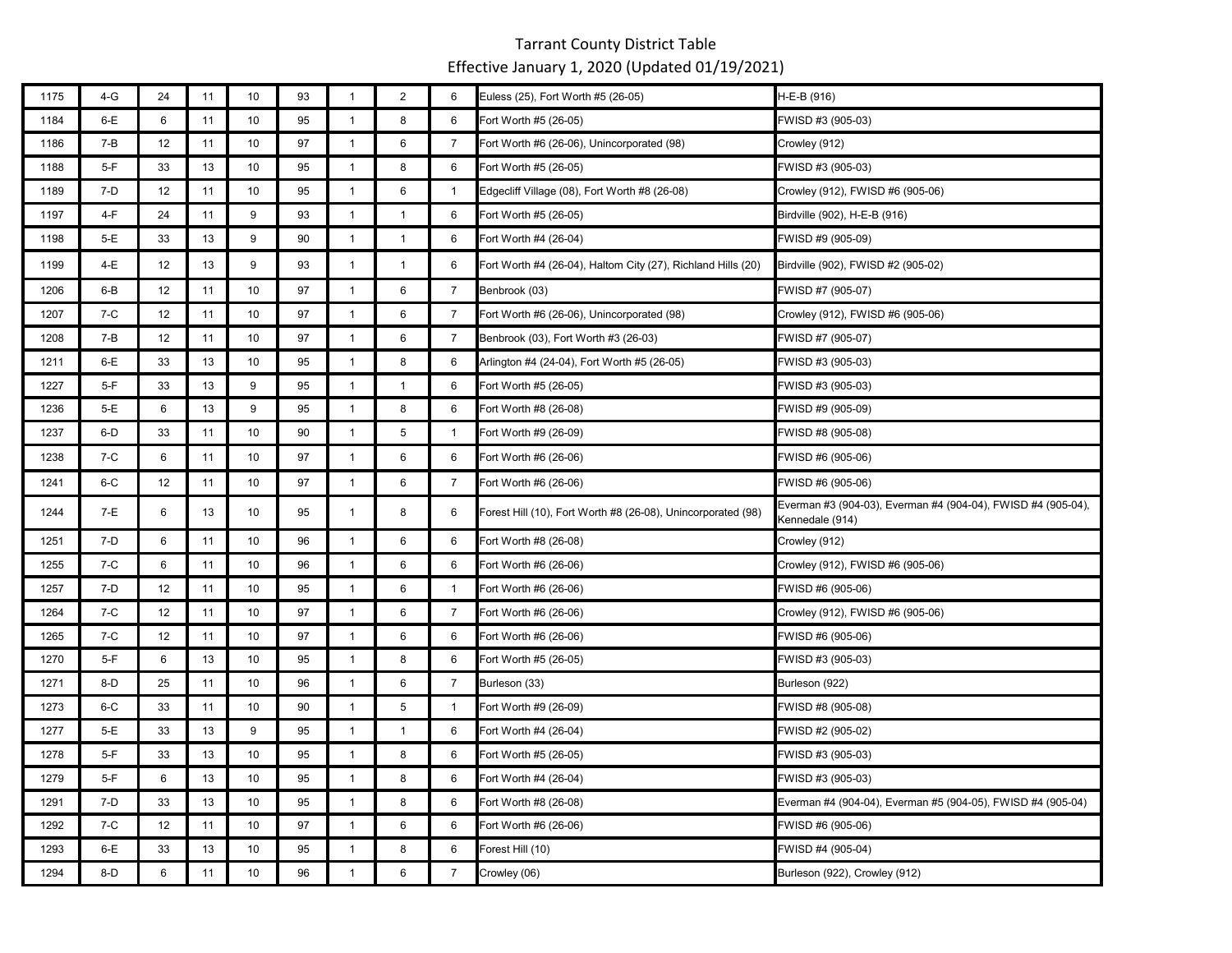| 1295 | 7-E     | 33 | 13 | 10 | 95 | $\mathbf{1}$ | 8              | 6              | Everman (09), Fort Worth #8 (26-08)             | Everman #4 (904-04), Everman #5 (904-05)                                      |
|------|---------|----|----|----|----|--------------|----------------|----------------|-------------------------------------------------|-------------------------------------------------------------------------------|
| 1296 | 6-B     | 12 | 11 | 10 | 97 | $\mathbf{1}$ | 6              | 7              | Fort Worth #3 (26-03)                           | Crowley (912), FWISD #7 (905-07)                                              |
| 1297 | 6-E     | 33 | 13 | 10 | 95 | $\mathbf{1}$ | 8              | 6              | Fort Worth #5 (26-05)                           | FWISD #3 (905-03)                                                             |
| 1298 | 6-D     | 12 | 11 | 10 | 97 | $\mathbf{1}$ | 6              | $\overline{7}$ | Fort Worth #9 (26-09)                           | FWISD #6 (905-06), FWISD #8 (905-08)                                          |
| 1300 | 7-D     | 12 | 11 | 10 | 95 | $\mathbf{1}$ | 8              | $\overline{1}$ | Fort Worth #8 (26-08)                           | Crowley (912)                                                                 |
| 1301 | 7-E     | 33 | 13 | 10 | 95 | $\mathbf{1}$ | 8              | 6              | Forest Hill (10), Fort Worth #8 (26-08)         | Everman #4 (904-04), FWISD #4 (905-04)                                        |
| 1311 | $5-F$   | 6  | 13 | 10 | 95 | $\mathbf{1}$ | 8              | 6              | Fort Worth #5 (26-05)                           | FWISD #3 (905-03)                                                             |
| 1337 | $6 - B$ | 12 | 11 | 10 | 97 | $\mathbf{1}$ | 6              | $\overline{7}$ | Fort Worth #3 (26-03), Benbrook (03)            | FWISD #7 (905-07)                                                             |
| 1339 | 6-B     | 12 | 11 | 10 | 97 | $\mathbf{1}$ | 6              | 7              | Benbrook (03), Fort Worth #3 (26-03)            | FWISD #7 (905-07)                                                             |
| 1345 | $8-D$   | 6  | 11 | 10 | 96 | $\mathbf{1}$ | 6              | $\overline{7}$ | Fort Worth #6 (26-06)                           | Burleson (922)                                                                |
| 1346 | 5-E     | 33 | 13 | 10 | 95 | $\mathbf{1}$ | 8              | 6              | Fort Worth #5 (26-05)                           | FWISD #3 (905-03)                                                             |
| 1347 | $7-C$   | 12 | 11 | 10 | 96 | $\mathbf{1}$ | 6              | 6              | Fort Worth #6 (26-06)                           | Crowley (912), FWISD #6 (905-06)                                              |
| 1348 | 8-B     | 12 | 11 | 10 | 97 | $\mathbf{1}$ | 6              | 7              | Fort Worth #6 (26-06), Unincorporated (98)      | Aledo (921), Crowley (912), FWISD #7 (905-07), Godley (923)                   |
| 1351 | 6-D     | 33 | 13 | 10 | 90 | $\mathbf{1}$ | 5              | $\overline{1}$ | Fort Worth #9 (26-09)                           | FWISD #4 (905-04)                                                             |
| 1352 | 8-E     | 6  | 11 | 10 | 96 | $\mathbf{1}$ | $\overline{7}$ | $\overline{7}$ | Unincorporated (98)                             | Everman #3 (904-03), Mansfield (908)                                          |
| 1366 | 6-C     | 12 | 11 | 10 | 97 | $\mathbf{1}$ | 6              | $\overline{7}$ | Fort Worth #3 (26-03)                           | Crowley (912), FWISD #7 (905-07)                                              |
| 1376 | $5-D$   | 12 | 13 | 10 | 95 | $\mathbf{1}$ | 5              | $\mathbf{1}$   | Fort Worth #9 (26-09)                           | FWISD #9 (905-09)                                                             |
| 1377 | 7-C     | 12 | 11 | 10 | 97 | $\mathbf{1}$ | 6              | 7              | Fort Worth #6 (26-06)                           | Crowley (912), FWISD #7 (905-07)                                              |
| 1378 | 7-D     | 6  | 11 | 10 | 96 | $\mathbf{1}$ | 8              |                | 1 and 6 Fort Worth #8 (26-08)                   | Crowley (912), Everman #1 (904-01), Everman #2 (904-02),<br>FWISD #4 (905-04) |
| 1380 | 4-G     | 6  | 11 | 10 | 93 | $\mathbf{1}$ | $\overline{c}$ | 3              | Arlington #1 (24-01)                            | Arlington (901)                                                               |
| 1382 | 4-H     | 6  | 11 | 9  | 92 | $\mathbf{1}$ | $\overline{2}$ | 3              | Grand Prairie #1 (38-01)                        | Arlington (901)                                                               |
| 1388 | 4-H     | 24 | 11 | 9  | 92 | $\mathbf{1}$ | $\overline{2}$ | 3              | Fort Worth #5 (26-05)                           | H-E-B (916)                                                                   |
| 1394 | $8-D$   | 25 | 11 | 10 | 96 | $\mathbf{1}$ | $\overline{7}$ | 7              | Burleson (33)                                   | Burleson (922)                                                                |
| 1404 | 4-H     | 33 | 11 | 9  | 92 | $\mathbf{1}$ | $\overline{2}$ | 3              | Fort Worth #5 (26-05), Grand Prairie #1 (38-01) | Arlington (901), H-E-B (916)                                                  |
| 1407 | 5-E     | 6  | 13 | 10 | 95 | $\mathbf{1}$ | 8              | 6              | Fort Worth #5 (26-05)                           | FWISD #3 (905-03)                                                             |
| 1408 | 6-D     | 33 | 11 | 10 | 90 | $\mathbf{1}$ | 6              | $\mathbf{1}$   | Fort Worth #9 (26-09)                           | FWISD #8 (905-08)                                                             |
| 1412 | $6-D$   | 33 | 13 | 10 | 90 | $\mathbf{1}$ | 5              | $\overline{1}$ | Fort Worth #9 (26-09)                           | FWISD #8 (905-08)                                                             |
| 1414 | $5-F$   | 6  | 13 | 10 | 95 | $\mathbf{1}$ | 8              | 6              | Fort Worth #5 (26-05)                           | FWISD #3 (905-03)                                                             |
| 1415 | $5-E$   | 33 | 13 | 10 | 95 | $\mathbf{1}$ | 8              | 6              | Fort Worth #5 (26-05)                           | FWISD #2 (905-02)                                                             |
| 1416 | 4-D     | 12 | 11 | 10 | 90 | $\mathbf{1}$ | $\mathbf{1}$   | $\mathbf{1}$   | Fort Worth #9 (26-09)                           | FWISD #9 (905-09)                                                             |
| 1418 | $8-D$   | 25 | 11 | 10 | 96 | $\mathbf{1}$ | $\overline{7}$ | $\overline{7}$ | Burleson (33)                                   | Burleson (922)                                                                |
| 1420 | 4-G     | 33 | 11 | 10 | 93 | $\mathbf{1}$ | $\overline{2}$ | 3              | Arlington #1 (24-01), Fort Worth #5 (26-05)     | Arlington (901)                                                               |
| 1423 | $7 - B$ | 12 | 11 | 10 | 97 | $\mathbf{1}$ | 6              | $\overline{7}$ | Fort Worth #3 (26-03)                           | Crowley (912), FWISD #7 (905-07)                                              |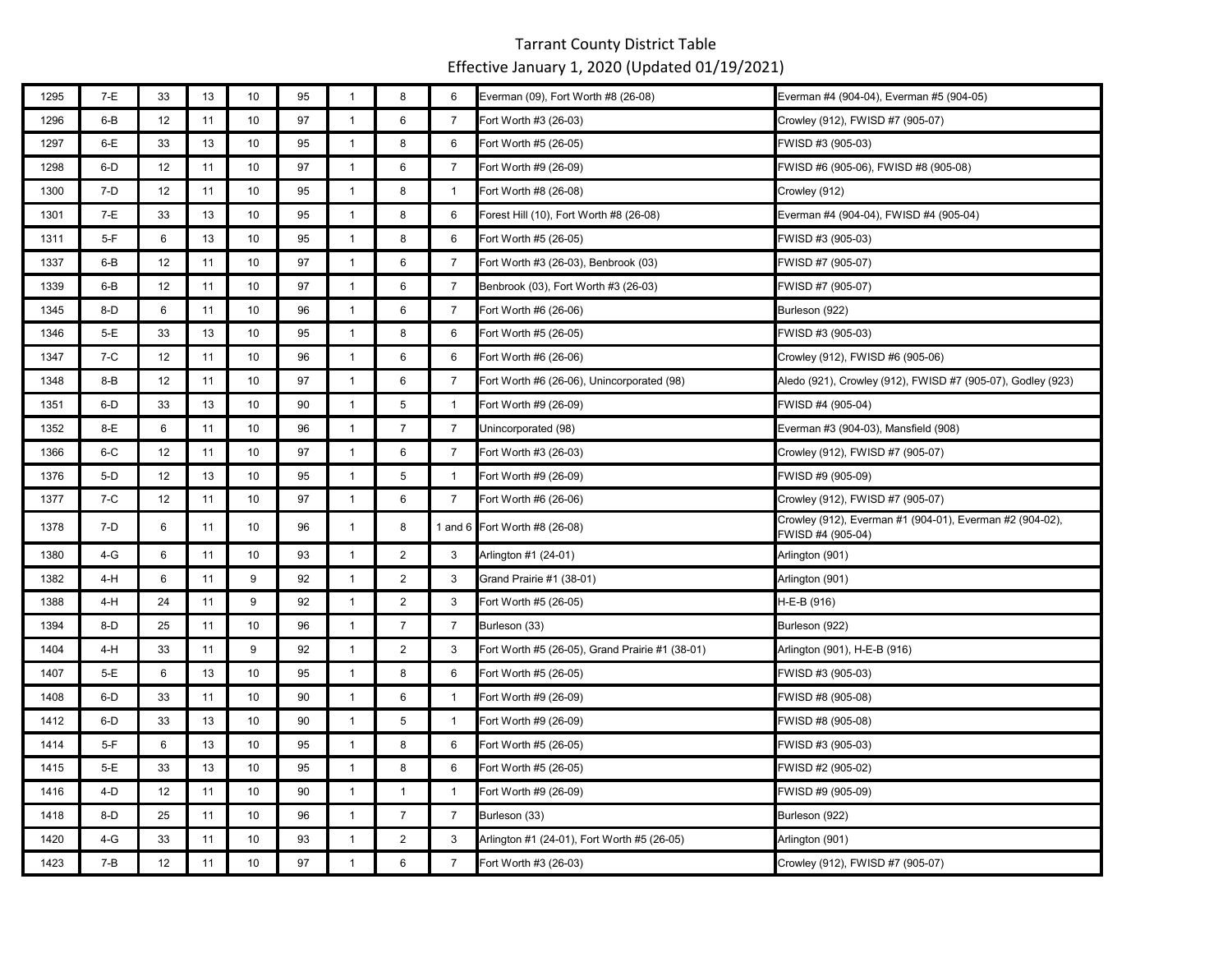| 1424 | $7 - B$ | 12 | 11 | 10   | 97 | $\mathbf{1}$   | $\,6\,$        | 6              | Unincorporated (98)                                 | Crowley (912)                      |
|------|---------|----|----|------|----|----------------|----------------|----------------|-----------------------------------------------------|------------------------------------|
| 1427 | 7-E     | 6  | 13 | 10   | 95 | $\mathbf{1}$   | 8              | 6              | Kennedale (14)                                      | FWISD #4 (905-04)                  |
| 1430 | 4-E     | 33 | 13 | 9    | 93 | $\mathbf{1}$   | $\mathbf{1}$   | 6              | Fort Worth #4 (26-04)                               | Birdville (902), FWISD #9 (905-09) |
| 1431 | 8-E     | 6  | 11 | 10   | 96 | $\mathbf{1}$   | $\overline{7}$ | $\overline{7}$ | Fort Worth #6 (26-06), Unincorporated (98)          | Burleson (922)                     |
| 1434 | $6-D$   | 33 | 11 | 10   | 97 | $\mathbf{1}$   | 6              | $\mathbf{1}$   | Fort Worth #9 (26-09)                               | FWISD #8 (905-08)                  |
| 1436 | $8-D$   | 6  | 11 | 10   | 96 | $\mathbf{1}$   | 6              | 6              | Fort Worth #6 (26-06)                               | Crowley (912)                      |
| 1437 | $4-F$   | 33 | 11 | 9    | 95 | $\overline{1}$ | $\mathbf{1}$   | 6              | Fort Worth #5 (26-05)                               | FWISD #3 (905-03)                  |
| 1439 | $7-E$   | 33 | 13 | 10   | 95 | $\mathbf{1}$   | 8              | 6              | Fort Worth #8 (26-08), Unincorporated (98)          | Everman #3 (904-03)                |
| 1440 | $7-D$   | 12 | 11 | 10   | 95 | $\mathbf{1}$   | 6              | 6              | Fort Worth #8 (26-08)                               | Crowley (912), FWISD #6 (905-06)   |
| 1441 | 4-H     | 6  | 11 | 9    | 92 | $\mathbf{1}$   | $\overline{2}$ | 3              | Arlington #1 (24-01)                                | Arlington (901)                    |
| 1444 | $5-D$   | 12 | 13 | 10   | 95 | $\mathbf{1}$   | $\bf 8$        | 6              | Fort Worth #8 (26-08)                               | FWISD #4 (905-04)                  |
| 1445 | $6-C$   | 33 | 11 | 10   | 97 | $\mathbf{1}$   | $\overline{5}$ | $\mathbf{1}$   | Fort Worth #9 (26-09)                               | FWISD #8 (905-08)                  |
| 1455 | 6-D     | 33 | 13 | 10   | 90 | $\mathbf{1}$   | 6              | $\overline{1}$ | Fort Worth #9 (26-09)                               | FWISD #9 (905-09)                  |
| 1457 | $5-D$   | 12 | 11 | 10   | 97 | $\overline{1}$ | 6              | $\mathbf{1}$   | Fort Worth #9 (26-09)                               | FWISD #9 (905-09)                  |
| 1459 | $7-C$   | 6  | 11 | 10   | 97 | $\mathbf{1}$   | 6              | 6              | Fort Worth #6 (26-06)                               | Crowley (912)                      |
| 1460 | $5-F$   | 33 | 13 | 9    | 95 | $\mathbf{1}$   | $\mathbf{1}$   | 6              | Fort Worth #4 (26-04)                               | FWISD #2 (905-02)                  |
| 1463 | $4-G$   | 6  | 11 | 9    | 93 | $\mathbf{1}$   | $\overline{2}$ | 3              | Arlington #1 (24-01)                                | Arlington (901)                    |
| 1472 | $6-C$   | 12 | 13 | 12   | 90 | $\overline{1}$ | $\overline{5}$ | $\overline{7}$ | Fort Worth #3 (26-03)                               | FWISD #5 (905-05)                  |
| 1473 | $5-D$   | 33 | 13 | 10   | 90 | $\mathbf{1}$   | $\mathbf{1}$   | $\overline{1}$ | Fort Worth #9 (26-09)                               | FWISD #9 (905-09)                  |
| 1476 | $5-D$   | 33 | 13 | 10   | 90 | $\mathbf{1}$   | $\mathbf{1}$   | $\mathbf{1}$   | Fort Worth #8 (26-08)                               | FWISD #9 (905-09)                  |
| 1477 | $6-E$   | 33 | 13 | 10   | 90 | $\mathbf{1}$   | 8              | 6              | Fort Worth #8 (26-08)                               | FWISD #2 (905-02)                  |
| 1479 | $5-E$   | 33 | 13 | $10$ | 95 | $\mathbf{1}$   | 8              | 6              | Fort Worth #8 (26-08)                               | FWISD #2 (905-02)                  |
| 1481 | 6-D     | 33 | 13 | 10   | 90 | $\mathbf{1}$   | 5              | $\mathbf{1}$   | Fort Worth #9 (26-09)                               | FWISD #8 (905-08)                  |
| 1482 | $6-E$   | 33 | 13 | 10   | 90 | $\mathbf{1}$   | 8              | 6              | Fort Worth #8 (26-08)                               | FWISD #2 (905-02)                  |
| 1489 | $5-F$   | 6  | 13 | 10   | 95 | $\mathbf{1}$   | 8              | 6              | Arlington #4 (24-04), Fort Worth #5 (26-05)         | FWISD #3 (905-03)                  |
| 1490 | $5-G$   | 33 | 11 | 10   | 95 | $\mathbf{1}$   | $\mathbf{1}$   | 6              | Fort Worth #5 (26-05)                               | FWISD #3 (905-03)                  |
| 1491 | $5-F$   | 33 | 13 | 10   | 95 | $\overline{1}$ | 8              | 6              | Fort Worth #4 (26-04)                               | FWISD #2 (905-02)                  |
| 1501 | $8-D$   | 6  | 11 | 10   | 96 | $\mathbf{1}$   | 6              | 6              | Crowley (06)                                        | Crowley (912)                      |
| 1504 | $8-E$   | 6  | 11 | $10$ | 96 | $\mathbf{1}$   | $\overline{7}$ | $\overline{7}$ | Fort Worth #6 (26-06), Unincorporated (98)          | Mansfield (908)                    |
| 1514 | $5-F$   | 6  | 13 | 10   | 95 | $\overline{1}$ | 2              |                | 3 and 6 Arlington #4 (24-04), Fort Worth #5 (26-05) | FWISD #3 (905-03)                  |
| 1515 | 6-E     | 6  | 13 | 10   | 96 | $\mathbf{1}$   | 8              | 6              | Kennedale (14)                                      | FWISD #4 (905-04)                  |
| 1518 | $5-G$   | 33 | 13 | 10   | 95 | $\mathbf{1}$   | 8              | 6              | Fort Worth #5 (26-05)                               | FWISD #3 (905-03)                  |
| 1543 | $6-D$   | 33 | 13 | 10   | 95 | $\mathbf{1}$   | 8              | 6              | Fort Worth #8 (26-08)                               | FWISD #4 (905-04)                  |
| 1544 | $5-D$   | 33 | 13 | 10   | 90 | $\mathbf{1}$   | 8              | 6              | Fort Worth #8 (26-08)                               | FWISD #4 (905-04)                  |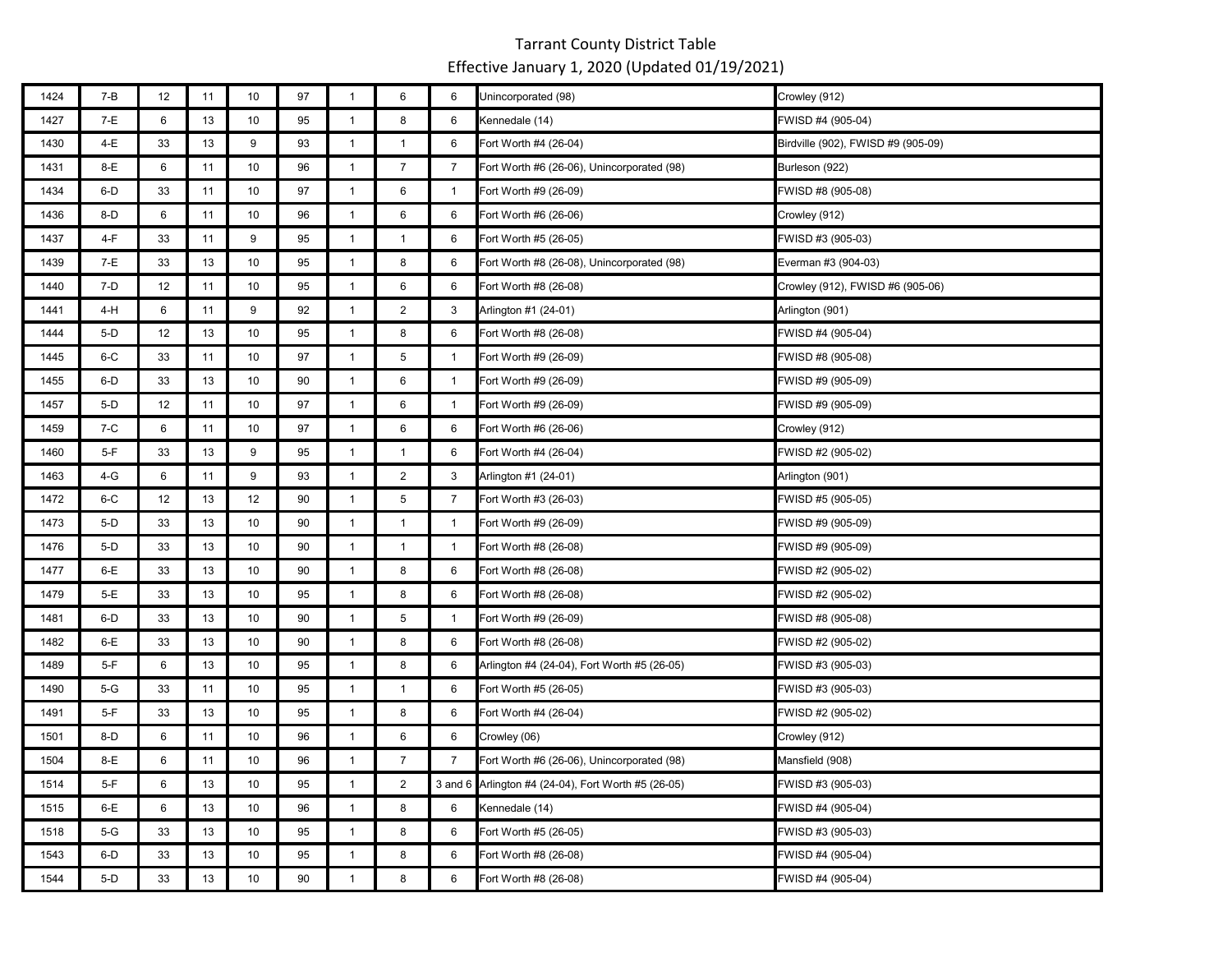| 1547 | $4-G$ | 24 | 11 | 10              | 92 | $\mathbf{1}$   | $\ensuremath{\mathsf{3}}$ | 6              | Euless (25)                                | H-E-B (916)                                                                |
|------|-------|----|----|-----------------|----|----------------|---------------------------|----------------|--------------------------------------------|----------------------------------------------------------------------------|
| 1549 | 7-D   | 12 | 13 | 10              | 95 | $\mathbf{1}$   | 8                         |                | 1 and 6 Fort Worth #8 (26-08)              | FWISD #4 (905-04)                                                          |
| 1550 | $5-D$ | 33 | 13 | 10              | 90 | $\mathbf{1}$   | 8                         | 6              | Fort Worth #8 (26-08)                      | FWISD #4 (905-04)                                                          |
| 1555 | $6-D$ | 33 | 13 | 10              | 90 | $\mathbf{1}$   | 5                         | 6              | Fort Worth #9 (26-09)                      | Everman #5 (904-05), FWISD #4 (905-04)                                     |
| 1559 | 7-D   | 6  | 13 | 10              | 95 | $\mathbf{1}$   | 8                         | $\mathbf{1}$   | Fort Worth #8 (26-08)                      | Everman #1 (904-01), FWISD #4 (905-04)                                     |
| 1564 | 4-G   | 33 | 11 | 9               | 93 | $\mathbf{1}$   | $\overline{2}$            | 3              | Arlington #1 (24-01)                       | H-E-B (916)                                                                |
| 1576 | $6-D$ | 33 | 13 | 10              | 90 | $\mathbf{1}$   | 8                         | 6              | Fort Worth #8 (26-08)                      | FWISD #4 (905-04)                                                          |
| 1577 | 7-E   | 33 | 13 | 10              | 95 | $\mathbf{1}$   | 8                         | 6              | Fort Worth #8 (26-08)                      | Everman #3 (904-03), Everman #4 (904-04), Everman #5 (904-05)              |
| 1578 | 7-D   | 33 | 13 | 10              | 95 | $\mathbf{1}$   | 8                         | 6              | Fort Worth #8 (26-08)                      | Burleson (922), Crowley (912), Everman #2 (904-02), Everman #3<br>(904-03) |
| 1586 | 4-G   | 33 | 11 | 10              | 93 | $\mathbf{1}$   | $\overline{2}$            | 6              | Fort Worth #5 (26-05)                      | H-E-B (916)                                                                |
| 1589 | 4-G   | 33 | 11 | 10              | 93 | $\mathbf{1}$   | $\overline{2}$            | 6              | Fort Worth #5 (26-05)                      | Arlington (901), H-E-B (916)                                               |
| 1594 | $6-D$ | 12 | 11 | 10              | 90 | $\mathbf{1}$   | 5                         | $\mathbf{1}$   | Fort Worth #9 (26-09)                      | FWISD #8 (905-08)                                                          |
| 1597 | $6-D$ | 33 | 13 | 10              | 90 | $\mathbf{1}$   | 5                         | $\mathbf{1}$   | Fort Worth #9 (26-09)                      | FWISD #8 (905-08)                                                          |
| 1603 | $3-H$ | 24 | 11 | 9               | 92 | $\mathbf{1}$   | $\overline{2}$            | 3              | Euless (25), Fort Worth #5 (26-05)         | Grapevine-Colleyville (906), H-E-B (916)                                   |
| 1605 | $5-G$ | 6  | 13 | 10              | 95 | $\mathbf{1}$   | 8                         | 3              | Arlington #4 (24-04)                       | FWISD #3 (905-03)                                                          |
| 1607 | $5-G$ | 6  | 11 | 10              | 95 | $\mathbf{1}$   | $\mathbf{1}$              | 3              | Arlington #1 (24-01)                       | FWISD #3 (905-03)                                                          |
| 1608 | $6-D$ | 12 | 11 | 10              | 97 | $\mathbf{1}$   | 5                         | $\mathbf{1}$   | Fort Worth #9 (26-09)                      | FWISD #9 (905-09)                                                          |
| 1610 | $6-F$ | 33 | 13 | 10              | 95 | $\overline{1}$ | 8                         | 6              | Fort Worth #5 (26-05)                      | FWISD #3 (905-03)                                                          |
| 1611 | $5-D$ | 33 | 11 | 10              | 90 | $\mathbf{1}$   | 5                         | $\mathbf{1}$   | Fort Worth #9 (26-09)                      | FWISD #9 (905-09)                                                          |
| 1617 | 5-E   | 6  | 13 | 10 <sup>1</sup> | 90 | $\mathbf{1}$   | 8                         | 6              | Fort Worth #8 (26-08)                      | FWISD #9 (905-09)                                                          |
| 1619 | $6-D$ | 33 | 13 | 10              | 90 | $\mathbf{1}$   | 8                         | 6              | Fort Worth #8 (26-08)                      | FWISD #4 (905-04)                                                          |
| 1621 | 7-E   | 6  | 13 | 10              | 95 | $\mathbf{1}$   | 8                         | 6              | Fort Worth #8 (26-08)                      | Everman #3 (904-03)                                                        |
| 1622 | 4-E   | 33 | 13 | 9               | 93 | $\mathbf{1}$   | $\mathbf{1}$              | 6              | Fort Worth #4 (26-04), Haltom City (27)    | Birdville (902), FWISD #2 (905-02)                                         |
| 1623 | 4-E   | 12 | 13 | 9               | 93 | $\mathbf{1}$   | $\mathbf{1}$              | 6              | Fort Worth #4 (26-04)                      | Birdville (902)                                                            |
| 1625 | 4-E   | 12 | 13 | 9               | 90 | $\mathbf{1}$   | $\mathbf{1}$              | 6              | Fort Worth #4 (26-04)                      | FWISD #9 (905-09)                                                          |
| 1627 | $8-D$ | 6  | 11 | 10              | 96 | $\mathbf{1}$   | $\,6\,$                   | $\overline{7}$ | Burleson (33)                              | Burleson (922)                                                             |
| 1628 | $6-D$ | 33 | 13 | 10              | 95 | $\mathbf{1}$   | 5                         | $\mathbf{1}$   | Fort Worth #8 (26-08)                      | FWISD #4 (905-04)                                                          |
| 1631 | $4-G$ | 33 | 11 | 10 <sup>1</sup> | 93 | $\mathbf{1}$   | $\overline{2}$            | 3              | Arlington #1 (24-01)                       | Arlington (901), H-E-B (916)                                               |
| 1633 | $6-D$ | 12 | 11 | 10 <sup>1</sup> | 90 | $\mathbf{1}$   | 6                         | $\mathbf{1}$   | Fort Worth #9 (26-09)                      | FWISD #8 (905-08)                                                          |
| 1639 | $7-C$ | 6  | 11 | 10 <sup>°</sup> | 96 | $\mathbf{1}$   | 6                         | 6              | Fort Worth #6 (26-06), Unincorporated (98) | Crowley (912)                                                              |
| 1641 | $7-C$ | 12 | 11 | 10              | 96 | $\mathbf{1}$   | 6                         | 6              | Fort Worth #6 (26-06), Unincorporated (98) | Crowley (912)                                                              |
| 1642 | 8-D   | 6  | 11 | 10              | 96 | $\mathbf{1}$   | 6                         | 6              | Fort Worth #6 (26-06)                      | Burleson (922), Crowley (912)                                              |
| 1651 | $5-G$ | 6  | 13 | 10 <sup>°</sup> | 95 | $\mathbf{1}$   | 8                         |                | 3 and 6 Fort Worth #5 (26-05)              | FWISD #3 (905-03)                                                          |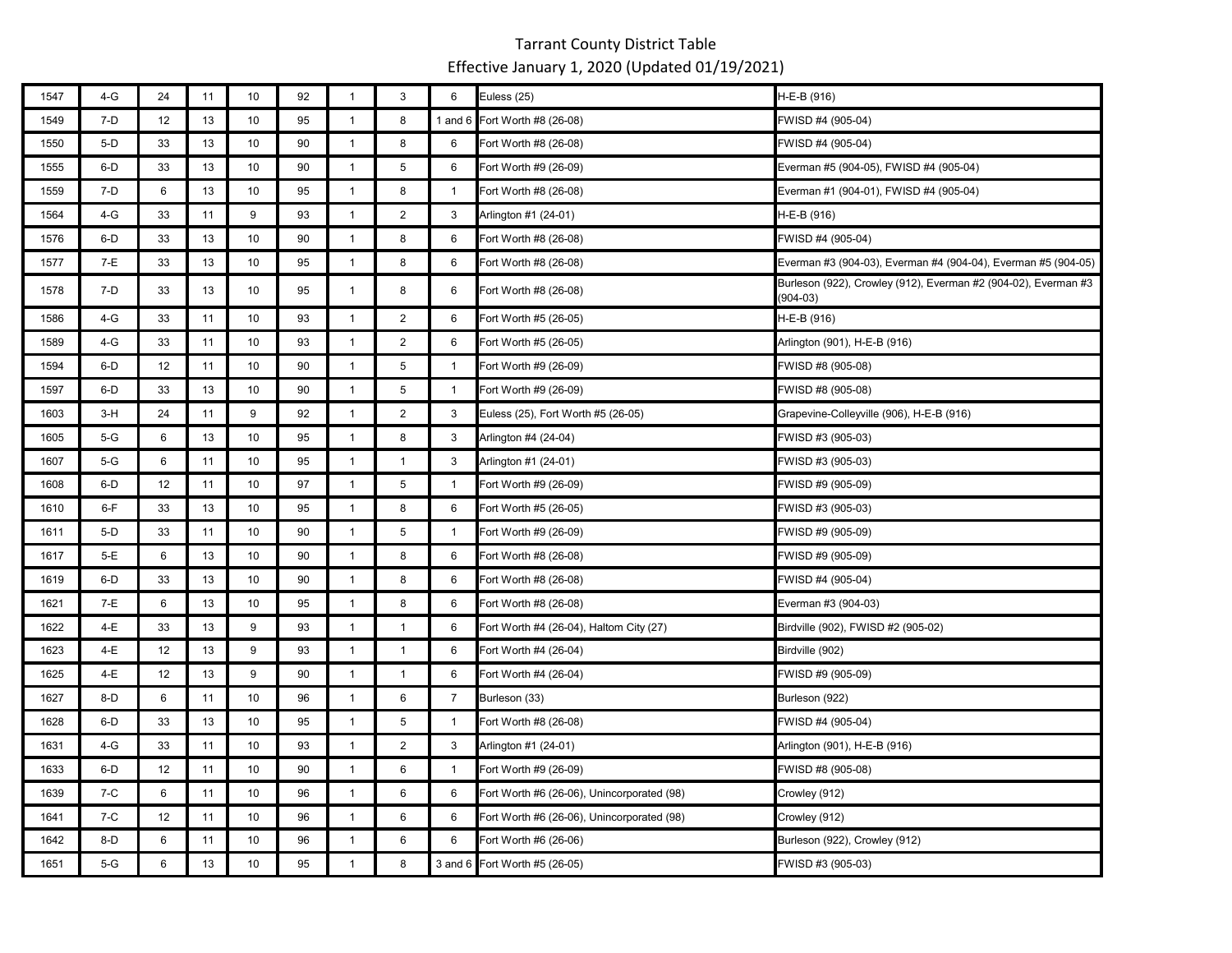| 1652 | 6-D   | 33 | 13     | 10 | 95  | $\mathbf{1}$   | 5               | 6              | Fort Worth #8 (26-08)                                    | Everman #5 (904-05), FWISD #4 (905-04) |
|------|-------|----|--------|----|-----|----------------|-----------------|----------------|----------------------------------------------------------|----------------------------------------|
| 1672 | 5-E   | 6  | 13     | 10 | 90  | $\mathbf{1}$   | 8               | 6              | Fort Worth #8 (26-08)                                    | FWISD #2 (905-02)                      |
| 1674 | 5-C   | 12 | 13     | 12 | 90  | $\mathbf{1}$   | $\sqrt{5}$      | $\overline{7}$ | Fort Worth #9 (26-09)                                    | FWISD #5 (905-05)                      |
| 1676 | $5-C$ | 12 | 13     | 12 | 99  | $\mathbf{1}$   | 5               | $\overline{7}$ | Fort Worth #3 (26-03)                                    | FWISD #5 (905-05)                      |
| 1677 | $5-D$ | 12 | 13     | 10 | 95  | $\mathbf{1}$   | 8               | 6              | Fort Worth #9 (26-09)                                    | FWISD #4 (905-04)                      |
| 1678 | 4-D   | 12 | 13     | 10 | 90  | $\mathbf{1}$   | $\mathbf{1}$    | 6              | Fort Worth #9 (26-09)                                    | FWISD #9 (905-09)                      |
| 1679 | 5-E   | 33 | 13     | 10 | 95  | $\mathbf{1}$   | 8               | 6              | Fort Worth #4 (26-04)                                    | FWISD #2 (905-02)                      |
| 1684 | $5-C$ | 12 | 13     | 12 | 90  | $\mathbf{1}$   | $5\phantom{.0}$ | $\mathbf{1}$   | Fort Worth #9 (26-09)                                    | FWISD #1 (905-01)                      |
| 1701 | $4-F$ | 24 | 11     | 9  | 93  | $\mathbf{1}$   | $\mathbf{1}$    | 6              | Fort Worth #5 (26-05)                                    | H-E-B (916)                            |
| 1704 | $8-D$ | 25 | 11     | 10 | 96  | $\mathbf{1}$   | 6               | $\overline{7}$ | Burleson (33), Crowley (06)                              | Burleson (922)                         |
| 1710 | $8-C$ | 6  | 11     | 10 | 96  | $\mathbf{1}$   | 6               | 7              | Crowley (06), Unincorporated (98)                        | Crowley (912)                          |
| 1714 | $5-F$ | 33 | 13     | 9  | 95  | $\mathbf 1$    | $\mathbf{1}$    | 6              | Fort Worth #5 (26-05)                                    | FWISD #3 (905-03)                      |
| 1715 | $7-C$ | 12 | 11     | 10 | 96  | $\mathbf{1}$   | 6               | 6              | Fort Worth #6 (26-06)                                    | Crowley (912)                          |
| 1717 | $8-D$ | 6  | 11     | 10 | 96  | $\mathbf{1}$   | 6               | 6 and 7        | Crowley (06), Fort Worth #6 (26-06), Unincorporated (98) | Crowley (912)                          |
| 1718 | 7-C   | 12 | 11     | 10 | 97  | $\mathbf{1}$   | 6               | 6              | Fort Worth #6 (26-06)                                    | Crowley (912)                          |
| 1719 | 6-B   | 12 | 11     | 10 | 97  | $\mathbf{1}$   | 6               | 7              | Benbrook (03), Fort Worth #3 (26-03)                     | FWISD #7 (905-07)                      |
| 1722 | 4-F   | 24 | $11\,$ | 9  | 93  | $\mathbf{1}$   | $\mathbf{1}$    | 6              | Fort Worth #5 (26-05)                                    | FWISD #3 (905-03)                      |
| 1723 | $7-C$ | 12 | 11     | 10 | 96  | $\mathbf{1}$   | 6               | 6              | Fort Worth #6 (26-06)                                    | Crowley (912)                          |
| 2002 | 6-H   | 6  | 13     | 9  | 101 | $\overline{2}$ | $\overline{7}$  | 3              | Arlington #3 (24-03)                                     | Arlington (901)                        |
| 2003 | $5-G$ | 6  | 13     | 10 | 94  | $\overline{2}$ | $\overline{2}$  | 3              | Arlington #1 (24-01)                                     | Arlington (901)                        |
| 2007 | $6-G$ | 6  | 11     | 10 | 94  | $\overline{2}$ | $\overline{7}$  | 5              | Arlington #2 (24-02)                                     | Arlington (901)                        |
| 2026 | $5-G$ | 6  | 13     | 10 | 94  | $\overline{2}$ | $\overline{2}$  | 3              | Arlington #1 (24-01)                                     | Arlington (901)                        |
| 2027 | 6-H   | 33 | 13     | 9  | 101 | $\overline{2}$ | $\overline{7}$  | 3              | Arlington #3 (24-03)                                     | Arlington (901)                        |
| 2028 | 7-F   | 6  | 11     | 10 | 94  | $\overline{2}$ | $\overline{7}$  | 5              | Arlington #2 (24-02)                                     | Arlington (901)                        |
| 2029 | 7-F   | 6  | 11     | 10 | 96  | $\overline{2}$ | $\overline{7}$  | $\overline{7}$ | Arlington #2 (24-02), Kennedale (14)                     | Arlington (901), Kennedale (914)       |
| 2030 | 7-G   | 6  | 13     | 10 | 94  | $\overline{2}$ | $\overline{7}$  | 5              | Arlington #2 (24-02)                                     | Mansfield (908)                        |
| 2031 | 7-H   | 6  | 13     | 22 | 101 | $\overline{2}$ | $\overline{7}$  | 5              | Arlington #3 (24-03)                                     | Mansfield (908)                        |
| 2033 | 8-G   | 6  | 11     | 10 | 96  | $\overline{2}$ | $\overline{7}$  | 5              | Mansfield (17)                                           | Mansfield (908)                        |
| 2052 | 5-G   | 6  | 13     | 10 | 94  | $\overline{2}$ | $\overline{2}$  | 3              | Arlington #5 (24-05)                                     | Arlington (901)                        |
| 2055 | 4-G   | 6  | 11     | 10 | 93  | $\overline{2}$ | $\overline{2}$  | 3              | Arlington #1 (24-01)                                     | Arlington (901)                        |
| 2058 | $5-G$ | 6  | 13     | 10 | 94  | $\overline{2}$ | $\overline{2}$  | 3              | Arlington #5 (24-05)                                     | Arlington (901)                        |
| 2100 | 5-H   | 6  | 13     | 9  | 93  | $\overline{2}$ | $\overline{2}$  | 3              | Arlington #5 (24-05)                                     | Arlington (901)                        |
| 2112 | 5-G   | 6  | 13     | 10 | 94  | $\overline{2}$ | $\overline{2}$  | 3              | Pantego (19)                                             | Arlington (901)                        |
| 2134 | 6-H   | 33 | 13     | 9  | 101 | $\overline{2}$ | $\overline{2}$  | 3              | Arlington #5 (24-05)                                     | Arlington (901)                        |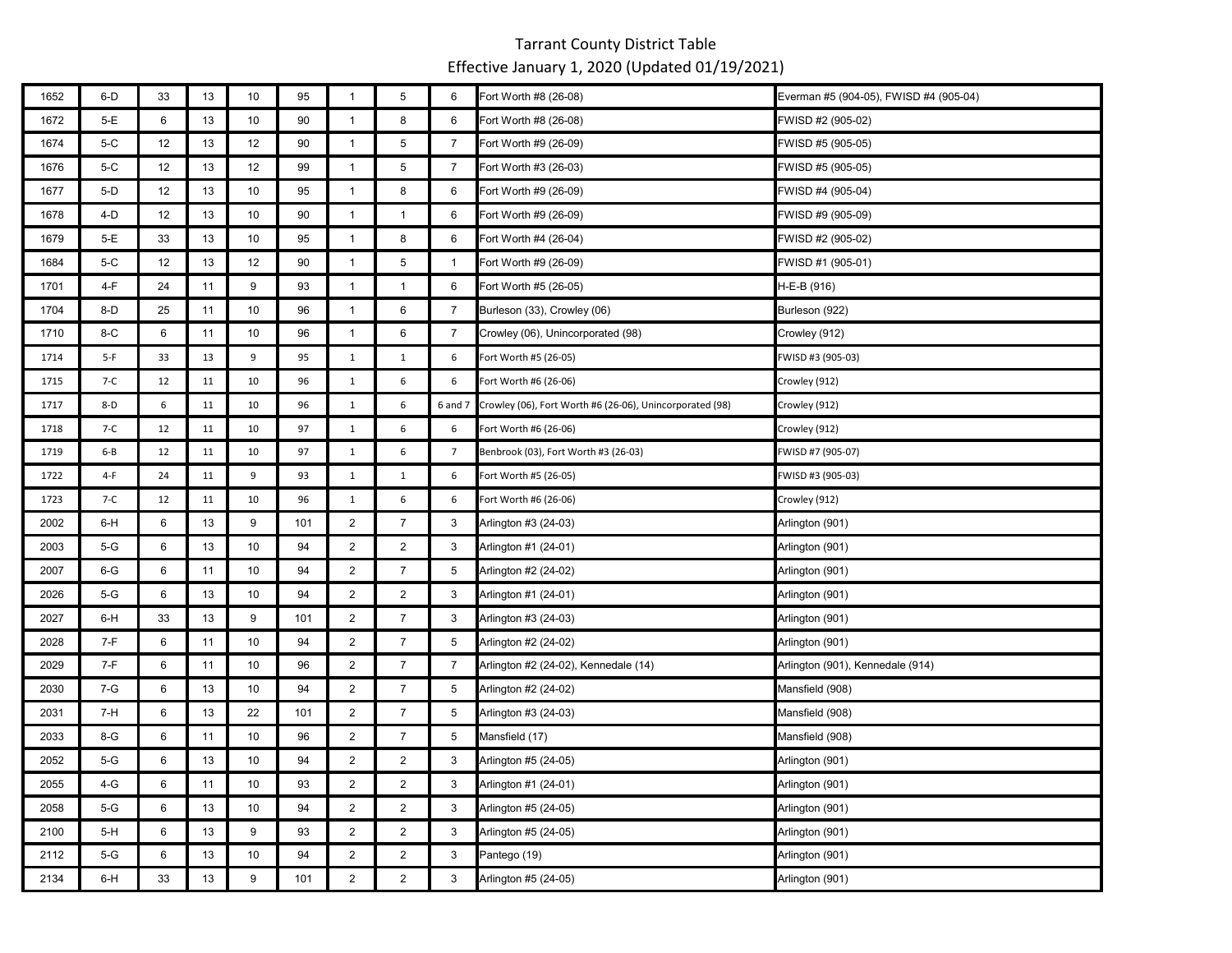| 2143 | $5-G$ | 33 | 13     | 9  | 94  | $\overline{2}$ | $\overline{2}$ | 3               | Arlington #5 (24-05)                                      | Arlington (901)                    |
|------|-------|----|--------|----|-----|----------------|----------------|-----------------|-----------------------------------------------------------|------------------------------------|
| 2145 | $5-H$ | 33 | 13     | 9  | 101 | $\overline{2}$ | $\overline{2}$ | 3               | Arlington #5 (24-05)                                      | Arlington (901)                    |
| 2147 | 5-G   | 6  | 13     | 9  | 94  | $\overline{2}$ | $\overline{2}$ | 3               | Arlington #5 (24-05)                                      | Arlington (901)                    |
| 2148 | 5-H   | 33 | 13     | 9  | 93  | $\overline{2}$ | $\overline{2}$ | 3               | Arlington #1 (24-01)                                      | Arlington (901)                    |
| 2158 | 4-H   | 6  | 11     | 9  | 92  | $\overline{2}$ | $\overline{2}$ | 3               | Grand Prairie #1 (38-01)                                  | Arlington (901)                    |
| 2161 | 5-G   | 6  | 13     | 9  | 94  | $\overline{2}$ | $\overline{2}$ | 3               | Arlington #5 (24-05)                                      | Arlington (901)                    |
| 2168 | 5-G   | 6  | 13     | 9  | 94  | $\overline{2}$ | $\overline{2}$ | 3               | Arlington #5 (24-05)                                      | Arlington (901)                    |
| 2169 | $5-H$ | 33 | 13     | 9  | 101 | $\overline{2}$ | $\overline{2}$ | 3               | Arlington #5 (24-05)                                      | Arlington (901)                    |
| 2171 | 5-G   | 6  | 13     | 10 | 94  | $\overline{2}$ | $\overline{2}$ | 3               | Arlington #4 (24-04)                                      | Arlington (901)                    |
| 2173 | 6-F   | 6  | 11     | 10 | 94  | $\overline{2}$ | $\overline{2}$ | $\overline{7}$  | Arlington #4 (24-04)                                      | Arlington (901), FWISD #3 (905-03) |
| 2174 | 6-G   | 6  | 11     | 10 | 94  | $\overline{2}$ | $\overline{7}$ | 5               | Arlington #4 (24-04)                                      | Arlington (901)                    |
| 2180 | $5-H$ | 33 | 13     | 9  | 101 | $\overline{2}$ | $\overline{7}$ | 3               | Grand Prairie #1 (38-01)                                  | Arlington (901)                    |
| 2181 | 5-G   | 6  | 13     | 10 | 94  | $\overline{2}$ | $\overline{2}$ | 3               | Arlington #5 (24-05)                                      | Arlington (901)                    |
| 2190 | 5-G   | 6  | 13     | 9  | 93  | $\overline{2}$ | $\overline{2}$ | 3               | Arlington #1 (24-01)                                      | Arlington (901)                    |
| 2205 | 5-G   | 6  | 13     | 10 | 94  | $\overline{2}$ | $\overline{2}$ | 3               | Arlington #5 (24-05)                                      | Arlington (901)                    |
| 2210 | $5-H$ | 33 | 13     | 9  | 101 | $\overline{2}$ | $\overline{2}$ | 3               | Arlington #5 (24-05)                                      | Arlington (901)                    |
| 2217 | 5-G   | 6  | 13     | 10 | 94  | $\overline{2}$ | $\overline{2}$ | 3               | Arlington #1 (24-01)                                      | Arlington (901)                    |
| 2219 | 6-F   | 6  | 11     | 10 | 94  | $\overline{2}$ | $\overline{2}$ | $\overline{7}$  | Arlington #4 (24-04)                                      | Arlington (901), Kennedale (914)   |
| 2220 | $5-F$ | 6  | 11     | 10 | 94  | $\overline{2}$ | $\overline{2}$ | 3               | Arlington #4 (24-04)                                      | Arlington (901), FWISD #3 (905-03) |
| 2221 | 7-G   | 6  | 11     | 10 | 96  | $\overline{2}$ | $\overline{7}$ | 5               | Mansfield (17)                                            | Mansfield (908)                    |
| 2223 | $6-G$ | 6  | 11     | 10 | 94  | $\overline{2}$ | $\overline{7}$ | 5               | Dalworthington Garden (07)                                | Arlington (901)                    |
| 2224 | 4-H   | 6  | 11     | 9  | 93  | $\overline{2}$ | $\overline{2}$ | 3               | Arlington #1 (24-01)                                      | Arlington (901)                    |
| 2225 | $5-H$ | 33 | 13     | 9  | 101 | $\overline{2}$ | $\overline{7}$ | 3               | Arlington #1 (24-01)                                      | Arlington (901)                    |
| 2226 | 6-G   | 6  | 13     | 9  | 94  | $\overline{2}$ | $\overline{7}$ | 5               | Arlington #3 (24-03)                                      | Arlington (901)                    |
| 2228 | 5-G   | 6  | 11     | 10 | 93  | $\overline{2}$ | $\overline{2}$ | 3               | Arlington #1 (24-01)                                      | Arlington (901)                    |
| 2229 | $6-G$ | 6  | 11     | 10 | 94  | $\overline{2}$ | $\overline{7}$ | 5               | Arlington #4 (24-04)                                      | Arlington (901)                    |
| 2235 | 6-H   | 33 | 13     | 9  | 101 | $\overline{2}$ | $\overline{7}$ | 5               | Arlington #3 (24-03)                                      | Arlington (901)                    |
| 2246 | 5-G   | 6  | 11     | 10 | 93  | $\overline{2}$ | $\overline{2}$ | 3               | Arlington #1 (24-01)                                      | Arlington (901)                    |
| 2258 | 8-F   | 6  | 11     | 10 | 96  | $\overline{2}$ | $\overline{7}$ | $\overline{7}$  | Mansfield (17), Unincorporated (98)                       | Mansfield (908)                    |
| 2262 | $7-F$ | 6  | 11     | 10 | 96  | $\overline{2}$ | $\overline{7}$ | 7               | Arlington #2 (24-02), Kennedale (14), Unincorporated (98) | Kennedale (914), Mansfield (908)   |
| 2263 | $5-H$ | 33 | 13     | 9  | 101 | $\overline{2}$ | $\overline{2}$ | 3               | Arlington #5 (24-05)                                      | Arlington (901)                    |
| 2266 | $6-F$ | 6  | 11     | 10 | 94  | $\overline{2}$ | $\overline{2}$ | 3               | Arlington #4 (24-04)                                      | Arlington (901)                    |
| 2267 | $6-G$ | 6  | 13     | 22 | 94  | $\overline{2}$ | $\overline{7}$ | $5\phantom{.0}$ | Arlington #4 (24-04)                                      | Arlington (901)                    |
| 2268 | $6-G$ | 6  | $13\,$ | 22 | 94  | $\overline{2}$ | $\overline{7}$ | 5               | Arlington #3 (24-03)                                      | Arlington (901)                    |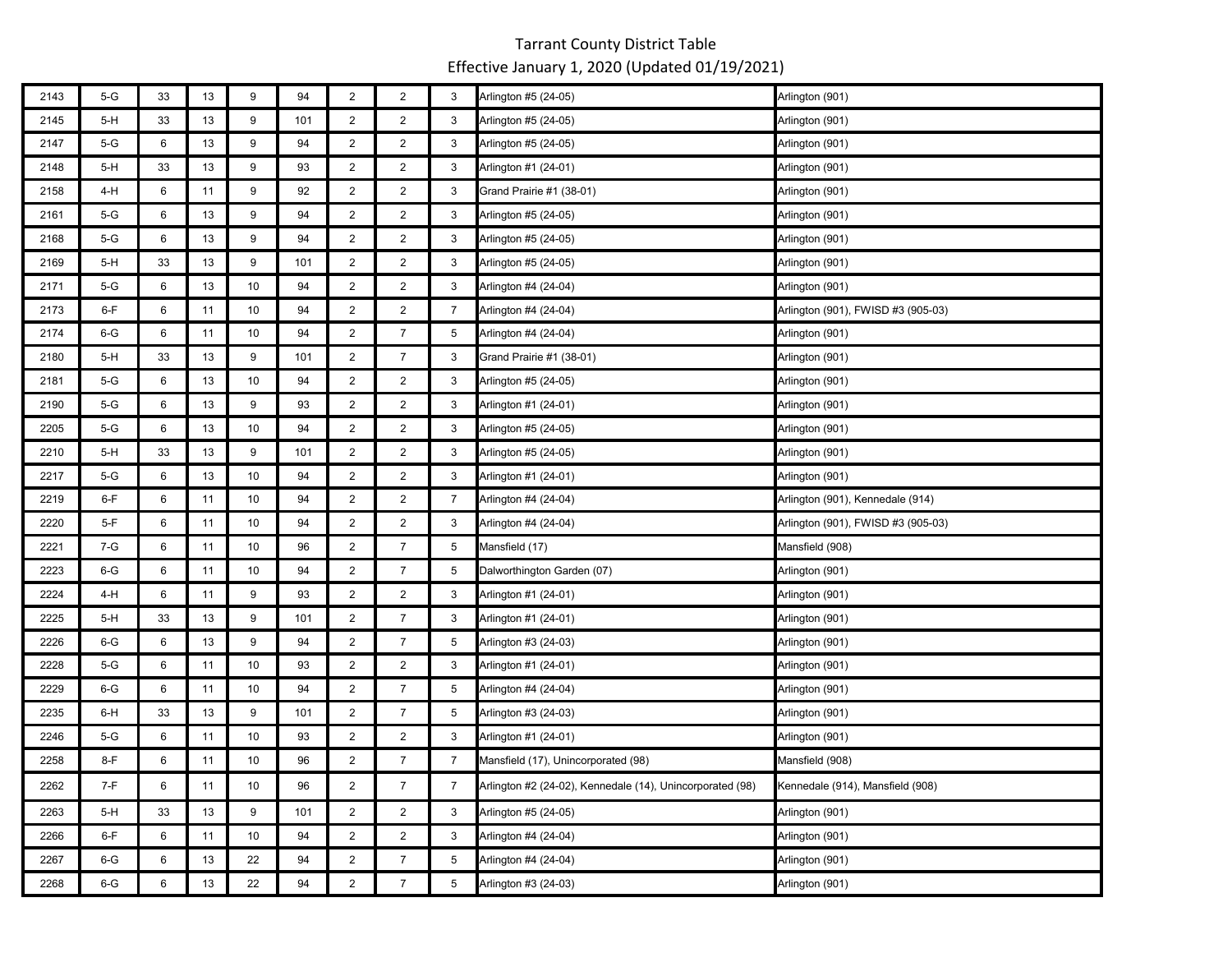| 2269 | $6-G$ | 6  | 13 | 9  | 101 | $\overline{c}$ | $\boldsymbol{7}$ | 5              | Arlington #3 (24-03)                                   | Arlington (901)                    |
|------|-------|----|----|----|-----|----------------|------------------|----------------|--------------------------------------------------------|------------------------------------|
| 2274 | 5-H   | 6  | 13 | 9  | 93  | $\overline{2}$ | $\overline{2}$   | 3              | Arlington #1 (24-01)                                   | Arlington (901)                    |
| 2275 | 6-H   | 6  | 13 | 22 | 101 | $\overline{2}$ | $\overline{7}$   | 5              | Grand Prairie #4 (38-04)                               | Arlington (901)                    |
| 2280 | $5-G$ | 6  | 13 | 10 | 94  | $\overline{2}$ | $\overline{2}$   | 3              | Arlington #4 (24-04)                                   | Arlington (901)                    |
| 2281 | 5-G   | 6  | 11 | 10 | 93  | $\overline{2}$ | $\overline{2}$   | 3              | Arlington #1 (24-01)                                   | Arlington (901)                    |
| 2299 | 7-H   | 6  | 13 | 22 | 101 | 2              | $\overline{7}$   | 5              | Grand Prairie #6 (38-06)                               | Arlington (901), Mansfield (908)   |
| 2302 | 6-H   | 6  | 13 | 22 | 101 | $\overline{2}$ | $\overline{7}$   | 5              | Arlington #5 (24-05)                                   | Arlington (901)                    |
| 2303 | $5-G$ | 6  | 13 | 10 | 94  | $\overline{2}$ | $\overline{2}$   | 3              | Arlington #4 (24-04)                                   | Arlington (901), FWISD #3 (905-03) |
| 2304 | $6-G$ | 6  | 11 | 10 | 94  | $\overline{2}$ | $\overline{7}$   | 5              | Arlington #2 (24-02)                                   | Arlington (901), Mansfield (908)   |
| 2305 | 7-F   | 6  | 11 | 10 | 96  | $\overline{2}$ | $\overline{7}$   | $\overline{7}$ | Arlington #4 (24-04), Kennedale (14)                   | Arlington (901), Kennedale (914)   |
| 2306 | 6-F   | 6  | 11 | 10 | 94  | $\overline{2}$ | $\overline{7}$   | 5              | Arlington #2 (24-02)                                   | Arlington (901)                    |
| 2307 | 7-G   | 6  | 11 | 10 | 94  | $\overline{2}$ | $\overline{7}$   | 5              | Arlington #2 (24-02)                                   | Arlington (901), Mansfield (908)   |
| 2308 | $8-G$ | 6  | 11 | 10 | 96  | $\overline{2}$ | $\overline{7}$   | 5              | Mansfield (17), Unincorporated (98)                    | Mansfield (908)                    |
| 2309 | $5-H$ | 33 | 13 | 9  | 93  | $\overline{2}$ | $\overline{2}$   | 3              | Arlington #5 (24-05)                                   | Arlington (901)                    |
| 2310 | $5-F$ | 6  | 11 | 10 | 94  | $\overline{2}$ | $\overline{2}$   | 3              | Arlington #4 (24-04)                                   | Arlington (901), FWISD #3 (905-03) |
| 2313 | 6-F   | 6  | 11 | 10 | 94  | $\overline{2}$ | $\overline{7}$   | 7              | Arlington #4 (24-04)                                   | Arlington (901)                    |
| 2314 | $6-F$ | 6  | 11 | 10 | 94  | $\overline{2}$ | $\overline{2}$   | 3              | Arlington #4 (24-04)                                   | Arlington (901)                    |
| 2315 | 4-H   | 6  | 11 | 9  | 92  | $\overline{2}$ | $\overline{2}$   | 3              | Arlington #1 (24-01)                                   | Arlington (901)                    |
| 2316 | 4-H   | 6  | 11 | 9  | 92  | $\overline{2}$ | $\overline{2}$   | 3              | Arlington #1 (24-01)                                   | Arlington (901)                    |
| 2317 | $5-G$ | 6  | 11 | 10 | 93  | $\overline{2}$ | $\overline{2}$   | 3              | Arlington #1 (24-01)                                   | Arlington (901)                    |
| 2318 | $6-G$ | 6  | 13 | 10 | 94  | $\overline{2}$ | $\overline{7}$   | 5              | Arlington #4 (24-04)                                   | Arlington (901)                    |
| 2319 | $6-F$ | 6  | 11 | 10 | 94  | $\overline{2}$ | $\overline{2}$   | $\overline{7}$ | Arlington #4 (24-04)                                   | Arlington (901)                    |
| 2320 | 6-H   | 6  | 13 | 22 | 101 | $\overline{c}$ | $\overline{7}$   | 5              | Arlington #3 (24-03)                                   | Arlington (901)                    |
| 2341 | 7-G   | 6  | 13 | 22 | 101 | $\overline{2}$ | $\overline{7}$   | 5              | Arlington #2 (24-02)                                   | Mansfield (908)                    |
| 2349 | 7-H   | 6  | 13 | 22 | 101 | $\overline{2}$ | $\overline{7}$   | 5              | Grand Prairie #4 (38-04)                               | Arlington (901)                    |
| 2353 | $6-G$ | 6  | 13 | 22 | 101 | $\overline{2}$ | $\overline{7}$   | 5              | Arlington #3 (24-03)                                   | Arlington (901)                    |
| 2354 | 6-H   | 6  | 13 | 22 | 101 | $\overline{2}$ | $\overline{7}$   | 5              | Arlington #3 (24-03)                                   | Arlington (901)                    |
| 2355 | 8-F   | 6  | 11 | 10 | 96  | $\overline{2}$ | $\overline{7}$   | $\overline{7}$ | Mansfield (17)                                         | Mansfield (908)                    |
| 2356 | 7-G   | 6  | 13 | 10 | 94  | $\overline{2}$ | $\overline{7}$   | 5              | Arlington #2 (24-02)                                   | Mansfield (908)                    |
| 2357 | 7-G   | 6  | 11 | 10 | 96  | $\overline{2}$ | $\overline{7}$   | 5              | Arlington #2 (24-02), Mansfield (17)                   | Mansfield (908)                    |
| 2358 | 7-F   | 6  | 11 | 10 | 94  | $\overline{2}$ | $\overline{7}$   | 5              | Arlington #2 (24-02)                                   | Arlington (901), Kennedale (914)   |
| 2360 | 8-G   | 6  | 11 | 10 | 96  | $\overline{2}$ | $\overline{7}$   | 5              | Mansfield (17)                                         | Mansfield (908)                    |
| 2379 | 7-H   | 6  | 13 | 22 | 101 | $\overline{2}$ | $\overline{7}$   | 5              | Grand Prairie #4 (38-04)                               | Arlington (901), Mansfield (908)   |
| 2381 | 6-H   | 6  | 13 | 9  | 101 | $\overline{2}$ | $\overline{7}$   |                | 3 and 5 Arlington #5 (24-05), Grand Prairie #2 (38-02) | Arlington (901)                    |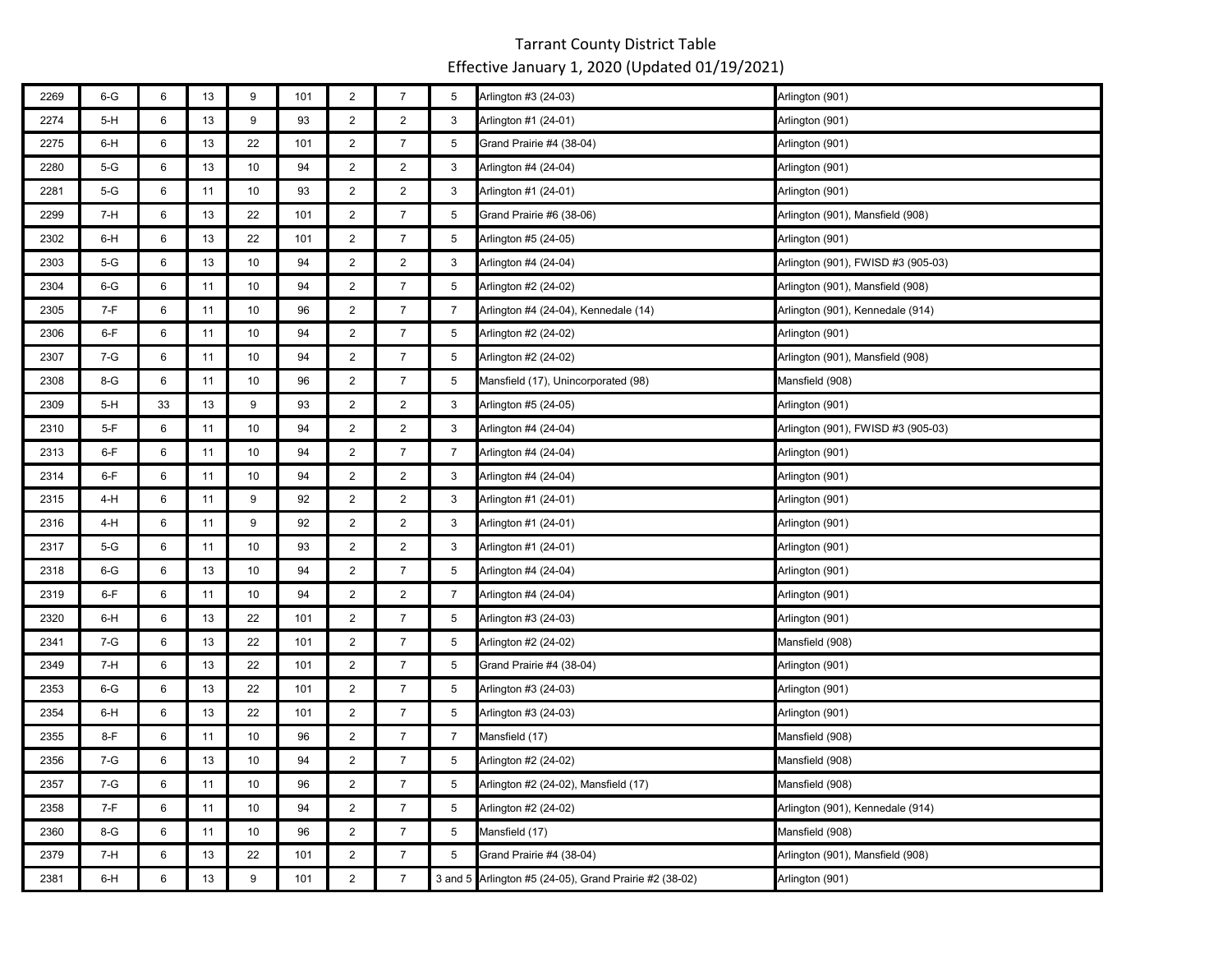| 2383 | $7-G$ | 6  | 13 | 22 | 101 | $\overline{2}$ | $\overline{7}$ | 5              | Arlington #3 (24-03)                                                                | Arlington (901), Mansfield (908)                                                |
|------|-------|----|----|----|-----|----------------|----------------|----------------|-------------------------------------------------------------------------------------|---------------------------------------------------------------------------------|
| 2393 | 6-H   | 33 | 13 | 9  | 94  | $\overline{2}$ | $\overline{7}$ | 5              | Arlington #3 (24-03)                                                                | Arlington (901)                                                                 |
| 2401 | $6-G$ | 6  | 13 | 9  | 94  | $\overline{2}$ | $\overline{2}$ | 3              | Arlington #4 (24-04)                                                                | Arlington (901)                                                                 |
| 2402 | $5-H$ | 6  | 13 | 9  | 93  | $\overline{2}$ | $\overline{2}$ | 3              | Arlington #1 (24-01)                                                                | Arlington (901)                                                                 |
| 2403 | $6-G$ | 33 | 13 | 9  | 94  | $\overline{2}$ | $\overline{2}$ | 5              | Arlington #3 (24-03)                                                                | Arlington (901)                                                                 |
| 2405 | $7-G$ | 6  | 13 | 10 | 101 | $\overline{2}$ | $\overline{7}$ | 5              | Arlington #2 (24-02)                                                                | Mansfield (908)                                                                 |
| 2411 | $5-H$ | 33 | 13 | 9  | 101 | $\overline{2}$ | $\overline{7}$ | 3              | Grand Prairie #1 (38-01)                                                            | Arlington (901)                                                                 |
| 2413 | $6-H$ | 33 | 13 | 9  | 101 | $\overline{2}$ | $\overline{7}$ | 5              | Grand Prairie #2 (38-02)                                                            | Arlington (901)                                                                 |
| 2419 | $5-F$ | 6  | 13 | 10 | 94  | $\overline{2}$ | $\overline{2}$ | 5              | Fort Worth #5 (26-05)                                                               | FWISD #3 (905-03)                                                               |
| 2425 | $6-F$ | 6  | 11 | 10 | 96  | $\overline{2}$ | $\overline{7}$ | $\overline{7}$ | Arlington #4 (24-04)                                                                | Arlington (901), Kennedale (914)                                                |
| 2426 | 8-G   | 6  | 11 | 10 | 96  | $\overline{2}$ | $\overline{7}$ | 5              | Mansfield (17)                                                                      | Mansfield (908)                                                                 |
| 2428 | $5-H$ | 33 | 13 | 9  | 101 | $\overline{2}$ | $\overline{7}$ | 3              | Arlington #5 (24-05)                                                                | Arlington (901)                                                                 |
| 2435 | 7-G   | 6  | 11 | 10 | 96  | $\overline{2}$ | $\overline{7}$ | 5              | Mansfield (17)                                                                      | Mansfield (908)                                                                 |
| 2438 | 6-H   | 6  | 13 | 22 | 101 | $\overline{2}$ | $\overline{7}$ | 5              | Arlington #3 (24-03), Grand Prairie #4 (38-04)                                      | Arlington (901)                                                                 |
| 2442 | 4-H   | 33 | 11 | 9  | 92  | $\overline{2}$ | $\overline{2}$ | 3              | Arlington #1 (24-01)                                                                | Arlington (901), H-E-B (916)                                                    |
| 2448 | 6-H   | 6  | 13 | 22 | 101 | $\overline{2}$ | $\overline{7}$ | 5              | Arlington #3 (24-03)                                                                | Arlington (901)                                                                 |
| 2449 | 6-H   | 6  | 13 | 22 | 101 | $\overline{2}$ | $\overline{7}$ | 5              | Arlington #3 (24-03)                                                                | Arlington (901), Mansfield (908)                                                |
| 2450 | 7-H   | 6  | 13 | 22 | 101 | $\overline{2}$ | $\overline{7}$ | 5              | Arlington #3 (24-03)                                                                | Arlington (901)                                                                 |
| 2451 | $6-G$ | 6  | 13 | 10 | 94  | $\overline{2}$ | $\overline{2}$ | 3              | Arlington #4 (24-04)                                                                | Arlington (901)                                                                 |
| 2453 | 7-H   | 6  | 13 | 22 | 101 | $\overline{2}$ | $\overline{7}$ | 5              | Grand Prairie #4 (38-04)                                                            | Mansfield (908)                                                                 |
| 2461 | 6-H   | 33 | 13 | 9  | 101 | $\overline{c}$ | $\overline{7}$ | 3              | Arlington #5 (24-05)                                                                | Arlington (901)                                                                 |
| 2462 | 7-G   | 6  | 13 | 10 | 101 | $\overline{2}$ | $\overline{7}$ | 5              | Arlington #2 (24-02)                                                                | Mansfield (908)                                                                 |
| 2464 | $6-F$ | 6  | 11 | 10 | 94  | $\overline{2}$ | $\overline{2}$ | 3              | Arlington #4 (24-04)                                                                | Arlington (901), FWISD #3 (905-03)                                              |
| 2466 | 6-H   | 6  | 13 | 22 | 101 | $\overline{2}$ | $\overline{7}$ | 5              | Grand Prairie #4 (38-04)                                                            | Arlington (901)                                                                 |
| 2467 | $5-H$ | 6  | 11 | 9  | 93  | $\overline{c}$ | $\overline{2}$ | 3              | Arlington #1 (24-01)                                                                | Arlington (901)                                                                 |
| 2468 | $6-F$ | 6  | 11 | 10 | 94  | $\overline{c}$ | $\overline{7}$ | 5              | Arlington #4 (24-04)                                                                | Arlington (901)                                                                 |
| 2474 | 7-E   | 6  | 11 | 10 | 96  | $\overline{2}$ | $\overline{7}$ | $\overline{7}$ | Arlington #4 (24-04), Fort Worth #8 (26-08), Kennedale (14),<br>Unincorporated (98) | Everman #3 (904-03), Everman #4 (904-04), FWISD #4 (905-04),<br>Kennedale (914) |
| 2484 | 6-H   | 6  | 13 | 9  | 101 | $\overline{2}$ | $\overline{7}$ | 5              | Grand Prairie #4 (38-04)                                                            | Arlington (901)                                                                 |
| 2488 | 6-H   | 6  | 13 | 22 | 101 | $\overline{2}$ | $\overline{7}$ | 5              | Grand Prairie #4 (38-04)                                                            | Arlington (901), Mansfield (908)                                                |
| 2505 | $7-G$ | 6  | 11 | 10 | 94  | $\overline{2}$ | $\overline{7}$ | 5              | Arlington #2 (24-02)                                                                | Arlington (901), Mansfield (908)                                                |
| 2506 | $6-F$ | 6  | 11 | 10 | 96  | $\overline{2}$ | $\overline{7}$ | $\overline{7}$ | Arlington #2 (24-02)                                                                | Arlington (901), Kennedale (914)                                                |
| 2513 | $6-G$ | 6  | 13 | 9  | 94  | $\overline{2}$ | $\overline{2}$ |                | 3 and 5 Arlington #3 (24-03)                                                        | Arlington (901)                                                                 |
| 2519 | $7-G$ | 6  | 13 | 10 | 94  | $\overline{2}$ | $\overline{7}$ | 5              | Arlington #2 (24-02)                                                                | Mansfield (908)                                                                 |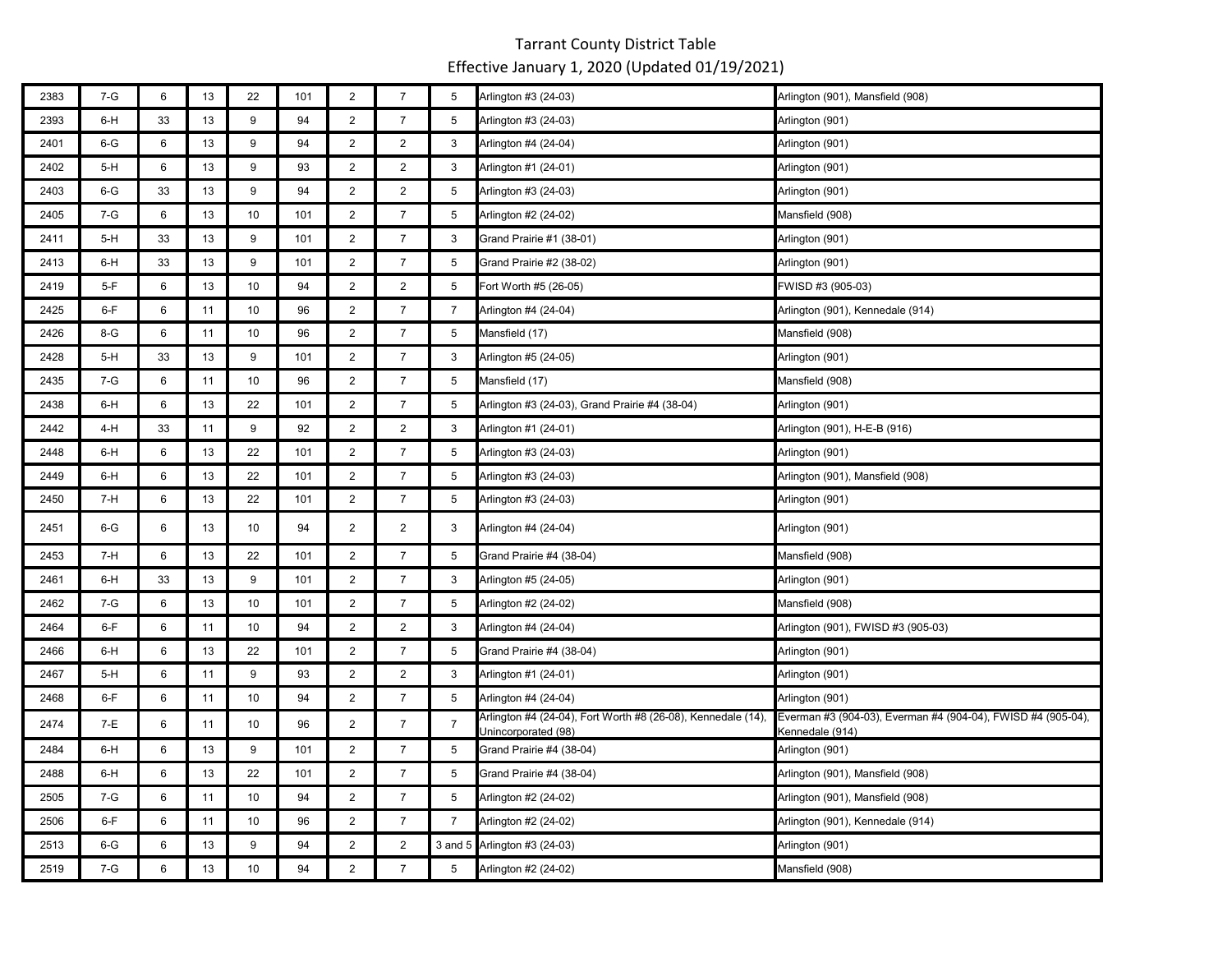| 2520 | $6-F$   | 6  | 11 | 10 | 94  | $\overline{c}$ | $\overline{2}$ | $\overline{7}$ | Arlington #4 (24-04)                           | Arlington (901)                                   |
|------|---------|----|----|----|-----|----------------|----------------|----------------|------------------------------------------------|---------------------------------------------------|
| 2521 | $6-F$   | 6  | 11 | 10 | 94  | $\overline{2}$ | $\overline{7}$ | 5              | Arlington #2 (24-02)                           | Arlington (901)                                   |
| 2522 | 7-F     | 6  | 11 | 10 | 94  | $\overline{2}$ | $\overline{7}$ | 5              | Arlington #2 (24-02), Kennedale (14)           | Arlington (901), Kennedale (914), Mansfield (908) |
| 2523 | $6-H$   | 6  | 13 | 22 | 101 | $\overline{2}$ | $\overline{7}$ | 5              | Arlington #3 (24-03)                           | Arlington (901)                                   |
| 2524 | 8-G     | 6  | 11 | 10 | 96  | $\overline{2}$ | $\overline{7}$ | 5              | Mansfield (17)                                 | Mansfield (908)                                   |
| 2525 | $7 - G$ | 6  | 13 | 10 | 96  | 2              | $\overline{7}$ | 5              | Arlington #2 (24-02)                           | Mansfield (908)                                   |
| 2535 | 7-G     | 6  | 11 | 10 | 94  | $\overline{2}$ | $\overline{7}$ | 5              | Arlington #2 (24-02)                           | Mansfield (908)                                   |
| 2536 | $5-H$   | 6  | 11 | 9  | 93  | $\overline{2}$ | $\overline{2}$ | 3              | Arlington #1 (24-01)                           | Arlington (901)                                   |
| 2537 | $5-H$   | 6  | 11 | 9  | 93  | $\overline{2}$ | $\overline{2}$ | 3              | Arlington #1 (24-01)                           | Arlington (901)                                   |
| 2541 | 7-G     | 6  | 13 | 22 | 101 | $\overline{2}$ | $\overline{7}$ | 5              | Arlington #3 (24-03)                           | Arlington (901)                                   |
| 2546 | $5-H$   | 33 | 11 | 9  | 101 | $\overline{2}$ | $\overline{7}$ | 3              | Grand Prairie #1 (38-01)                       | Arlington (901)                                   |
| 2548 | $8-G$   | 6  | 11 | 10 | 96  | $\overline{2}$ | $\overline{7}$ | 5              | Mansfield (17)                                 | Mansfield (908)                                   |
| 2553 | $6 - G$ | 6  | 13 | 22 | 94  | $\overline{2}$ | $\overline{7}$ | 5              | Arlington #2 (24-02)                           | Arlington (901), Mansfield (908)                  |
| 2556 | $6-F$   | 6  | 11 | 10 | 94  | $\overline{2}$ | $\overline{2}$ | $\overline{7}$ | Arlington #4 (24-04)                           | Arlington (901)                                   |
| 2557 | $7 - G$ | 6  | 11 | 10 | 96  | $\overline{2}$ | $\overline{7}$ | 5              | Arlington #3 (24-03)                           | Mansfield (908)                                   |
| 2561 | $5-H$   | 6  | 11 | 9  | 93  | $\overline{2}$ | $\overline{2}$ | 3              | Arlington #1 (24-01)                           | Arlington (901)                                   |
| 2569 | $6-H$   | 33 | 13 | 9  | 101 | $\overline{2}$ | $\overline{2}$ | 3              | Arlington #3 (24-03)                           | Arlington (901)                                   |
| 2571 | $5-H$   | 6  | 11 | 9  | 92  | $\overline{2}$ | $\overline{2}$ | 3              | Arlington #1 (24-01)                           | Arlington (901)                                   |
| 2581 | $7 - G$ | 6  | 13 | 10 | 94  | $\overline{2}$ | $\overline{7}$ | 5              | Arlington #2 (24-02)                           | Mansfield (908)                                   |
| 2600 | $6-E$   | 6  | 11 | 10 | 95  | $\overline{2}$ | 8              | 6              | Arlington #4 (24-04), Fort Worth #5 (26-05)    | FWISD #3 (905-03)                                 |
| 2601 | $6-E$   | 6  | 11 | 10 | 95  | $\overline{2}$ | 8              | 7              | Fort Worth #5 (26-05)                          | FWISD #3 (905-03)                                 |
| 2606 | $5-G$   | 6  | 13 | 10 | 95  | $\overline{2}$ | 8              | 3              | Arlington #4 (24-04), Fort Worth #5 (26-05)    | FWISD #3 (905-03)                                 |
| 2609 | 5-F     | 33 | 13 | 10 | 94  | $\overline{c}$ | $\overline{c}$ | $\overline{7}$ | Arlington #4 (24-04)                           | FWISD #3 (905-03)                                 |
| 2612 | $8-H$   | 6  | 11 | 10 | 101 | $\overline{2}$ | $\overline{7}$ | 5              | Grand Prairie #4 (38-04)                       | Mansfield (908)                                   |
| 2613 | 7-H     | 6  | 13 | 22 | 101 | $\overline{2}$ | $\overline{7}$ | 5              | Arlington #3 (24-03)                           | Mansfield (908)                                   |
| 2614 | 8-H     | 6  | 11 | 22 | 96  | $\overline{2}$ | $\overline{7}$ | 5              | Mansfield (17)                                 | Mansfield (908)                                   |
| 2616 | $5-H$   | 6  | 11 | 9  | 93  | $\overline{2}$ | $\overline{2}$ | 3              | Arlington #1 (24-01), Grand Prairie #1 (38-01) | Arlington (901)                                   |
| 2618 | $8-H$   | 6  | 11 | 10 | 101 | $\overline{c}$ | $\overline{7}$ | 5              | Mansfield (17), Grand Prairie #4 (38-04)       | Mansfield (908)                                   |
| 2635 | 7-H     | 6  | 13 | 22 | 101 | $\overline{2}$ | $\overline{7}$ | 5              | Arlington #3 (24-03)                           | Arlington (901), Mansfield (908)                  |
| 2636 | 8-G     | 6  | 11 | 10 | 96  | $\overline{2}$ | $\overline{7}$ | 5              | Mansfield (17)                                 | Mansfield (908)                                   |
| 2643 | $8-H$   | 6  | 11 | 10 | 96  | $\overline{2}$ | $\overline{7}$ | 5              | Mansfield (17)                                 | Mansfield (908)                                   |
| 2644 | $8-H$   | 6  | 11 | 22 | 101 | $\overline{2}$ | $\overline{7}$ | 5              | Unincorporated (98), Grand Prairie #6 (38-06)  | Mansfield (908)                                   |
| 2645 | $8-H$   | 6  | 11 | 10 | 96  | $\overline{2}$ | $\overline{7}$ | 5              | Arlington #3 (24-03), Mansfield (17)           | Mansfield (908)                                   |
| 2655 | $5-H$   | 6  | 13 | 9  | 93  | $\overline{2}$ | $\overline{2}$ | 3              | Arlington #1 (24-01)                           | Arlington (901)                                   |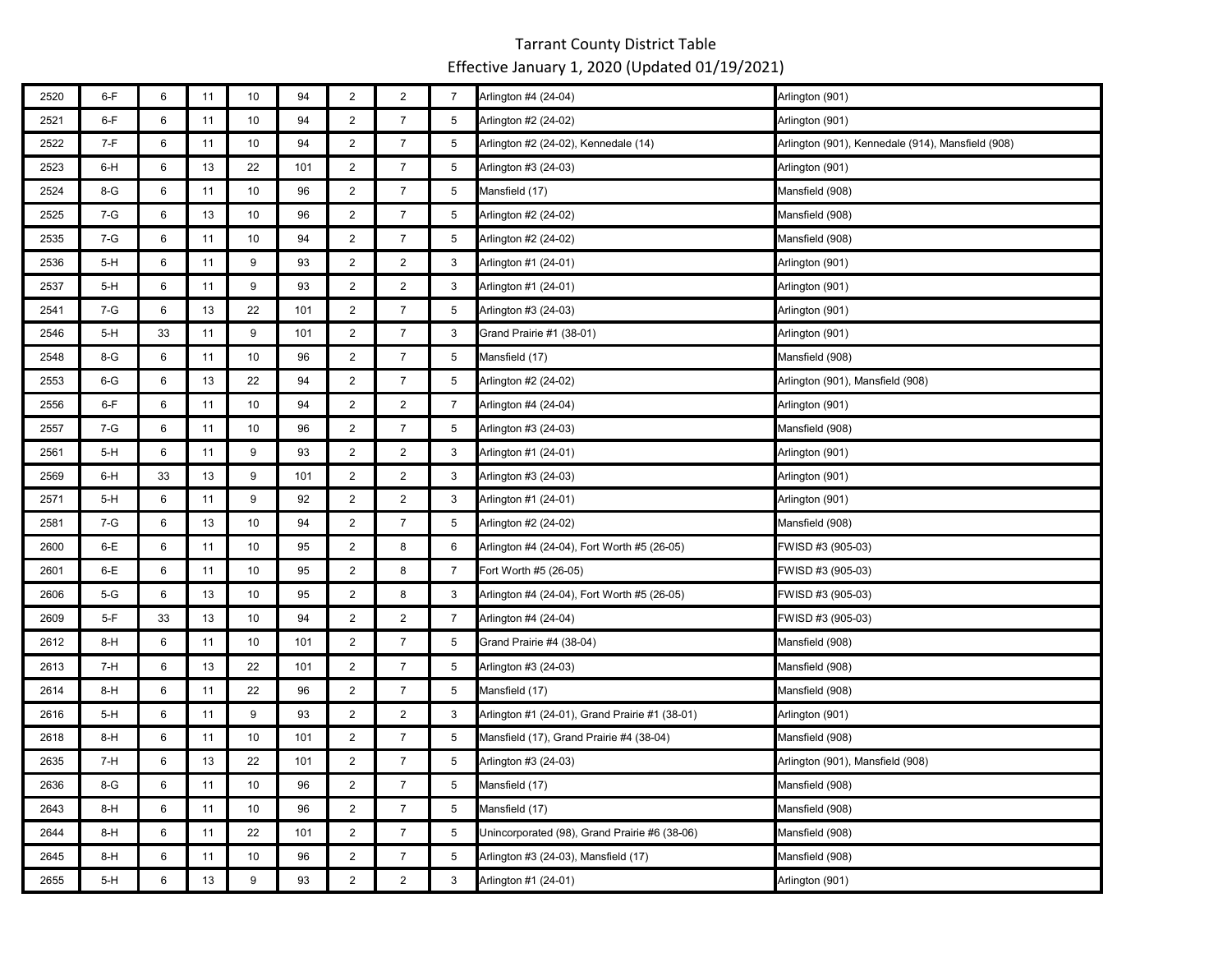| 2656 | $5-G$   | 6  | 13 | 9  | 93  | $\overline{2}$ | $\overline{2}$  | 3              | Arlington #1 (24-01)                       | Arlington (901)                                             |
|------|---------|----|----|----|-----|----------------|-----------------|----------------|--------------------------------------------|-------------------------------------------------------------|
| 2657 | $5-G$   | 6  | 13 | 9  | 93  | $\overline{2}$ | $\overline{2}$  | 3              | Arlington #1 (24-01)                       | Arlington (901)                                             |
| 2658 | $6-G$   | 33 | 13 | 9  | 94  | $\overline{2}$ | $\overline{7}$  | 5              | Arlington #3 (24-03)                       | Arlington (901)                                             |
| 2659 | $6-H$   | 6  | 13 | 9  | 101 | $\overline{2}$ | $\overline{7}$  | 5              | Arlington #3 (24-03)                       | Arlington (901)                                             |
| 2660 | $5-H$   | 6  | 13 | 9  | 93  | $\overline{2}$ | $\overline{2}$  | 3              | Arlington #5 (24-05)                       | Arlington (901)                                             |
| 2670 | $5-G$   | 33 | 13 | 10 | 94  | $\overline{2}$ | 2               | 3              | Arlington #1 (24-01)                       | Arlington (901)                                             |
| 2673 | 5-H     | 33 | 13 | 9  | 101 | $\overline{2}$ | $\overline{7}$  | 3              | Arlington #5 (24-05)                       | Arlington (901)                                             |
| 2675 | $6-H$   | 6  | 13 | 9  | 101 | $\overline{2}$ | $\overline{7}$  | 3              | Arlington #5 (24-05)                       | Arlington (901)                                             |
| 2680 | $5-H$   | 33 | 13 | 9  | 93  | $\overline{2}$ | $\overline{2}$  | 3              | Grand Prairie #1 (38-01)                   | Arlington (901)                                             |
| 2681 | $5-H$   | 6  | 11 | 9  | 101 | $\overline{2}$ | $\overline{7}$  | 3              | Grand Prairie #1 (38-01)                   | Arlington (901)                                             |
| 2697 | $8-H$   | 6  | 11 | 10 | 96  | $\overline{2}$ | $\overline{7}$  | 5              | Mansfield (17)                             | Mansfield (908)                                             |
| 2699 | $8-H$   | 6  | 11 | 22 | 101 | $\overline{2}$ | $\overline{7}$  | 5              | Grand Prairie #4 & #6 (38-04 & 38-06)      | Mansfield (908)                                             |
| 2708 | $8-H$   | 6  | 11 | 10 | 96  | $\overline{2}$ | $7\overline{ }$ | 5              | Mansfield (17)                             | Mansfield (908)                                             |
| 2712 | $7-G$   | 6  | 11 | 10 | 96  | $\overline{2}$ | $\overline{7}$  | 5              | Mansfield (17)                             | Mansfield (908)                                             |
| 2721 | $7-F$   | 6  | 11 | 10 | 96  | $\overline{2}$ | $\overline{7}$  | $\overline{7}$ | Arlington #2 (24-02), Kennedale (14)       | Kennedale (914), Mansfield (908)                            |
| 2726 | $7-H$   | 6  | 13 | 22 | 101 | $\overline{2}$ | $\overline{7}$  | 5              | Arlington #3 (24-03)                       | Arlington (901), Mansfield (908)                            |
| 2727 | $7 - G$ | 6  | 11 | 10 | 94  | $\overline{2}$ | $\overline{7}$  | 5              | Arlington #2 (24-02)                       | Arlington (901)                                             |
| 3032 | $3-F$   | 24 | 11 | 9  | 92  | $\mathbf{3}$   | $\mathbf{1}$    | $\overline{2}$ | Hurst (28)                                 | Birdville (902), H-E-B (916)                                |
| 3035 | $1-G$   | 24 | 11 | 12 | 98  | 3              | 3               | $\overline{2}$ | Grapevine (11), Southlake (22)             | Carroll (919), Grapevine-Colleyville (906), Northwest (911) |
| 3036 | $3-H$   | 24 | 11 | 9  | 92  | 3              | 3               | 3              | Euless (25)                                | H-E-B (916)                                                 |
| 3037 | $3-G$   | 24 | 11 | 9  | 92  | $\mathbf{3}$   | 3               | $\overline{2}$ | Bedford (02)                               | H-E-B (916)                                                 |
| 3038 | $2-G$   | 24 | 11 | 12 | 98  | 3              | 3               | 2              | Grapevine (11)                             | Carroll (919), Grapevine-Colleyville (906)                  |
| 3039 | $1-G$   | 24 | 11 | 9  | 98  | 3              | 3               | 2              | Grapevine (11), Southlake (22)             | Carroll (919), Northwest (911)                              |
| 3040 | 2-E     | 26 | 11 | 9  | 98  | 3              | 3               | $\overline{2}$ | Keller (13)                                | Keller (907)                                                |
| 3041 | $3-F$   | 12 | 11 | 9  | 91  | 3              | $\mathbf{1}$    | $\overline{2}$ | North Richland Hills (18)                  | Birdville (902), H-E-B (916)                                |
| 3043 | $1-C$   | 12 | 11 | 12 | 93  | 3              | 4               | $\overline{4}$ | Fort Worth #7 (26-07), Unincorporated (98) | Northwest (911)                                             |
| 3049 | $2-F$   | 26 | 11 | 9  | 91  | 3              | 3               | $\overline{2}$ | North Richland Hills (18)                  | Birdville (902), Keller (907)                               |
| 3054 | $2-E$   | 26 | 11 | 9  | 98  | 3              | $\mathbf{3}$    | $\overline{2}$ | Keller (13)                                | Keller (907)                                                |
| 3063 | $3-E$   | 26 | 11 | 9  | 91  | 3              | $\mathbf{1}$    | $\overline{2}$ | North Richland Hills (18)                  | Birdville (902)                                             |
| 3072 | $2-E$   | 26 | 11 | 9  | 98  | 3              | 3               | $\overline{2}$ | Keller (13)                                | Keller (907)                                                |
| 3114 | $2-H$   | 24 | 11 | 12 | 98  | 3              | 3               | $\overline{2}$ | Grapevine (11)                             | Grapevine-Colleyville (906)                                 |
| 3131 | $4-F$   | 12 | 11 | 9  | 91  | 3              | $\mathbf{1}$    | $\overline{2}$ | Richland Hills (20)                        | Birdville (902)                                             |
| 3139 | $4-F$   | 24 | 11 | 9  | 92  | 3              | 3               | 2              | Hurst (28)                                 | H-E-B (916)                                                 |
| 3140 | $3-E$   | 12 | 11 | 9  | 91  | 3              | $\mathbf{1}$    | $\overline{4}$ | North Richland Hills (18)                  | Birdville (902)                                             |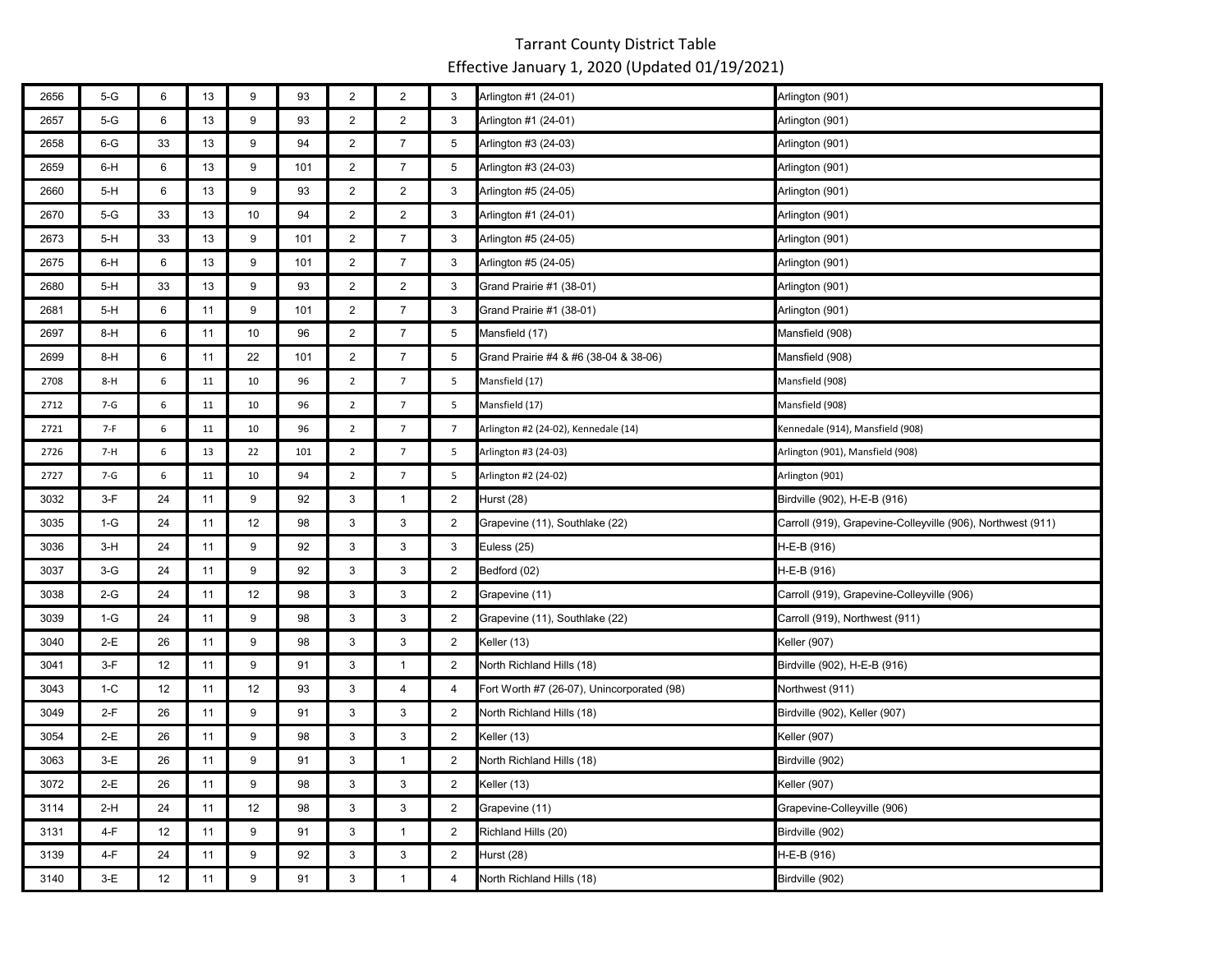| 3152 | $1-D$ | 26 | 11 | 12 | 93 | 3            | $\overline{4}$ | $\overline{4}$ | Fort Worth #7 (26-07), Haslet (34), Unincorporated (98) | Northwest (911)                                            |
|------|-------|----|----|----|----|--------------|----------------|----------------|---------------------------------------------------------|------------------------------------------------------------|
| 3156 | $3-F$ | 24 | 11 | 9  | 92 | 3            | 3              | $\overline{2}$ | Bedford (02), Hurst (28)                                | H-E-B (916)                                                |
| 3157 | $3-F$ | 24 | 11 | 9  | 92 | 3            | 3              | $\overline{2}$ | Bedford (02)                                            | H-E-B (916)                                                |
| 3160 | $3-H$ | 24 | 11 | 9  | 92 | 3            | 3              | 3              | Euless (25)                                             | H-E-B (916)                                                |
| 3164 | 4-E   | 12 | 11 | 9  | 91 | 3            | $\mathbf{1}$   |                | 2 and 6 Richland Hills (20)                             | Birdville (902)                                            |
| 3166 | 4-G   | 24 | 11 | 9  | 92 | 3            | 3              | $\overline{2}$ | Hurst (28)                                              | H-E-B (916)                                                |
| 3172 | $3-F$ | 24 | 11 | 9  | 92 | 3            | 3              | 2              | Hurst (28)                                              | H-E-B (916)                                                |
| 3176 | 4-F   | 24 | 11 | 9  | 92 | $\mathbf{3}$ | $\mathbf{1}$   | $\overline{2}$ | Hurst (28)                                              | Birdville (902), H-E-B (916)                               |
| 3177 | $3-F$ | 12 | 11 | 9  | 91 | 3            | 3              | $\overline{2}$ | North Richland Hills (18)                               | Birdville (902)                                            |
| 3183 | $3-G$ | 24 | 11 | 10 | 92 | 3            | 3              | 3              | Bedford (02), Euless (25)                               | H-E-B (916)                                                |
| 3185 | $1-D$ | 26 | 11 | 12 | 98 | 3            | 3              | 4              | Fort Worth #7 (26-07), Haslet (34), Unincorporated (98) | Northwest (911)                                            |
| 3187 | $3-E$ | 26 | 11 | 9  | 91 | 3            | $\mathbf{1}$   | $\overline{4}$ | Watauga (31)                                            | Birdville (902), Keller (907)                              |
| 3192 | $1-D$ | 12 | 11 | 12 | 98 | 3            | 3              | 4              | Fort Worth #7 (26-07), Haslet (34), Unincorporated (98) | Northwest (911)                                            |
| 3193 | $2-F$ | 24 | 11 | 10 | 98 | 3            | 3              | $\overline{2}$ | Colleyville (05)                                        | Birdville (902), Grapevine-Colleyville (906), Keller (907) |
| 3194 | $3-E$ | 26 | 11 | 9  | 91 | 3            | $\mathbf{1}$   | $\overline{4}$ | Watauga (31)                                            | Birdville (902)                                            |
| 3196 | $3-F$ | 24 | 11 | 9  | 92 | 3            | 3              | $\overline{2}$ | Hurst (28)                                              | Birdville (902), H-E-B (916)                               |
| 3200 | $3-G$ | 24 | 11 | 9  | 92 | 3            | 3              | 2              | Bedford (02)                                            | H-E-B (916)                                                |
| 3209 | $2-F$ | 26 | 11 | 9  | 91 | 3            | 3              | $\overline{2}$ | North Richland Hills (18)                               | Birdville (902), Keller (907)                              |
| 3212 | $3-G$ | 24 | 11 | 10 | 92 | 3            | 3              | 3              | Bedford (02)                                            | H-E-B (916)                                                |
| 3213 | $4-F$ | 24 | 11 | 9  | 92 | 3            | $\mathbf{3}$   | $\overline{2}$ | Hurst (28)                                              | H-E-B (916)                                                |
| 3214 | $3-E$ | 12 | 11 | 9  | 91 | 3            | $\mathbf{1}$   | $\overline{4}$ | North Richland Hills (18)                               | Birdville (902)                                            |
| 3215 | $3-E$ | 12 | 11 | 9  | 91 | 3            | $\mathbf{1}$   | $\overline{4}$ | North Richland Hills (18)                               | Birdville (902)                                            |
| 3216 | $3-H$ | 24 | 11 | 9  | 92 | 3            | $\mathbf{3}$   |                | 2 and 3 Euless (25)                                     | Grapevine-Colleyville (906), H-E-B (916)                   |
| 3240 | 2-E   | 26 | 11 | 9  | 93 | 3            | 3              | $\overline{4}$ | Fort Worth #7 (26-07), Keller (13), Unincorporated (98) | Keller (907)                                               |
| 3247 | 4-G   | 24 | 11 | 9  | 92 | 3            | 3              | $\overline{2}$ | Euless (25)                                             | H-E-B (916)                                                |
| 3248 | $3-F$ | 24 | 11 | 10 | 92 | 3            | 3              | $\overline{2}$ | Hurst (28), Unincorporated (98)                         | Birdville (902), Grapevine-Colleyville (906), Keller (907) |
| 3249 | $3-G$ | 24 | 11 | 10 | 92 | 3            | 3              | 3              | Bedford (02)                                            | H-E-B (916)                                                |
| 3254 | $3-G$ | 24 | 11 | 9  | 92 | 3            | 3              | 2              | Bedford (02)                                            | H-E-B (916)                                                |
| 3260 | $3-G$ | 24 | 11 | 9  | 92 | 3            | 3              | $\overline{2}$ | Bedford (02)                                            | H-E-B (916)                                                |
| 3282 | $3-F$ | 24 | 11 | 9  | 92 | 3            | 3              | $\overline{2}$ | Hurst (28)                                              | Birdville (902), H-E-B (916)                               |
| 3283 | $3-G$ | 24 | 11 | 10 | 92 | 3            | 3              | $\overline{2}$ | Bedford (02)                                            | H-E-B (916)                                                |
| 3286 | $1-F$ | 26 | 11 | 9  | 98 | 3            | 3              | $\overline{2}$ | Southlake (22), Westlake (37)                           | Carroll (919), Keller (907), Northwest (911)               |
| 3287 | $3-E$ | 26 | 11 | 9  | 91 | 3            | $\mathbf{1}$   | $\overline{4}$ | Watauga (31)                                            | Keller (907)                                               |
| 3289 | 4-E   | 12 | 11 | 9  | 91 | 3            | $\mathbf{1}$   |                | 1 and 4 North Richland Hills (18)                       | Birdville (902)                                            |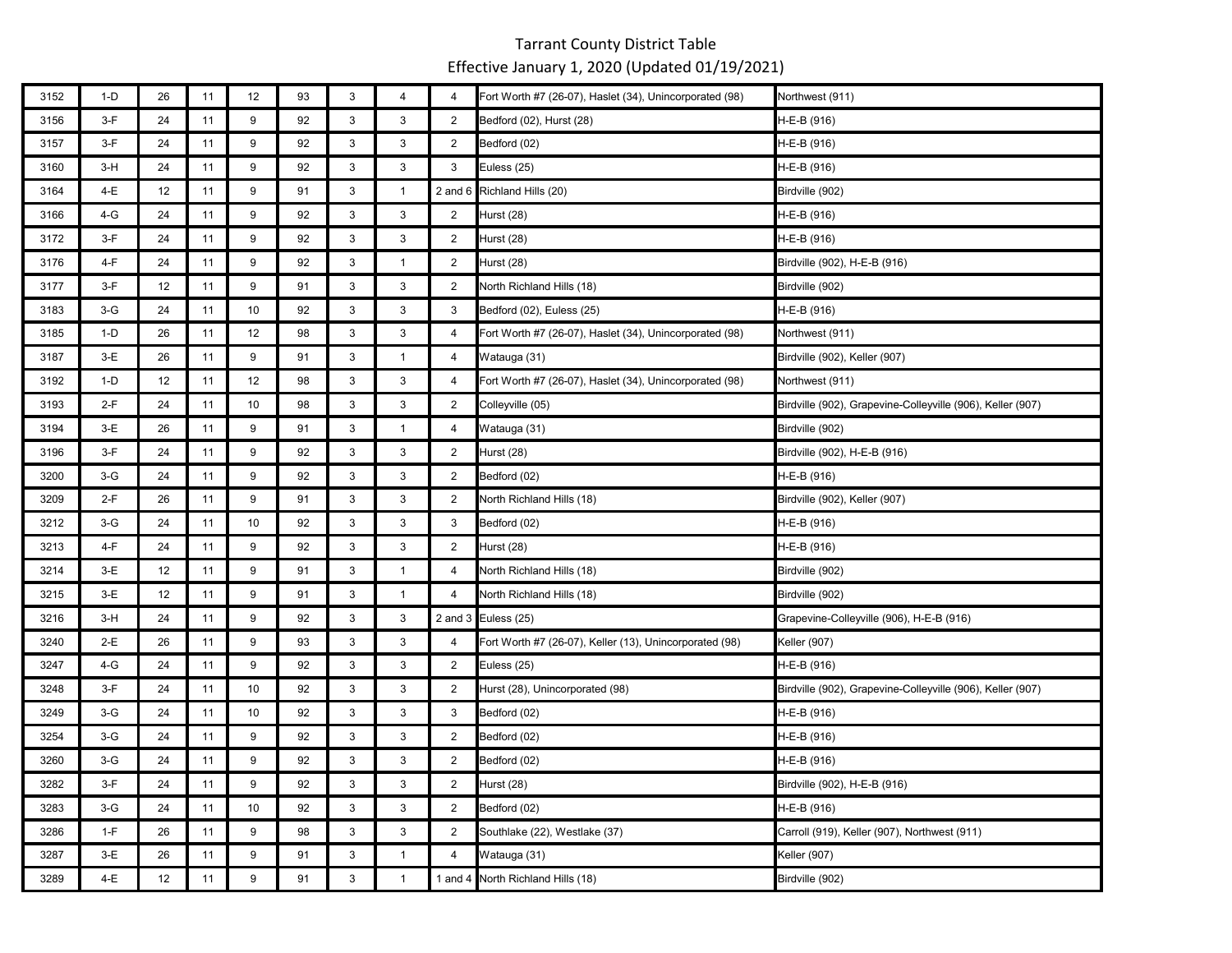| 3321 | $1-H$ | 24 | 11 | 12 | 98 | 3            | 3              | $\overline{2}$ | Grapevine (11)                                            | Grapevine-Colleyville (906)                |
|------|-------|----|----|----|----|--------------|----------------|----------------|-----------------------------------------------------------|--------------------------------------------|
| 3322 | $3-G$ | 24 | 11 | 10 | 92 | $\mathbf{3}$ | 3              | 3              | Bedford (02), Euless (25)                                 | Grapevine-Colleyville (906), H-E-B (916)   |
| 3323 | 2-G   | 24 | 11 | 10 | 98 | $\mathbf{3}$ | 3              | $\overline{2}$ | Colleyville (05)                                          | Grapevine-Colleyville (906)                |
| 3324 | $3-F$ | 12 | 11 | 9  | 91 | 3            | $\mathbf{1}$   | 4              | North Richland Hills (18)                                 | Birdville (902)                            |
| 3325 | 4-E   | 12 | 11 | 9  | 91 | 3            | $\mathbf{1}$   | $\overline{2}$ | North Richland Hills (18), Richland Hills (20)            | Birdville (902)                            |
| 3326 | $3-F$ | 12 | 11 | 9  | 91 | 3            | $\mathbf{1}$   | $\overline{2}$ | North Richland Hills (18)                                 | Birdville (902)                            |
| 3327 | $3-G$ | 24 | 11 | 9  | 92 | 3            | 3              | $\overline{2}$ | Bedford (02)                                              | H-E-B (916)                                |
| 3329 | 3-H   | 24 | 11 | 9  | 92 | 3            | 3              | 3              | Euless (25), Fort Worth #5 (26-05)                        | H-E-B (916)                                |
| 3330 | 3-F   | 24 | 11 | 10 | 98 | 3            | 3              | $\overline{2}$ | Colleyville (05)                                          | Grapevine-Colleyville (906), H-E-B (916)   |
| 3331 | 2-F   | 24 | 11 | 10 | 98 | 3            | 3              | 2              | Colleyville (05)                                          | Grapevine-Colleyville (906), Keller (907)  |
| 3332 | $3-E$ | 26 | 11 | 9  | 91 | 3            | $\mathbf{1}$   | 4              | Watauga (31)                                              | Birdville (902)                            |
| 3333 | $3-F$ | 12 | 11 | 9  | 91 | 3            | $\mathbf{1}$   | $\overline{2}$ | North Richland Hills (18)                                 | Birdville (902)                            |
| 3334 | $3-G$ | 24 | 11 | 10 | 92 | 3            | 3              | $\overline{2}$ | Bedford (02)                                              | H-E-B (916)                                |
| 3335 | $3-H$ | 24 | 11 | 9  | 92 | $\mathbf{3}$ | 3              | 3              | Euless (25)                                               | Grapevine-Colleyville (906), H-E-B (916)   |
| 3336 | $3-H$ | 24 | 11 | 9  | 92 | $\mathbf{3}$ | 3              | 3              | Euless (25), Fort Worth #5 (26-05)                        | H-E-B (916)                                |
| 3359 | $2-F$ | 24 | 11 | 10 | 98 | 3            | 3              | $\overline{2}$ | Southlake (22)                                            | Carroll (919)                              |
| 3361 | $1-H$ | 24 | 11 | 12 | 98 | 3            | 3              | $\overline{2}$ | Grapevine (11)                                            | Grapevine-Colleyville (906)                |
| 3363 | $1-C$ | 12 | 11 | 12 | 93 | 3            | $\overline{4}$ | 4              | Haslet (34), Unincorporated (98), Fort Worth #7 (26-07)   | Northwest (911)                            |
| 3364 | $3-E$ | 12 | 11 | 9  | 91 | 3            | $\mathbf{1}$   | 4              | North Richland Hills (18)                                 | Birdville (902)                            |
| 3365 | $2-F$ | 26 | 11 | 9  | 98 | 3            | 3              | $\overline{2}$ | Keller (13)                                               | Keller (907)                               |
| 3367 | 2-E   | 26 | 11 | 9  | 91 | 3            | $\mathbf{1}$   | 2              | North Richland Hills (18)                                 | Birdville (902)                            |
| 3368 | $3-F$ | 24 | 11 | 9  | 92 | 3            | 3              | $\overline{2}$ | Bedford (02)                                              | H-E-B (916)                                |
| 3372 | $1-E$ | 26 | 11 | 9  | 98 | 3            | 3              | 4              | Fort Worth #7 (26-07), Unincorporated (98), Westlake (37) | Keller (907), Northwest (911)              |
| 3384 | $1-G$ | 24 | 11 | 12 | 98 | 3            | 3              | $\overline{2}$ | Grapevine (11)                                            | Carroll (919), Grapevine-Colleyville (906) |
| 3385 | 2-G   | 24 | 11 | 9  | 98 | 3            | 3              | $\overline{2}$ | Grapevine (11)                                            | Grapevine-Colleyville (906)                |
| 3386 | $1-E$ | 26 | 11 | 9  | 98 | 3            | 3              | $\overline{2}$ | Keller (13)                                               | <b>Keller</b> (907)                        |
| 3387 | $2-F$ | 26 | 11 | 9  | 91 | 3            | 3              | $\overline{2}$ | North Richland Hills (18)                                 | Birdville (902), Keller (907)              |
| 3389 | $3-H$ | 24 | 11 | 9  | 92 | 3            | 3              | 3              | Euless (25)                                               | Grapevine-Colleyville (906), H-E-B (916)   |
| 3390 | $3-G$ | 24 | 11 | 10 | 98 | 3            | 3              | $\overline{2}$ | Colleyville (05), Grapevine (11)                          | Grapevine-Colleyville (906)                |
| 3391 | $3-H$ | 24 | 11 | 9  | 92 | 3            | 3              | 3              | Euless (25)                                               | H-E-B (916)                                |
| 3392 | $2-F$ | 26 | 11 | 9  | 98 | 3            | 3              | $\overline{2}$ | Keller (13)                                               | Keller (907)                               |
| 3396 | $2-H$ | 24 | 11 | 12 | 98 | 3            | 3              | $\overline{2}$ | Grapevine (11)                                            | Grapevine-Colleyville (906)                |
| 3398 | $3-E$ | 26 | 11 | 9  | 91 | 3            | $\mathbf{1}$   | 4              | Watauga (31)                                              | Birdville (902), Keller (907)              |
| 3406 | $4-F$ | 12 | 13 | 9  | 91 | 3            | $\mathbf{1}$   | $\overline{2}$ | Richland Hills (20)                                       | Birdville (902)                            |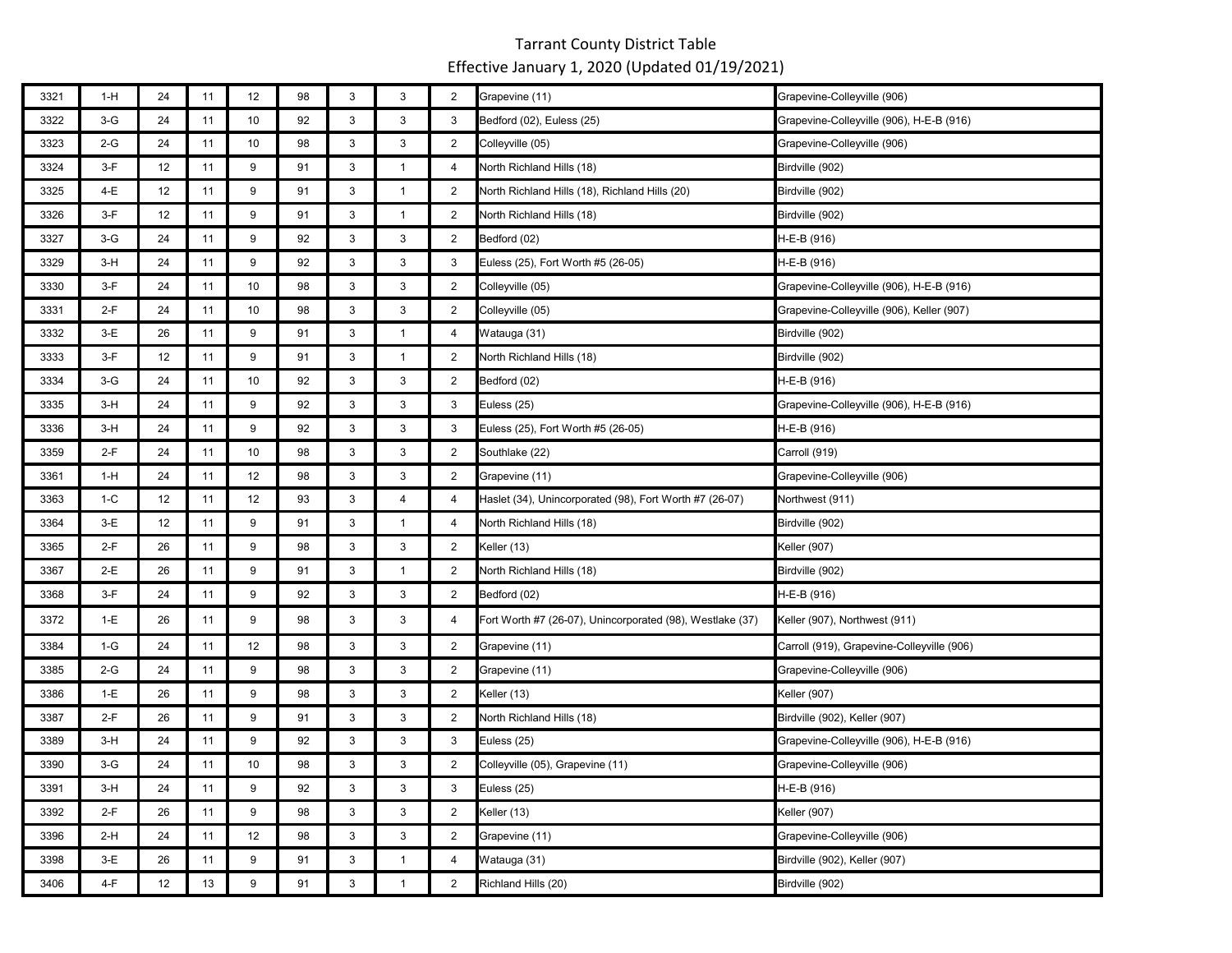| 3409 | 4-F   | 24 | 11 | 10 | 93 | $\mathsf 3$               | $\overline{2}$ | $\overline{2}$ | Fort Worth #5 (26-05)                          | H-E-B (916)                                               |
|------|-------|----|----|----|----|---------------------------|----------------|----------------|------------------------------------------------|-----------------------------------------------------------|
| 3417 | $1-D$ | 26 | 11 | 12 | 98 | 3                         | 3              | $\overline{4}$ | Fort Worth #7 (26-07), Unincorporated (98)     | Keller (907), Northwest (911)                             |
| 3421 | $2-G$ | 24 | 11 | 10 | 98 | 3                         | 3              | 2              | Colleyville (05)                               | Grapevine-Colleyville (906)                               |
| 3422 | $1-E$ | 26 | 11 | 9  | 98 | 3                         | 3              | $\overline{2}$ | Keller (13), Roanoke #1 (43-01), Westlake (37) | Keller (907), Northwest (911)                             |
| 3433 | $3-F$ | 24 | 11 | 9  | 92 | 3                         | 3              | 2              | Hurst (28)                                     | Birdville (902)                                           |
| 3443 | $3-G$ | 24 | 11 | 10 | 92 | $\mathsf 3$               | $\mathsf 3$    | 3              | Bedford (02)                                   | H-E-B (916)                                               |
| 3446 | $3-H$ | 24 | 11 | 9  | 92 | 3                         | $\overline{2}$ | 3              | Euless (25)                                    | H-E-B (916)                                               |
| 3447 | $2-F$ | 26 | 11 | 10 | 91 | 3                         | 3              | $\overline{2}$ | North Richland Hills (18)                      | <b>Keller (907)</b>                                       |
| 3465 | $2-E$ | 26 | 11 | 9  | 93 | $\mathbf{3}$              | $\mathsf 3$    | $\overline{4}$ | Fort Worth #7 (26-07), Unincorporated (98)     | Keller (907), Northwest (911)                             |
| 3469 | $2-G$ | 24 | 11 | 9  | 98 | 3                         | 3              | $\overline{2}$ | Grapevine (11)                                 | Grapevine-Colleyville (906)                               |
| 3470 | $2-G$ | 24 | 11 | 9  | 98 | 3                         | 3              | $\overline{2}$ | Grapevine (11), Southlake (22)                 | Carroll (919), Grapevine-Colleyville (906)                |
| 3471 | $2-E$ | 26 | 11 | 9  | 98 | 3                         | 3              | $\overline{2}$ | Keller (13)                                    | Keller (907)                                              |
| 3486 | $1-E$ | 26 | 11 | 9  | 98 | 3                         | 3              | $\overline{4}$ | Fort Worth #7 (26-07)                          | Keller (907)                                              |
| 3500 | $1-F$ | 24 | 11 | 9  | 98 | 3                         | 3              | $\overline{2}$ | Trophy Club (44), Westlake (37)                | Carroll (919), Northwest (911)                            |
| 3502 | $1-F$ | 24 | 11 | 9  | 98 | 3                         | 3              | 2              | Keller (13), Westlake (37)                     | Keller (907)                                              |
| 3507 | $3-E$ | 12 | 11 | 9  | 91 | 3                         | $\mathbf{1}$   | 2              | North Richland Hills (18)                      | Birdville (902)                                           |
| 3509 | $2-E$ | 26 | 11 | 9  | 91 | $\ensuremath{\mathsf{3}}$ | $\mathbf{1}$   | $\overline{4}$ | Watauga (31)                                   | Birdville (902), Keller (907)                             |
| 3510 | $3-G$ | 24 | 11 | 10 | 98 | 3                         | 3              | $\overline{2}$ | Colleyville (05)                               | Grapevine-Colleyville (906), H-E-B (916)                  |
| 3511 | $3-H$ | 24 | 11 | 9  | 92 | 3                         | 3              | 3              | Euless (25)                                    | Grapeville-Colleyville (906), H-E-B (916)                 |
| 3516 | $3-G$ | 24 | 11 | 10 | 92 | 3                         | 3              | $\overline{2}$ | Bedford (02)                                   | H-E-B (916)                                               |
| 3517 | $3-G$ | 24 | 11 | 10 | 92 | 3                         | 3              | $\overline{2}$ | Bedford (02)                                   | H-E-B (916)                                               |
| 3526 | $1-G$ | 24 | 11 | 10 | 98 | $\ensuremath{\mathsf{3}}$ | $\mathsf 3$    | $\overline{2}$ | Southlake (22)                                 | Carroll (919)                                             |
| 3527 | $3-F$ | 26 | 11 | 9  | 91 | 3                         | 3              | 2              | North Richland Hills (18)                      | Birdville (902)                                           |
| 3529 | $1-F$ | 24 | 11 | 9  | 98 | 3                         | $\mathbf{3}$   | $\overline{2}$ | Southlake (22)                                 | Carroll (919), Northwest (911)                            |
| 3530 | $2-G$ | 24 | 11 | 9  | 98 | $\mathsf 3$               | $\mathsf 3$    | $\overline{2}$ | Grapevine (11)                                 | Grapevine-Colleyville (906)                               |
| 3538 | $2-F$ | 24 | 11 | 10 | 98 | 3                         | 3              | 2              | Southlake (22)                                 | Carroll (919)                                             |
| 3539 | $3-F$ | 24 | 11 | 9  | 98 | 3                         | 3              | $\overline{2}$ | Bedford (02), Colleyville (05)                 | H-E-B (916)                                               |
| 3542 | $1-G$ | 24 | 11 | 12 | 98 | 3                         | 3              | $\overline{2}$ | Grapevine (11), Southlake (22)                 | Carroll (919), Grapevine-Colleyville (906)                |
| 3545 | $1-F$ | 24 | 11 | 9  | 98 | 3                         | 3              | $\overline{2}$ | Southlake (22)                                 | Carroll (919), Keller (907)                               |
| 3552 | 2-E   | 26 | 11 | 9  | 93 | $\mathsf 3$               | $\mathsf 3$    | 4              | Fort Worth #4 (26-04), Unincorporated (98)     | Keller (907)                                              |
| 3554 | $2-E$ | 26 | 11 | 9  | 98 | 3                         | 3              | $\overline{2}$ | Keller (13)                                    | Keller (907)                                              |
| 3558 | $2-G$ | 24 | 11 | 10 | 98 | 3                         | 3              | 2              | Colleyville (05), Southlake (22)               | Carroll (919)                                             |
| 3560 | 4-G   | 24 | 11 | 9  | 93 | $\mathsf 3$               | $\overline{2}$ | 6              | Fort Worth #5 (26-05), Hurst (28)              | H-E-B (916)                                               |
| 3562 | $3-F$ | 24 | 11 | 9  | 98 | 3                         | 3              | $\overline{2}$ | Bedford (02), Colleyville (05)                 | Birdville (902), Grapevine-Colleyville (906), H-E-B (916) |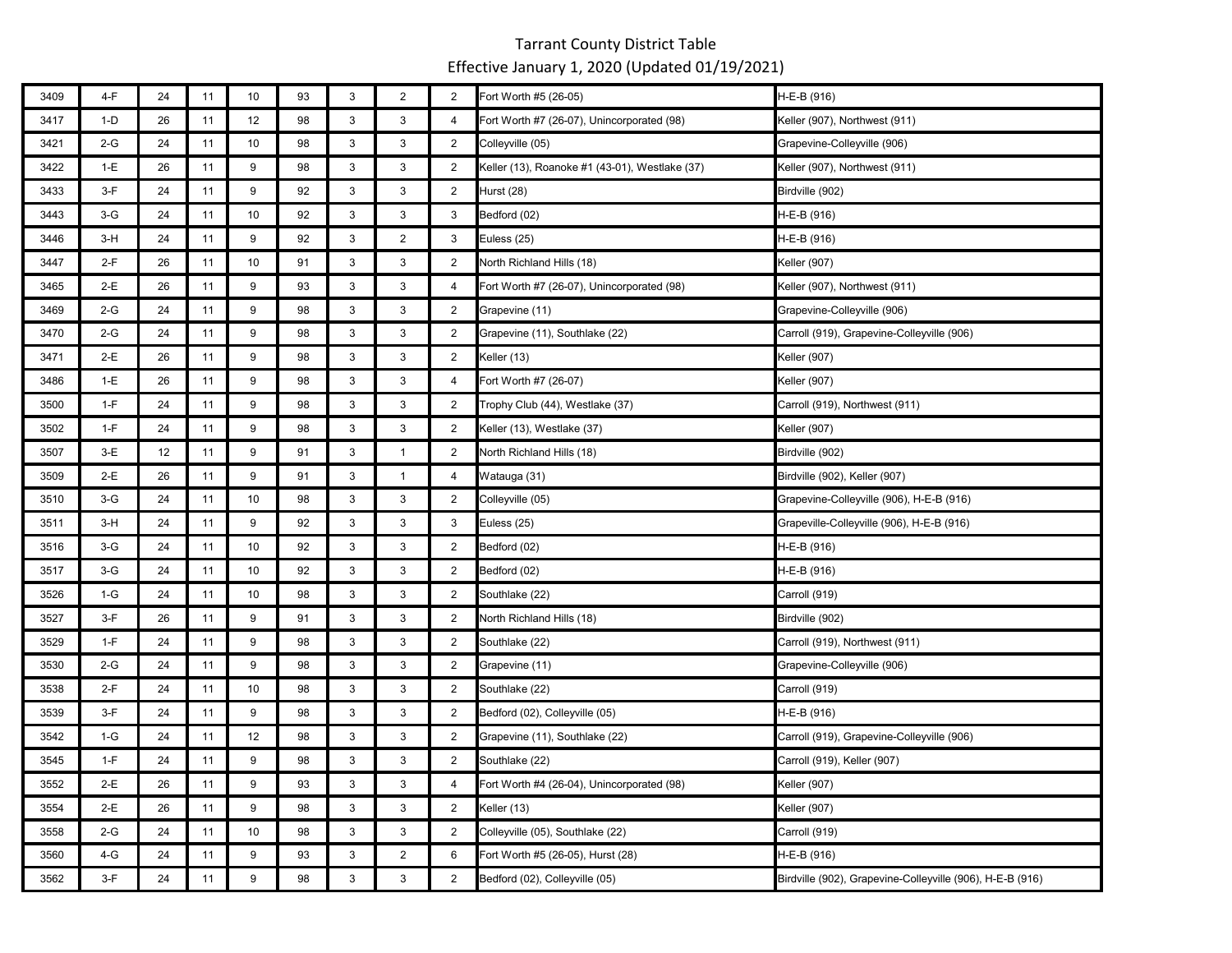| 3566 | $3-H$ | 24 | 11 | 12 | 92 | 3                         | 3                         | 2              | Euless (25)                                                                      | Grapevine-Colleyville (906)                   |
|------|-------|----|----|----|----|---------------------------|---------------------------|----------------|----------------------------------------------------------------------------------|-----------------------------------------------|
| 3567 | $2-C$ | 12 | 11 | 12 | 93 | 3                         | $\overline{4}$            | $\overline{4}$ | Fort Worth #7 (26-07), Unincorporated (98)                                       | Eagle Mountain-Saginaw (918), Northwest (911) |
| 3570 | 2-E   | 12 | 11 | 9  | 91 | 3                         | $\mathbf{1}$              | 4              | Fort Worth #4 (26-04)                                                            | <b>Keller</b> (907)                           |
| 3574 | $3-G$ | 24 | 11 | 10 | 92 | 3                         | 3                         |                | 2 and 3 Bedford (02), Euless (25)                                                | Grapevine-Colleyville (906), H-E-B (916)      |
| 3575 | $3-F$ | 24 | 11 | 9  | 91 | $\mathbf{3}$              | $\mathbf{1}$              | $\overline{2}$ | Hurst (28), North Richland Hills (18)                                            | Birdville (902)                               |
| 3579 | $1-F$ | 24 | 11 | 9  | 98 | 3                         | 3                         | $\overline{2}$ | Southlake (22)                                                                   | Carroll (919), Keller (907)                   |
| 3580 | $2-F$ | 26 | 11 | 10 | 98 | 3                         | 3                         | $\overline{2}$ | Keller (13)                                                                      | Keller (907)                                  |
| 3582 | $3-F$ | 24 | 11 | 10 | 91 | $\mathbf{3}$              | 3                         | $\overline{2}$ | Hurst (28), North Richland Hills (18)                                            | Birdville (902), Keller (907)                 |
| 3583 | $3-F$ | 24 | 11 | 9  | 91 | $\mathbf{3}$              | 3                         | $\overline{2}$ | Hurst (28), North Richland Hills (18)                                            | Birdville (902)                               |
| 3584 | $3-F$ | 24 | 11 | 9  | 91 | 3                         | 3                         | 2              | Hurst (28), North Richland Hills (18)                                            | Birdville (902)                               |
| 3585 | $3-F$ | 24 | 11 | 9  | 91 | $\ensuremath{\mathsf{3}}$ | $\ensuremath{\mathsf{3}}$ | 2              | Hurst (28)                                                                       | Birdville (902)                               |
| 3590 | $4-F$ | 24 | 11 | 9  | 92 | 3                         | $\overline{2}$            | $\overline{2}$ | Hurst (28)                                                                       | H-E-B (916)                                   |
| 3624 | $2-F$ | 24 | 11 | 10 | 98 | 3                         | 3                         | $\overline{2}$ | Keller (13), Unincorporated (98)                                                 | Carroll (919), Keller (907)                   |
| 3626 | $2-F$ | 24 | 11 | 9  | 98 | 3                         | 3                         | $\overline{2}$ | Southlake (22)                                                                   | Keller (907)                                  |
| 3637 | $2-D$ | 12 | 11 | 9  | 93 | 3                         | $\mathbf{1}$              | 4              | Fort Worth #4 (26-04)                                                            | Keller (907), Northwest (911)                 |
| 3646 | $1-E$ | 26 | 11 | 12 | 98 | 3                         | 3                         | $\overline{4}$ | Fort Worth #7 (26-07), Roanoke #2 (43-02), Unincorporated<br>(98), Westlake (37) | Keller (907), Northwest (911)                 |
| 3647 | $2-D$ | 26 | 11 | 9  | 93 | 3                         | 3                         | 4              | Fort Worth #4 (26-04)                                                            | Keller (907)                                  |
| 3648 | $1-E$ | 26 | 11 | 9  | 98 | $\mathbf{3}$              | 3                         | $\overline{4}$ | Fort Worth #7 (26-07), Keller (13)                                               | Keller (907)                                  |
| 3653 | 4-G   | 24 | 11 | 9  | 92 | 3                         | $\overline{2}$            | 6              | Fort Worth #5 (26-05), Hurst (28)                                                | H-E-B (916)                                   |
| 3654 | 4-G   | 24 | 11 | 9  | 93 | 3                         | $\overline{2}$            | 6              | Fort Worth #5 (26-05), Hurst (28)                                                | H-E-B (916)                                   |
| 3661 | $3-F$ | 24 | 11 | 9  | 91 | 3                         | $\mathbf{1}$              | $\overline{2}$ | Hurst (28)                                                                       | Birdville (902)                               |
| 3662 | $3-F$ | 24 | 11 | 10 | 98 | $\mathbf{3}$              | 3                         | $\overline{2}$ | Hurst (28)                                                                       | Birdville (902)                               |
| 3663 | $2-F$ | 24 | 11 | 10 | 92 | $\mathbf{3}$              | 3                         | 2              | Colleyville (05)                                                                 | Birdville (902), Grapevine-Colleyville (906)  |
| 3664 | $3-F$ | 12 | 11 | 9  | 92 | $\mathbf{3}$              | 3                         | $\overline{2}$ | North Richland Hills (18)                                                        | Birdville (902), H-E-B (916)                  |
| 3665 | $3-F$ | 24 | 11 | 9  | 91 | $\mathbf{3}$              | $\mathbf{1}$              | $\overline{2}$ | Hurst (28)                                                                       | H-E-B (916)                                   |
| 3667 | $3-E$ | 12 | 11 | 9  | 91 | 3                         | $\mathbf{1}$              | 4              | Watauga (31)                                                                     | Birdville (902)                               |
| 3668 | $2-F$ | 24 | 11 | 9  | 98 | 3                         | 3                         | 2              | Keller (13)                                                                      | Keller (907)                                  |
| 3669 | $3-F$ | 24 | 11 | 9  | 92 | 3                         | 3                         | $\overline{2}$ | Colleyville (05)                                                                 | H-E-B (916)                                   |
| 3671 | $2-E$ | 26 | 11 | 9  | 93 | $\mathbf{3}$              | 3                         | $\overline{4}$ | Keller (13)                                                                      | Keller (907)                                  |
| 3695 | $2-E$ | 26 | 11 | 9  | 93 | 3                         | 3                         | $\overline{4}$ | Fort Worth #4 (26-04)                                                            | Keller (907)                                  |
| 3696 | $1-D$ | 26 | 11 | 9  | 98 | 3                         | 3                         | $\overline{4}$ | Fort Worth #7 (26-07)                                                            | Keller (907), Northwest (911)                 |
| 3698 | $2-D$ | 12 | 11 | 9  | 93 | 3                         | $\mathbf{1}$              | 4              | Fort Worth #4 (26-04)                                                            | Keller (907)                                  |
| 3700 | $1-C$ | 12 | 11 | 12 | 93 | 3                         | $\overline{4}$            | $\overline{4}$ | Fort Worth #7 (26-07)                                                            | Northwest (911)                               |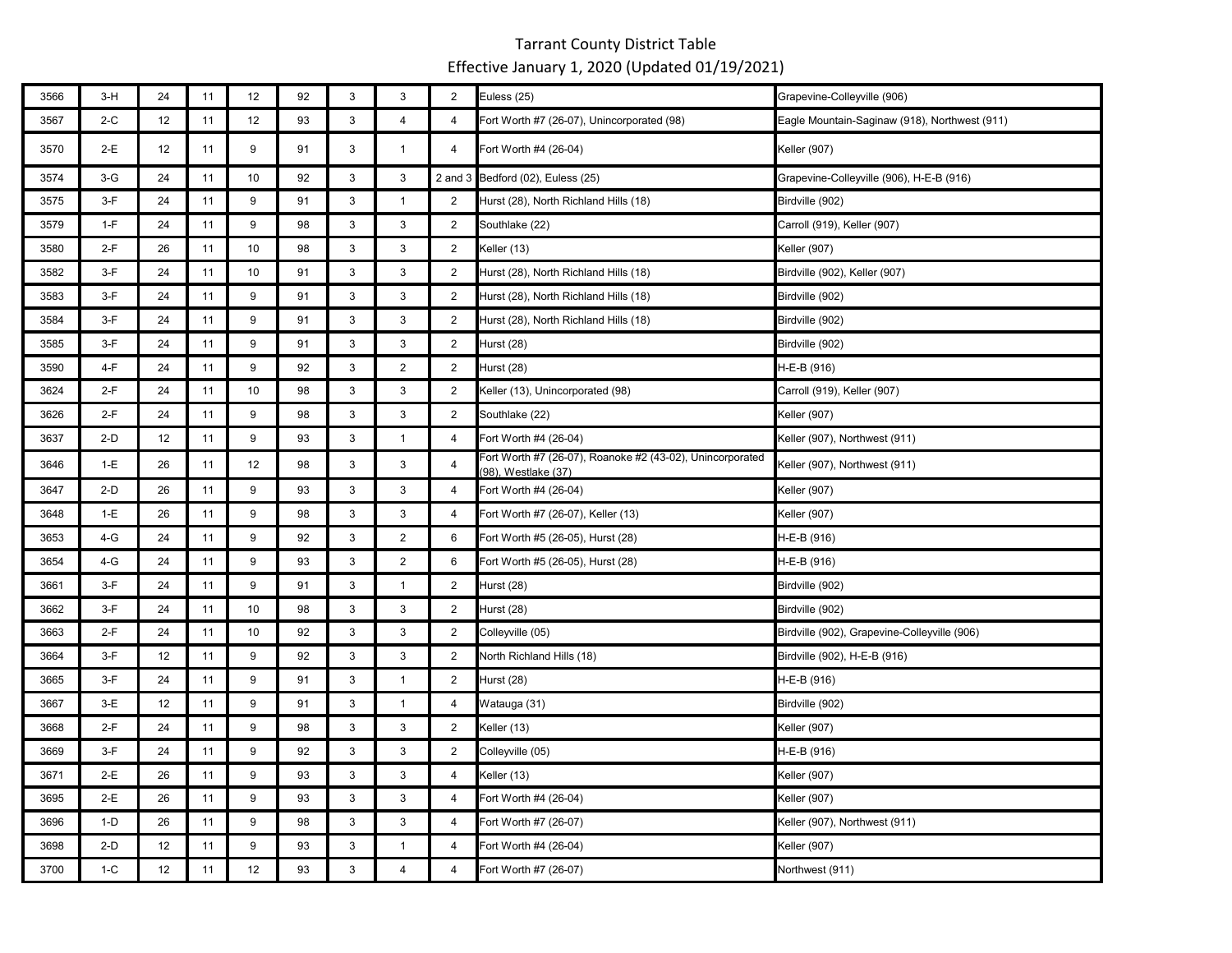| 3706 | $1-H$   | 24 | 11 | 12 | 98 | 3              | 3                       | $\overline{2}$ | Flower Mound (42), Grapveine (11)                           | Grapevine-Colleyville (908), Lewisville (909), Northwest (911)       |
|------|---------|----|----|----|----|----------------|-------------------------|----------------|-------------------------------------------------------------|----------------------------------------------------------------------|
| 3709 | $1-E$   | 26 | 11 | 9  | 98 | $\mathbf{3}$   | $\mathbf{3}$            | 4              | Fort Worth #7 (26-07)                                       | Northwest (911)                                                      |
| 3716 | $2-F$   | 26 | 11 | 9  | 98 | 3              | 3                       | $\overline{2}$ | Keller (13)                                                 | Keller (907)                                                         |
| 3720 | $1-F$   | 26 | 11 | 9  | 98 | 3              | 3                       | $\overline{2}$ | Keller (13), Westlake (37)                                  | Keller (907), Northwest (911)                                        |
| 3725 | $3-E$   | 26 | 11 | 9  | 91 | 3              | $\mathbf{1}$            | $\overline{2}$ | North Richland Hills (18)                                   | Birdville (902)                                                      |
| 3728 | $1-G$   | 24 | 11 | 9  | 98 | 3              | 3                       | $\overline{2}$ | Grapevine (11), Southlake (22)                              | Carroll (919), Grapevine-Colleyville (906)                           |
| 3729 | $2-D$   | 12 | 11 | 9  | 93 | 3              | $\mathbf{1}$            | 4              | Fort Worth #4 (26-04)                                       | Keller (907)                                                         |
| 4006 | $5-D$   | 12 | 13 | 10 | 95 | 4              | 5                       | $\mathbf{1}$   | Fort Worth #9 (26-09)                                       | FWISD #4 (905-04)                                                    |
| 4016 | $5-C$   | 12 | 11 | 12 | 99 | $\overline{4}$ | 5                       | $\overline{4}$ | Fort Worth #7 (26-07)                                       | FWISD #5 (905-05)                                                    |
| 4017 | 4-C     | 33 | 13 | 10 | 90 | $\overline{4}$ | 5                       | $\mathbf{1}$   | Fort Worth #2 (26-02)                                       | FWISD #1 (905-01), Lake Worth (910)                                  |
| 4018 | $3-D$   | 12 | 11 | 12 | 99 | $\overline{4}$ | $\overline{4}$          | $\overline{1}$ | Saginaw (21)                                                | Eagle Mountain-Saginaw (918)                                         |
| 4020 | $5-B$   | 12 | 11 | 12 | 99 | $\overline{4}$ | $\overline{4}$          | $\overline{7}$ | Fort Worth #3 (26-03), White Settlement (30)                | FWISD #5 (905-05), White Settlement (920)                            |
| 4042 | 4-E     | 12 | 11 | 9  | 91 | 4              | $\mathbf{1}$            | 6              | Haltom City (27)                                            | Birdville (902)                                                      |
| 4044 | 2-B     | 12 | 11 | 12 | 99 | 4              | 4                       | 4              | Fort Worth #7 (26-07), Saginaw (21), Unincorporated (98)    | Eagle Mountain-Saginaw (918)                                         |
| 4045 | $3-B$   | 12 | 11 | 12 | 99 | 4              | 4                       | 4              | Fort Worth #7 (26-07), Unincorporated (98)                  | Eagle Mountain-Saginaw (918)                                         |
| 4046 | $2-A$   | 12 | 11 | 12 | 99 | $\overline{4}$ | $\overline{4}$          | $\overline{4}$ | Azle (01)                                                   | Azle (915)                                                           |
| 4047 | $1-A$   | 12 | 11 | 12 | 99 | $\overline{4}$ | $\overline{\mathbf{4}}$ | 4              | Azle (01), Pelican Bay (36), Reno (41), Unincorporated (98) | Azle (915)                                                           |
| 4048 | $4-D$   | 33 | 13 | 10 | 90 | 4              | 5                       | $\mathbf{1}$   | Fort Worth #2 (26-02)                                       | FWISD #1 (905-01)                                                    |
| 4050 | 4-C     | 33 | 13 | 10 | 90 | 4              | 5                       | $\mathbf{1}$   | Fort Worth #2 (26-02)                                       | Eagle Mountain-Saginaw (918), FWISD #1 (905-01), Lake Worth<br>910)  |
| 4051 | 4-D     | 12 | 13 | 10 | 90 | 4              | 5                       | $\mathbf{1}$   | Fort Worth #2 (26-02)                                       | FWISD #1 (905-01)                                                    |
| 4053 | $3-B$   | 12 | 11 | 12 | 99 | $\overline{4}$ | 4                       | 4              | Fort Worth #7 (26-07), Lake Worth (16), Unincorporated (98) | Eagle Mountain-Saginaw (918), FWISD #5 (905-05), Lake Worth<br>(910) |
| 4057 | $5-D$   | 12 | 13 | 10 | 90 | 4              | 5                       | $\mathbf{1}$   | Fort Worth #9 (26-09)                                       | FWISD #9 (905-09)                                                    |
| 4060 | $5-D$   | 12 | 13 | 10 | 90 | $\overline{4}$ | 5                       | $\overline{1}$ | Fort Worth #9 (26-09)                                       | FWISD #9 (905-09)                                                    |
| 4065 | 4-A     | 12 | 11 | 12 | 99 | 4              | $\overline{4}$          | 7              | Unincorporated (98), Fort Worth #3 (26-03)                  | Azle (915), White Settlement (920)                                   |
| 4067 | 4-D     | 33 | 13 | 10 | 90 | $\overline{4}$ | 5                       | $\mathbf{1}$   | Fort Worth #2 (26-02)                                       | FWISD #1 (905-01)                                                    |
| 4068 | 4-C     | 33 | 13 | 10 | 90 | $\overline{4}$ | 5                       | $\mathbf{1}$   | Fort Worth #2 (26-02)                                       | FWISD #1 (905-01), Lake Worth (910)                                  |
| 4069 | 6-A     | 12 | 11 | 10 | 97 | 4              | 6                       | 7              | Fort Worth #3 (26-03), Unincorporated (98)                  | FWISD #7 (905-07)                                                    |
| 4070 | 6-C     | 12 | 11 | 10 | 97 | 4              | 6                       | $\overline{7}$ | Fort Worth #6 (26-06)                                       | Crowley (912), FWISD #6 (905-06)                                     |
| 4073 | 4-C     | 12 | 13 | 10 | 90 | 4              | 5                       | $\mathbf{1}$   | Fort Worth #2 (26-02)                                       | Lake Worth (910)                                                     |
| 4077 | 6-D     | 12 | 13 | 10 | 97 | 4              | 5                       | $\mathbf{1}$   | Fort Worth #9 (26-09)                                       | FWISD #9 (905-09)                                                    |
| 4086 | 5-C     | 12 | 11 | 12 | 99 | 4              | $\overline{4}$          | 4              | Fort Worth #7 (26-07)                                       | FWISD #5 (905-05)                                                    |
| 4087 | 4-C     | 33 | 13 | 10 | 90 | $\overline{4}$ | 5                       | $\mathbf{1}$   | Fort Worth #2 (26-02)                                       | FWISD #1 (905-01)                                                    |
| 4091 | $4 - B$ | 12 | 11 | 12 | 99 | $\overline{4}$ | $\overline{4}$          | 4              | Fort Worth #7 (26-07), Lake Worth (16)                      | Eagle Mountain-Saginaw (918), FWISD #5 (905-05), Lake Worth<br>(910) |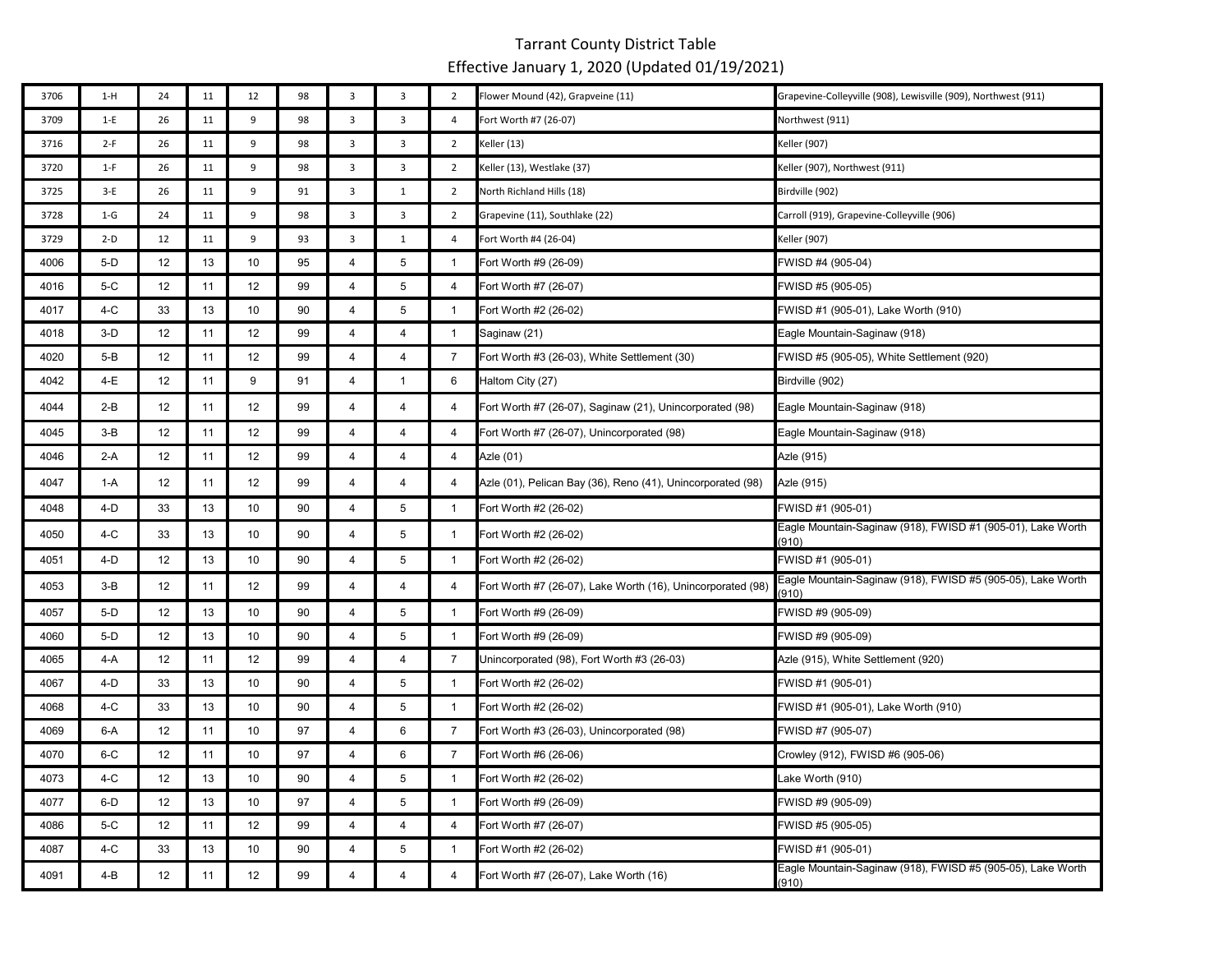| 4092 | 4-C     | 33 | 13 | 10 | 90 | 4              | 5              | $\mathbf{1}$   | Fort Worth #2 (26-02)                         | FWISD #1 (905-01)                                                    |
|------|---------|----|----|----|----|----------------|----------------|----------------|-----------------------------------------------|----------------------------------------------------------------------|
| 4093 | 4-D     | 33 | 13 | 10 | 90 | 4              | 5              | $\mathbf{1}$   | Fort Worth #2 (26-02), Saginaw (21)           | Eagle Mountain-Saginaw (918), FWISD #9 (905-09), Lake Worth<br>(910) |
| 4096 | 5-D     | 12 | 13 | 10 | 97 | 4              | 5              | $\mathbf{1}$   | Fort Worth #9 (26-09)                         | FWISD #9 (905-09)                                                    |
| 4097 | 6-D     | 33 | 13 | 10 | 90 | 4              | 5              | $\mathbf{1}$   | Fort Worth #9 (26-09)                         | FWISD #8 (905-08)                                                    |
| 4101 | 4-D     | 33 | 11 | 10 | 93 | 4              | $\mathbf{1}$   | -1             | Fort Worth #4 (26-04)                         | FWISD #9 (905-09)                                                    |
| 4102 | 4-E     | 12 | 11 | 9  | 93 | 4              | $\mathbf{1}$   | 1              | Haltom City (27)                              | Birdville (902), FWISD #9 (905-09)                                   |
| 4107 | 6-D     | 33 | 13 | 10 | 90 | 4              | 5              | -1             | Fort Worth #9 (26-09)                         | FWISD #8 (905-08)                                                    |
| 4110 | 4-C     | 33 | 13 | 10 | 90 | 4              | 5              | $\mathbf{1}$   | Fort Worth #2 (26-02)                         | FWISD #1 (905-01)                                                    |
| 4113 | 4-B     | 12 | 11 | 12 | 99 | 4              | 4              | 4              | Fort Worth #7 (26-07), White Settlement (30)  | FWISD #5 (905-05), Lake Worth (910), White Settlement (920)          |
| 4115 | 5-C     | 12 | 11 | 12 | 99 | 4              | 4              | 4              | Fort Worth #3 (26-03), Westover Hills (23)    | FWISD #5 (905-05)                                                    |
| 4116 | 5-C     | 12 | 11 | 12 | 99 | 4              | 4              | $\overline{1}$ | Fort Worth #7 (26-07)                         | FWISD #5 (905-05)                                                    |
| 4118 | 5-C     | 12 | 11 | 12 | 97 | 4              | 6              | $\overline{7}$ | Fort Worth #3 (26-03)                         | FWISD #7 (905-07)                                                    |
| 4121 | 5-C     | 12 | 11 | 12 | 99 | 4              | $\overline{4}$ | $\overline{1}$ | Fort Worth #2 (26-02), River Oaks (29)        | Castleberry (917)                                                    |
| 4122 | 4-C     | 33 | 11 | 10 | 90 | 4              | 5              | $\overline{1}$ | Fort Worth #2 (26-02)                         | Castleberry (917), FWISD #1 (905-01), Lake Worth (910)               |
| 4123 | 4-D     | 33 | 13 | 10 | 90 | 4              | 5              | $\overline{1}$ | Fort Worth #2 (26-02)                         | FWISD #1 (905-01)                                                    |
| 4124 | 4-D     | 12 | 11 | 10 | 93 | 4              | $\mathbf{1}$   | $\mathbf{1}$   | Fort Worth #9 (26-09)                         | FWISD #1 (905-01)                                                    |
| 4125 | 4-C     | 12 | 11 | 12 | 99 | 4              | $\overline{4}$ | $\mathbf{1}$   | Fort Worth #2 (26-02), River Oaks (29)        | Castleberry (917), FWISD #1 (905-01)                                 |
| 4128 | 5-B     | 12 | 11 | 12 | 99 | 4              | $\overline{4}$ | $\overline{7}$ | Fort Worth #3 (26-03), White Settlement (30)  | FWISD #5 (905-05), White Settlement (920)                            |
| 4129 | 5-B     | 12 | 11 | 12 | 97 | 4              | 6              | $\overline{7}$ | Fort Worth #3 (26-03)                         | FWISD #7 (905-07)                                                    |
| 4130 | 6-C     | 12 | 11 | 10 | 97 | 4              | 6              | $\overline{7}$ | Fort Worth #3 (26-03)                         | Crowley (912), FWISD #6 (905-06)                                     |
| 4135 | 5-B     | 12 | 11 | 12 | 97 | 4              | 6              | $\overline{7}$ | Fort Worth #3 (26-03)                         | FWISD #7 (905-07)                                                    |
| 4136 | 6-B     | 12 | 11 | 12 | 97 | 4              | 6              | $\overline{7}$ | Fort Worth #3 (26-03)                         | FWISD #7 (905-07)                                                    |
| 4137 | 5-C     | 12 | 11 | 12 | 99 | 4              | 5              | $\mathbf{1}$   | Fort Worth #7 (26-07)                         | FWISD #5 (905-05)                                                    |
| 4138 | 4-C     | 12 | 11 | 12 | 90 | 4              | 5              | $\mathbf{1}$   | Fort Worth #2 (26-02), Sansom Park (39)       | Castleberry (917), FWISD #1 (905-01), Lake Worth (910)               |
| 4141 | $3-E$   | 12 | 11 | 9  | 91 | $\overline{4}$ | $\mathbf{1}$   |                | 1 and 4 Haltom City (27)                      | Birdville (902)                                                      |
| 4144 | $5-B$   | 12 | 11 | 12 | 99 | 4              | $\overline{4}$ | 4              | White Settlement (30), Westworth Village (32) | FWISD #5 (905-05), White Settlement (920)                            |
| 4155 | 6-D     | 33 | 13 | 10 | 90 | 4              | 5              | $\mathbf{1}$   | Fort Worth #9 (26-09)                         | FWISD #8 (905-08)                                                    |
| 4159 | 4-E     | 12 | 11 | 9  | 91 | 4              | $\overline{1}$ | $\overline{1}$ | Haltom City (27)                              | Birdville (902)                                                      |
| 4162 | 4-D     | 33 | 11 | 9  | 93 | $\overline{4}$ | $\mathbf{1}$   |                | Fort Worth #4 (26-04)                         | FWISD #9 (905-09)                                                    |
| 4163 | $6-C$   | 12 | 11 | 10 | 97 | 4              | 6              | $\overline{7}$ | Fort Worth #3 (26-03)                         | Crowley (912), FWISD #6 (905-06)                                     |
| 4178 | $5-B$   | 12 | 11 | 12 | 99 | 4              | $\overline{4}$ | 4              | Fort Worth #3 (26-03)                         | FWISD #5 (905-05), White Settlement (920)                            |
| 4179 | $5 - B$ | 12 | 11 | 12 | 97 | $\overline{4}$ | $\overline{4}$ | $\overline{7}$ | Fort Worth #3 (26-03)                         | FWISD #5 (905-05), White Settlement (920)                            |
| 4182 | $6-C$   | 12 | 11 | 10 | 97 | $\overline{4}$ | 6              | $\overline{7}$ | Fort Worth #3 (26-03)                         | FWISD #5 (905-05)                                                    |
| 4191 | 3-E     | 26 | 11 | 9  | 91 | 4              | $\mathbf 1$    | 4              | Haltom City (27)                              | Birdville (902)                                                      |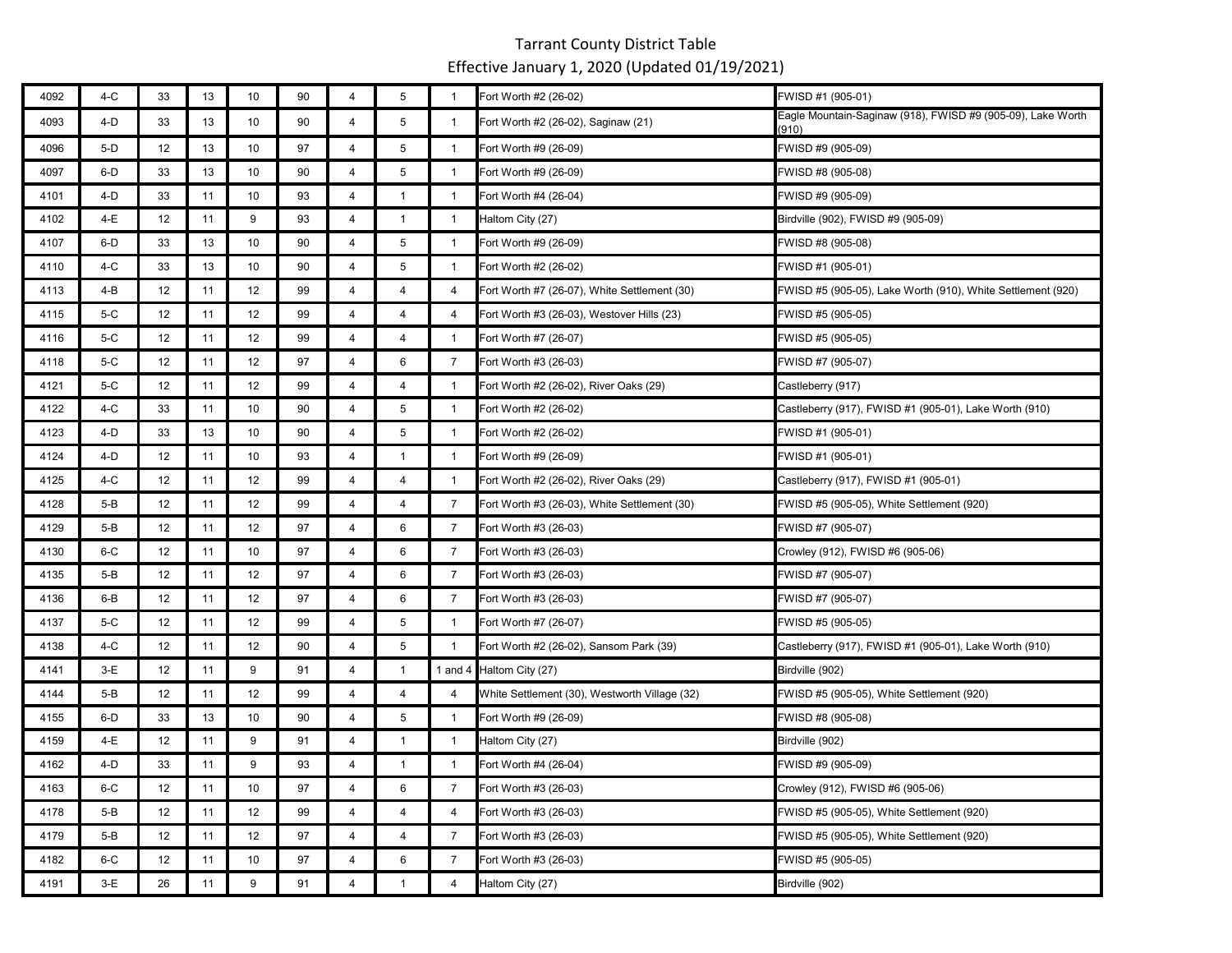| 4195 | $6-D$   | 33              | 13 | 10 | 90 | 4              | 5               | $\mathbf{1}$   | Fort Worth #9 (26-09)                                                              | FWISD #8 (905-08)                                             |
|------|---------|-----------------|----|----|----|----------------|-----------------|----------------|------------------------------------------------------------------------------------|---------------------------------------------------------------|
| 4201 | $6-D$   | 33              | 13 | 10 | 90 | 4              | $5\phantom{.0}$ | $\mathbf{1}$   | Fort Worth #9 (26-09)                                                              | FWISD #9 (905-09)                                             |
| 4202 | $4-C$   | 12              | 11 | 12 | 99 | 4              | 4               | $\mathbf{1}$   | River Oaks (29)                                                                    | Castleberry (917)                                             |
| 4203 | $5-B$   | 12              | 11 | 12 | 97 | $\overline{4}$ | $\overline{4}$  | $\overline{7}$ | Fort Worth #3 (26-03)                                                              | WISD #5 (905-05), White Settlement (920)                      |
| 4204 | $5 - B$ | 12              | 11 | 12 | 99 | 4              | $\overline{4}$  | $\overline{7}$ | Fort Worth #3 (26-03), White Settlement (30)                                       | White Settlement (920)                                        |
| 4218 | 4-E     | 12              | 11 | 9  | 91 | $\overline{4}$ | $\mathbf{1}$    | $\mathbf{1}$   | Haltom City (27)                                                                   | Birdville (902)                                               |
| 4222 | $3-D$   | 12              | 11 | 12 | 99 | 4              | $\overline{4}$  | $\mathbf{1}$   | Blue Mound (04), Fort Worth #2 (26-02)                                             | Eagle Mountain-Saginaw (918)                                  |
| 4230 | 6-B     | 12              | 11 | 10 | 97 | 4              | 6               | 7              | Benbrook (03), Fort Worth #3 (26-03)                                               | FWISD #7 (905-07)                                             |
| 4231 | 4-D     | 33              | 13 | 10 | 90 | $\overline{4}$ | 5               | $\mathbf{1}$   | Fort Worth #2 (26-02)                                                              | FWISD #1 (905-01)                                             |
| 4232 | $3-C$   | 12              | 11 | 12 | 99 | $\overline{4}$ | $\overline{4}$  | $\mathbf{1}$   | Fort Worth #2 (26-02), Fort Worth #7 (26-07), Saginaw (21),<br>Unincorporated (98) | Eagle Mountain-Saginaw (918)                                  |
| 4233 | 6-D     | 33              | 13 | 10 | 90 | 4              | 5               | $\mathbf{1}$   | Fort Worth #9 (26-09)                                                              | FWISD #9 (905-09)                                             |
| 4234 | $3-E$   | 12 <sub>2</sub> | 11 | 9  | 91 | 4              | $\mathbf{1}$    | 4              | Fort Worth #4 (26-04), Watauga (31)                                                | Birdville (902), Keller (907)                                 |
| 4239 | 4-E     | 12              | 11 | 9  | 93 | $\overline{4}$ | $\mathbf{1}$    | 6              | Haltom City (27)                                                                   | Birdville (902)                                               |
| 4242 | $4 - B$ | 12              | 11 | 12 | 99 | $\overline{4}$ | $\overline{4}$  | $\overline{7}$ | Fort Worth #7 (26-07), Lakeside (15), Lake Worth (16)                              | Azle (915), FWISD #5 (905-05), Lake Worth (910)               |
| 4243 | $5-C$   | 12              | 11 | 12 | 99 | $\overline{4}$ | $\overline{4}$  | $\mathbf{1}$   | Fort Worth #7 (26-07)                                                              | Castleberry (917)                                             |
| 4245 | 4-D     | 33              | 11 | 9  | 90 | 4              | $\mathbf{1}$    | $\overline{1}$ | Fort Worth #2 (26-02), Saginaw (21)                                                | WISD #9 (905-09)                                              |
| 4250 | $3-D$   | 12              | 11 | 9  | 93 | $\overline{4}$ | $\mathbf{1}$    | $\mathbf{1}$   | Fort Worth #4 (26-04)                                                              | Eagle Mountain-Saginaw (918), FWISD #9 (905-09), Keller (907) |
| 4252 | 5-C     | 12              | 11 | 12 | 99 | $\overline{4}$ | $\overline{4}$  | 4              | Fort Worth #3 (26-03)                                                              | FWISD #5 (905-05)                                             |
| 4253 | 5-D     | 12              | 13 | 10 | 95 | $\overline{4}$ | 5               | 6              | Fort Worth #9 (26-09)                                                              | FWISD #1 (905-01)                                             |
| 4256 | 6-D     | 33              | 11 | 10 | 90 | $\overline{4}$ | 5               | $\mathbf{1}$   | Fort Worth #9 (26-09)                                                              | FWISD #8 (905-08)                                             |
| 4259 | $4 - B$ | 12              | 11 | 12 | 99 | $\overline{4}$ | $\overline{4}$  | $\overline{7}$ | Lakeside (15), Unincorporated (98)                                                 | Azle (915), White Settlement (920)                            |
| 4261 | $3-E$   | 12              | 11 | 9  | 91 | 4              | $\mathbf{1}$    | $\overline{4}$ | Fort Worth #4 (26-04), Watauga (31)                                                | Keller (907)                                                  |
| 4272 | 4-B     | 12              | 11 | 12 | 99 | $\overline{4}$ | $\overline{4}$  | $\overline{7}$ | Fort Worth #7 (26-07)                                                              | WISD #5 (905-05), White Settlement (920)                      |
| 4276 | 5-A     | 12              | 11 | 12 | 99 | $\overline{4}$ | $\overline{4}$  | $\overline{7}$ | Fort Worth #3 (26-03), Unincorporated (98)                                         | White Settlement (920)                                        |
| 4284 | $3-A$   | 12              | 11 | 12 | 99 | $\overline{4}$ | $\overline{4}$  | 4              | Azle (01), Fort Worth #7 (26-07), Unincorporated (98)                              | Azle (915), FWISD #5 (905-05)                                 |
| 4285 | $4 - B$ | 12              | 11 | 12 | 99 | 4              | 4               | 4              | Fort Worth #7 (26-07), Lake Worth (16)                                             | FWISD #5 (905-05), Lake Worth (910)                           |
| 4288 | $6-D$   | 33              | 13 | 10 | 90 | $\overline{4}$ | 8               | 6              | Fort Worth #9 (26-09)                                                              | WISD #9 (905-09)                                              |
| 4290 | 4-E     | 12              | 11 | 9  | 91 | $\overline{4}$ | $\mathbf{1}$    | $\mathbf{1}$   | Haltom City (27)                                                                   | Birdville (902)                                               |
| 4312 | 6-D     | 33              | 13 | 10 | 90 | $\overline{4}$ | $5\phantom{.0}$ | $\mathbf{1}$   | Fort Worth #9 (26-09)                                                              | FWISD #9 (905-09)                                             |
| 4328 | $4-E$   | 12              | 11 | 9  | 91 | $\overline{4}$ | $\mathbf{1}$    | $\mathbf{1}$   | Haltom City (27)                                                                   | Birdville (902)                                               |
| 4338 | $3-C$   | 12              | 11 | 12 | 99 | $\overline{4}$ | $\overline{4}$  | 4              | Saginaw (21)                                                                       | Eagle Mountain-Saginaw (918)                                  |
| 4340 | $3-A$   | 12              | 11 | 12 | 99 | $\overline{4}$ | $\overline{4}$  | 4              | Azle (01), Unincorporated (98)                                                     | Azle (915)                                                    |
| 4342 | $6 - B$ | 12              | 11 | 12 | 97 | $\overline{4}$ | 6               | $\overline{7}$ | Fort Worth #3 (26-03)                                                              | FWISD #7 (905-07)                                             |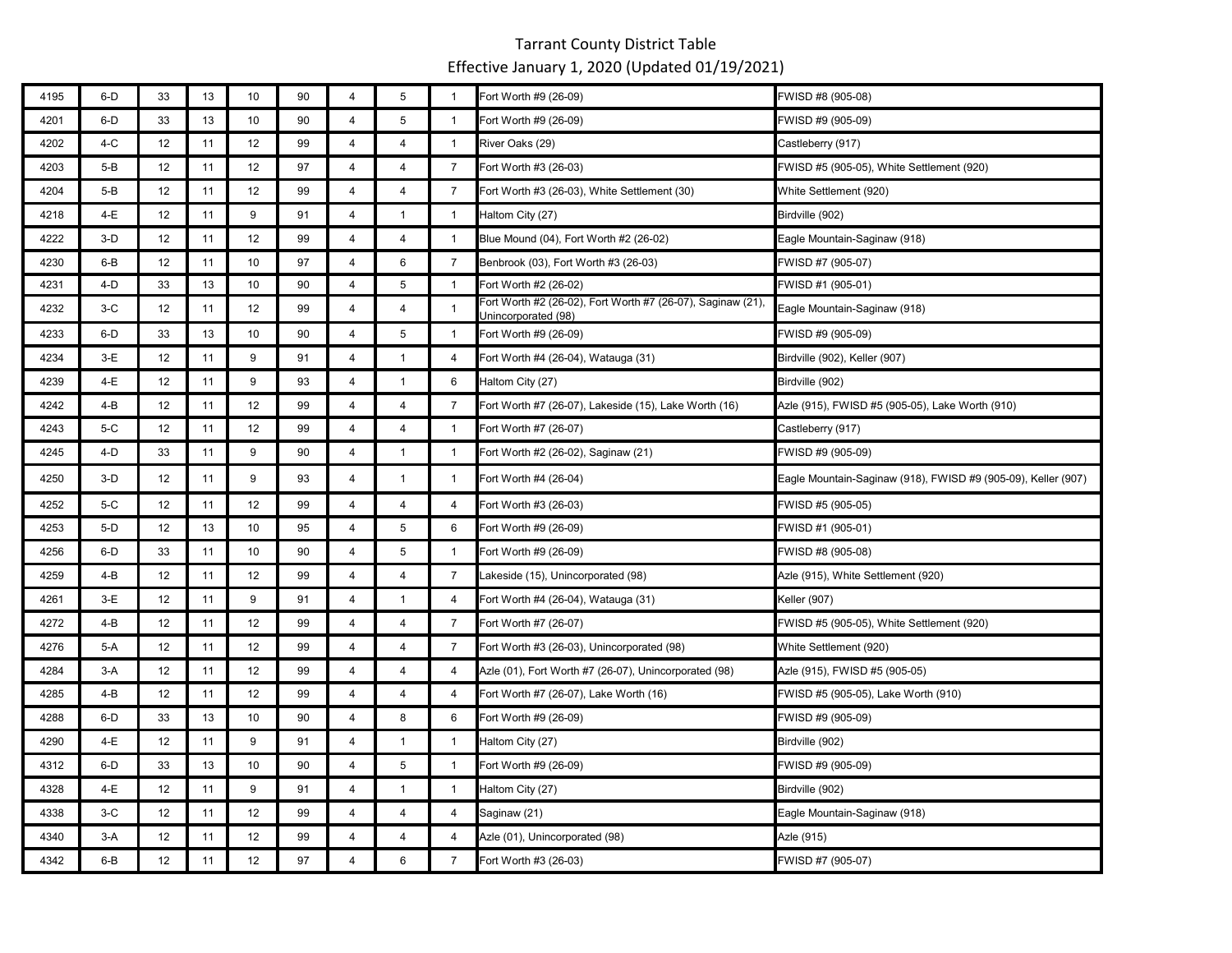| 4343 | $6-C$ | 12 | 11 | 10 | 97 | 4              | 6               | $\overline{7}$ | Fort Worth #3 (26-03)                                     | Crowley (912), FWISD #5 (905-05)                            |
|------|-------|----|----|----|----|----------------|-----------------|----------------|-----------------------------------------------------------|-------------------------------------------------------------|
| 4344 | $5-C$ | 12 | 11 | 12 | 99 | $\overline{4}$ | $\overline{4}$  | $\overline{4}$ | Fort Worth #7 (26-07)                                     | FWISD #5 (905-05)                                           |
| 4350 | 5-C   | 12 | 11 | 12 | 99 | $\overline{4}$ | $5\phantom{.0}$ | 1 and $4$      | Fort Worth #7 (26-07)                                     | FWISD #1 (905-01)                                           |
| 4362 | 4-E   | 12 | 13 | 9  | 93 | $\overline{4}$ | $\mathbf{1}$    | 6              | Fort Worth #4 (26-04), Haltom City (27)                   | Birdville (902)                                             |
| 4369 | 5-A   | 12 | 11 | 10 | 97 | 4              | $\overline{4}$  | 7              | Fort Worth #3 (26-03), Unincorporated (98)                | White Settlement (920)                                      |
| 4370 | 5-D   | 33 | 13 | 10 | 95 | 4              | 5               | 6              | Fort Worth #9 (26-09)                                     | FWISD #9 (905-09)                                           |
| 4371 | 1-A   | 12 | 11 | 12 | 99 | $\overline{4}$ | $\overline{4}$  | 4              | Newark (40), Unincorporated (98)                          | Azle (915), Eagle Mountain-Saginaw (918), Northwest (911)   |
| 4373 | $3-B$ | 12 | 11 | 12 | 99 | $\overline{4}$ | $\overline{a}$  | $\overline{4}$ | Fort Worth #7 (26-07), Lakeside (15), Unincorporated (98) | Azle (915), FWISD #5 (905-05)                               |
| 4374 | $3-D$ | 12 | 11 | 9  | 91 | $\overline{4}$ | $\mathbf{1}$    | $\overline{4}$ | Fort Worth #4 (26-04)                                     | Keller (907)                                                |
| 4375 | $3-B$ | 12 | 11 | 12 | 99 | 4              | $\overline{4}$  | 4              | Fort Worth #7 (26-07), Unincorporated (98)                | Azle (915), Eagle Mountain-Saginaw (918), FWISD #5 (905-05) |
| 4395 | 2-A   | 12 | 11 | 12 | 99 | $\overline{4}$ | $\overline{4}$  | 4              | Azle (01), Reno (41), Unincorporated (98)                 | Azle (915)                                                  |
| 4397 | 4-C   | 12 | 11 | 10 | 99 | $\overline{4}$ | $\overline{4}$  | $\mathbf{1}$   | Fort Worth #2 (26-02)                                     | Castleberry (917)                                           |
| 4399 | 4-E   | 12 | 11 | 9  | 91 | $\overline{4}$ | $\mathbf{1}$    | 4              | Haltom City (27), North Richland Hills (18)               | Birdville (902)                                             |
| 4400 | 4-C   | 12 | 11 | 12 | 99 | $\overline{4}$ | 4               | $\mathbf{1}$   | Sansom Park (39)                                          | Castleberry (917), Lake Worth (910)                         |
| 4410 | $3-E$ | 12 | 11 | 9  | 91 | $\overline{4}$ | $\mathbf{1}$    | 4              | Haltom City (27)                                          | Birdville (902), Keller (907)                               |
| 4429 | $3-C$ | 12 | 11 | 12 | 99 | $\overline{4}$ | $\overline{4}$  | $\overline{4}$ | Fort Worth #7 (26-07), Unincorporated (98)                | Eagle Mountain-Saginaw (918)                                |
| 4432 | 5-D   | 33 | 13 | 10 | 95 | $\overline{4}$ | $5\phantom{.0}$ | $\mathbf{1}$   | Fort Worth #9 (26-09)                                     | FWISD #9 (905-09)                                           |
| 4452 | $3-D$ | 12 | 11 | 9  | 93 | $\overline{4}$ | $\overline{1}$  |                | 1 and 4 Fort Worth #2 (26-02)                             | Eagle Mountain-Saginaw (918), Keller (907), Northwest (911) |
| 4454 | $3-C$ | 12 | 11 | 12 | 99 | $\overline{4}$ | $\overline{4}$  | $\overline{1}$ | Fort Worth #7 (26-07), Saginaw (21)                       | Eagle Mountain-Saginaw (918)                                |
| 4456 | $5-C$ | 12 | 11 | 12 | 97 | $\overline{4}$ | $\overline{4}$  | $\overline{7}$ | Fort Worth #3 (26-03)                                     | FWISD #7 (905-07)                                           |
| 4458 | $5-D$ | 12 | 13 | 10 | 95 | $\overline{4}$ | $\mathbf{1}$    | $\mathbf{1}$   | Fort Worth #9 (26-09)                                     | FWISD #9 (905-09)                                           |
| 4475 | 6-D   | 12 | 13 | 10 | 97 | $\overline{4}$ | $\overline{5}$  | $\mathbf{1}$   | Fort Worth #9 (26-09)                                     | FWISD #8 (905-08)                                           |
| 4478 | 6-D   | 33 | 13 | 10 | 97 | 4              | 5               | $\mathbf{1}$   | Fort Worth #9 (26-09)                                     | FWISD #8 (905-08)                                           |
| 4480 | 6-B   | 12 | 11 | 10 | 97 | $\overline{4}$ | 6               | $\overline{7}$ | Benbrook (03), Fort Worth #3 (26-03), Unincorporated (98) | FWISD #7 (905-07)                                           |
| 4483 | 4-E   | 33 | 11 | 9  | 93 | $\overline{4}$ | $\mathbf{1}$    | $\mathbf{1}$   | Haltom City (27)                                          | FWISD #9 (905-09)                                           |
| 4485 | 4-E   | 33 | 11 | 9  | 93 | $\overline{4}$ | $\mathbf{1}$    | $\mathbf{1}$   | Fort Worth #4 (26-04), Haltom City (27)                   | Birdville (902), FWISD #9 (905-09)                          |
| 4487 | $4-C$ | 12 | 11 | 10 | 90 | $\overline{4}$ | $\overline{5}$  | $\mathbf{1}$   | Fort Worth #2 (26-02), Sansom Park (39)                   | FWISD #1 (905-01)                                           |
| 4492 | 5-D   | 12 | 13 | 10 | 95 | $\overline{4}$ | 5               | $\mathbf{1}$   | Fort Worth #9 (26-09)                                     | FWISD #9 (905-09)                                           |
| 4493 | $5-D$ | 12 | 13 | 10 | 90 | $\overline{4}$ | $5\phantom{.0}$ | $\mathbf{1}$   | Fort Worth #9 (26-09)                                     | FWISD #1 (905-01)                                           |
| 4494 | 5-D   | 12 | 13 | 10 | 95 | 4              | 5               | 6              | Fort Worth #2 (26-02)                                     | FWISD #1 (905-01)                                           |
| 4495 | 6-D   | 33 | 13 | 10 | 95 | 4              | 8               | $\overline{1}$ | Fort Worth #8 (26-08)                                     | FWISD #4 (905-04)                                           |
| 4496 | $5-C$ | 12 | 11 | 10 | 99 | $\overline{4}$ | 5               | $\mathbf{1}$   | Fort Worth #9 (26-09)                                     | FWISD #1 (905-01)                                           |
| 4497 | $5-B$ | 12 | 11 | 12 | 97 | $\overline{4}$ | $\overline{4}$  | $\overline{7}$ | Fort Worth #3 (26-03)                                     | FWISD #5 (905-05), White Settlement (920)                   |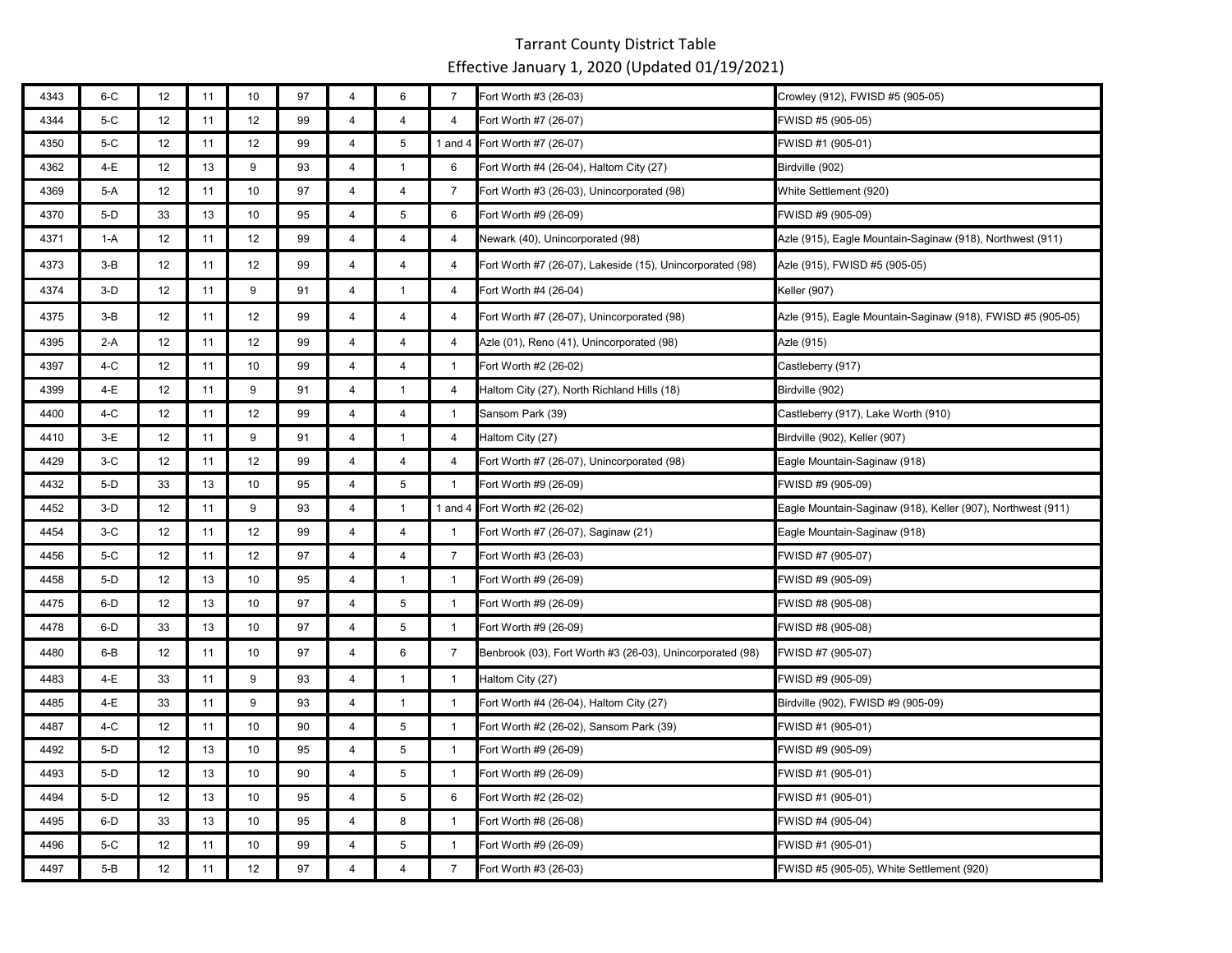| 4498 | 6-C   | 12 | 11 | 10 | 97 | 4              | 6              | $\overline{7}$ | Fort Worth #3 (26-03)                      | FWISD #6 (905-06)                                           |
|------|-------|----|----|----|----|----------------|----------------|----------------|--------------------------------------------|-------------------------------------------------------------|
| 4499 | $3-D$ | 12 | 11 | 9  | 93 | $\overline{4}$ | $\overline{1}$ | $\overline{1}$ | Fort Worth #2 (26-02), Saginaw (21)        | Eagle Mountain-Saginaw (918)                                |
| 4503 | 4-D   | 33 | 11 | 10 | 90 | $\overline{4}$ | $\mathbf{1}$   | $\mathbf{1}$   | Fort Worth #9 (26-09)                      | FWISD #9 (905-09)                                           |
| 4508 | $3-D$ | 12 | 11 | 9  | 93 | 4              | $\mathbf{1}$   | $\overline{4}$ | Fort Worth #4 (26-04)                      | Keller (907), Eagle Mountain-Saginaw (918)                  |
| 4512 | 4-C   | 12 | 11 | 10 | 90 | 4              | 4              | $\mathbf{1}$   | Fort Worth #2 (26-02)                      | Castleberry (917), FWISD #1 (905-01)                        |
| 4528 | $3-E$ | 12 | 11 | 9  | 91 | 4              | $\mathbf{1}$   | 4              | Fort Worth #4 (26-04)                      | Keller (907)                                                |
| 4531 | $3-C$ | 12 | 11 | 12 | 99 | $\overline{4}$ | $\overline{4}$ | $\mathbf{1}$   | Saginaw (21)                               | Eagle Mountain-Saginaw (918)                                |
| 4532 | $3-B$ | 12 | 11 | 12 | 99 | $\overline{4}$ | $\overline{4}$ | $\overline{4}$ | Fort Worth #7 (26-07), Unincorporated (98) | Azle (915), Eagle Mountain-Saginaw (918)                    |
| 4533 | $3-E$ | 26 | 11 | 9  | 91 | $\overline{4}$ | $\mathbf{1}$   | 4              | Haltom City (27)                           | Birdville (902)                                             |
| 4534 | 5-A   | 12 | 11 | 12 | 99 | 4              | $\overline{4}$ | 7              | Fort Worth #3 (26-03)                      | White Settlement (920)                                      |
| 4540 | $3-D$ | 12 | 11 | 9  | 93 | $\overline{4}$ | $\mathbf{1}$   | $\overline{4}$ | Fort Worth #4 (26-04)                      | Keller (907), Northwest (911)                               |
| 4551 | $3-C$ | 12 | 11 | 12 | 99 | $\overline{4}$ | $\overline{4}$ | 4              | Fort Worth #2 (26-02)                      | Eagle Mountain-Saginaw (918), Lake Worth (910)              |
| 4563 | 4-C   | 33 | 13 | 12 | 90 | $\overline{4}$ | $\overline{4}$ | $\overline{1}$ | Fort Worth #2 (26-02)                      | FWISD #1 (905-01)                                           |
| 4565 | $4-C$ | 12 | 11 | 10 | 90 | $\overline{4}$ | 5              | $\overline{1}$ | Fort Worth #2 (26-02)                      | Castleberry (917)                                           |
| 4568 | 4-C   | 12 | 11 | 10 | 90 | $\overline{4}$ | 5              | $\overline{1}$ | Fort Worth #2 (26-02)                      | Castleberry (917)                                           |
| 4572 | $5-D$ | 12 | 13 | 10 | 90 | 4              | 5              | 6              | Fort Worth #9 (26-09)                      | FWISD #9 (905-09)                                           |
| 4573 | $4-D$ | 12 | 11 | 10 | 90 | 4              | $\mathbf{1}$   | $\mathbf{1}$   | Fort Worth #9 (26-09)                      | FWISD #9 (905-09)                                           |
| 4587 | 6-D   | 33 | 13 | 10 | 95 | $\overline{4}$ | 8              | 6              | Fort Worth #9 (26-09)                      | FWISD #9 (905-09)                                           |
| 4588 | $3-E$ | 26 | 11 | 9  | 91 | $\overline{4}$ | $\mathbf{1}$   | 4              | Fort Worth #4 (26-04)                      | Birdville (902), Keller (907)                               |
| 4591 | $2-D$ | 12 | 11 | 9  | 93 | $\overline{4}$ | $\mathbf{1}$   | $\overline{4}$ | Fort Worth #2 (26-02)                      | Eagle Mountain-Saginaw (918), Northwest (911)               |
| 4592 | 4-C   | 33 | 11 | 12 | 99 | 4              | $\overline{4}$ | -1             | Fort Worth #2 (26-02)                      | FWISD #1 (905-01)                                           |
| 4593 | 4-C   | 33 | 11 | 12 | 90 | 4              | 5              | $\overline{1}$ | Sansom Park (39)                           | Castleberry (917), FWISD #1 (905-01), Lake Worth (910)      |
| 4595 | 4-C   | 12 | 11 | 12 | 99 | 4              | 5              | $\mathbf{1}$   | Sansom Park (39)                           | Lake Worth (910)                                            |
| 4596 | 4-D   | 12 | 11 | 9  | 93 | $\overline{4}$ | $\mathbf{1}$   | $\mathbf{1}$   | Fort Worth #4 (26-04)                      | FWISD #9 (905-09)                                           |
| 4598 | 4-C   | 33 | 11 | 10 | 99 | 4              | 4              | -1             | Fort Worth #2 (26-02), River Oaks (29)     | Castleberry (917)                                           |
| 4599 | $2-D$ | 12 | 11 | 9  | 93 | $\overline{4}$ | $\mathbf{1}$   | 4              | Fort Worth #7 (26-07)                      | Eagle Mountain-Saginaw (918), Keller (907), Northwest (911) |
| 4602 | 4-D   | 33 | 11 | 9  | 91 | $\overline{4}$ | $\mathbf{1}$   | $\overline{1}$ | Fort Worth #4 (26-04)                      | Birdville (902)                                             |
| 4604 | 4-D   | 12 | 11 | 9  | 90 | 4              | $\mathbf{1}$   | $\mathbf{1}$   | Fort Worth #4 (26-04)                      | FWISD #9 (905-09)                                           |
| 4615 | $4-D$ | 12 | 13 | 10 | 90 | $\overline{4}$ | 5              | 6              | Fort Worth #9 (26-09)                      | FWISD #1 (905-01)                                           |
| 4620 | 4-E   | 12 | 11 | 9  | 91 | $\overline{4}$ | $\mathbf{1}$   | $\overline{2}$ | Haltom City (27), Richland Hills (20)      | Birdville (902)                                             |
| 4629 | $3-E$ | 12 | 11 | 9  | 91 | $\overline{4}$ | $\mathbf{1}$   | 1 and $4$      | North Richland Hills (18)                  | Birdville (902)                                             |
| 4630 | 6-B   | 12 | 11 | 10 | 97 | 4              | 6              | 7              | Benbrook (03), Fort Worth #3 (26-03)       | FWISD #7 (905-07)                                           |
| 4632 | 4-E   | 33 | 13 | 9  | 93 | 4              | $\mathbf{1}$   | 6              | Haltom City (27)                           | Birdville (902)                                             |
| 4634 | 5-C   | 12 | 13 | 10 | 99 | $\overline{4}$ | 5              | $\mathbf{1}$   | Fort Worth #9 (26-09)                      | FWISD #1 (905-01)                                           |